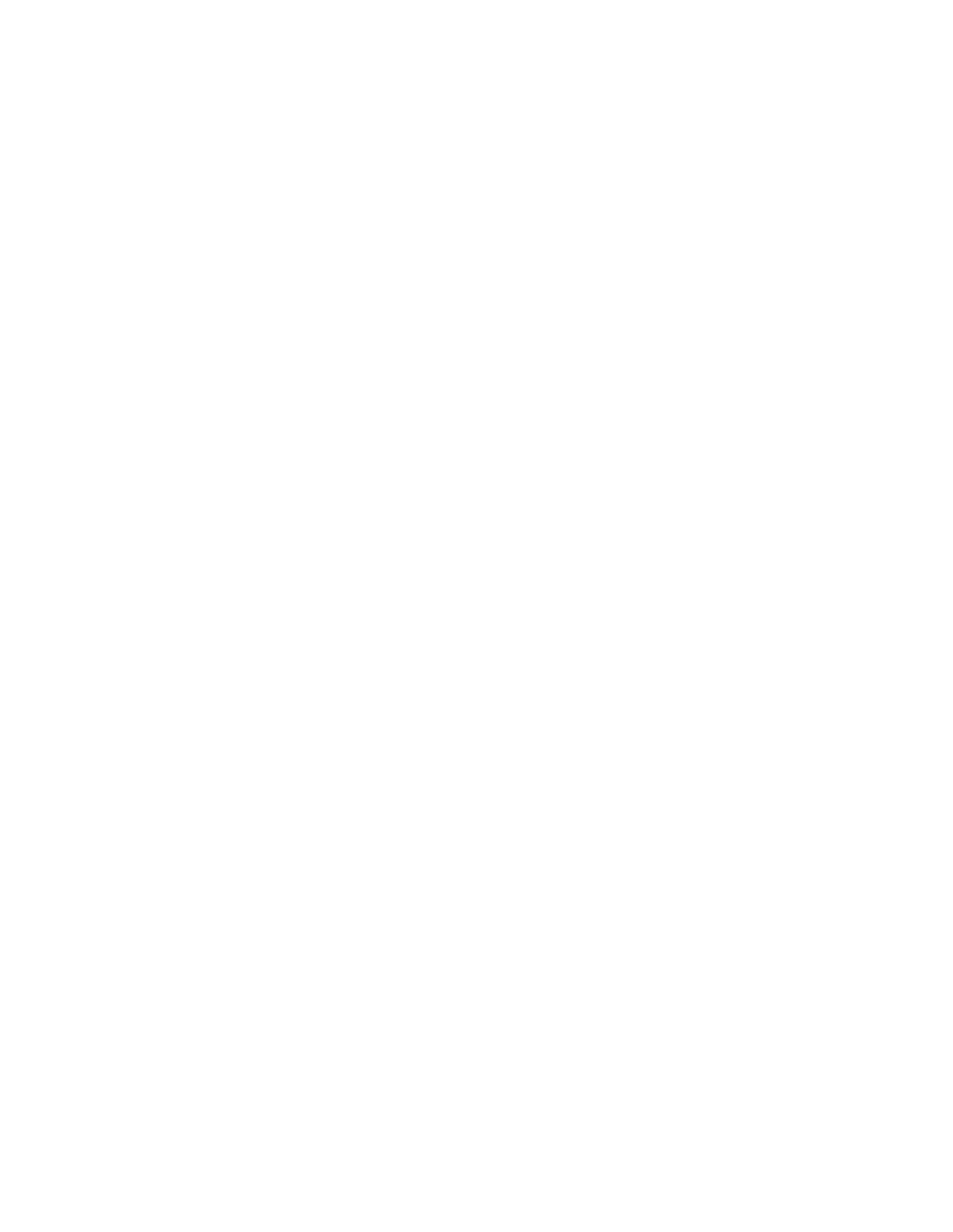# **CONFIDENTIAL**

# **CONTENTS**

| Background Information on the Project's<br>Claims related to Expropriation, Involuntary Resettlement, Compensation, Information,<br>Claims pertaining to Operational Directive 4.30 - Involuntary Resettlement 26<br>Claims pertaining to BP 17.50 – Disclosure of Operational Information  36 |
|------------------------------------------------------------------------------------------------------------------------------------------------------------------------------------------------------------------------------------------------------------------------------------------------|

### **Annexes**

| Annex A. | Chronology of Events                                                               |
|----------|------------------------------------------------------------------------------------|
| Annex B. | Bibliography                                                                       |
| Annex C. | Petroleum Revenue Management Program                                               |
| Annex D. | Law on Petroleum Revenue Management                                                |
| Annex E. | Environmental Comparison of the Chad-Cameroon Pipeline with Nigeria's<br>Ogoniland |
| Annex F. | Compilation of Compensation per Village for Phase I, to May 1999                   |
| Annex G. | Log of Public Meetings and Consultations                                           |
| Annex H. | Correspondence with Mr. Yorongar                                                   |

# **Figures**

| Figure 1. | Structure of EA and Supporting Documents                                  |
|-----------|---------------------------------------------------------------------------|
| Figure 2. | Flowlines, the Production Pipeline, and the TOTCO Transportation System's |
|           | Pipeline                                                                  |

# **Maps**

| Map $1$ . | Chad-Cameroon Petroleum Development and Pipeline Project |  |  |  |  |
|-----------|----------------------------------------------------------|--|--|--|--|
|-----------|----------------------------------------------------------|--|--|--|--|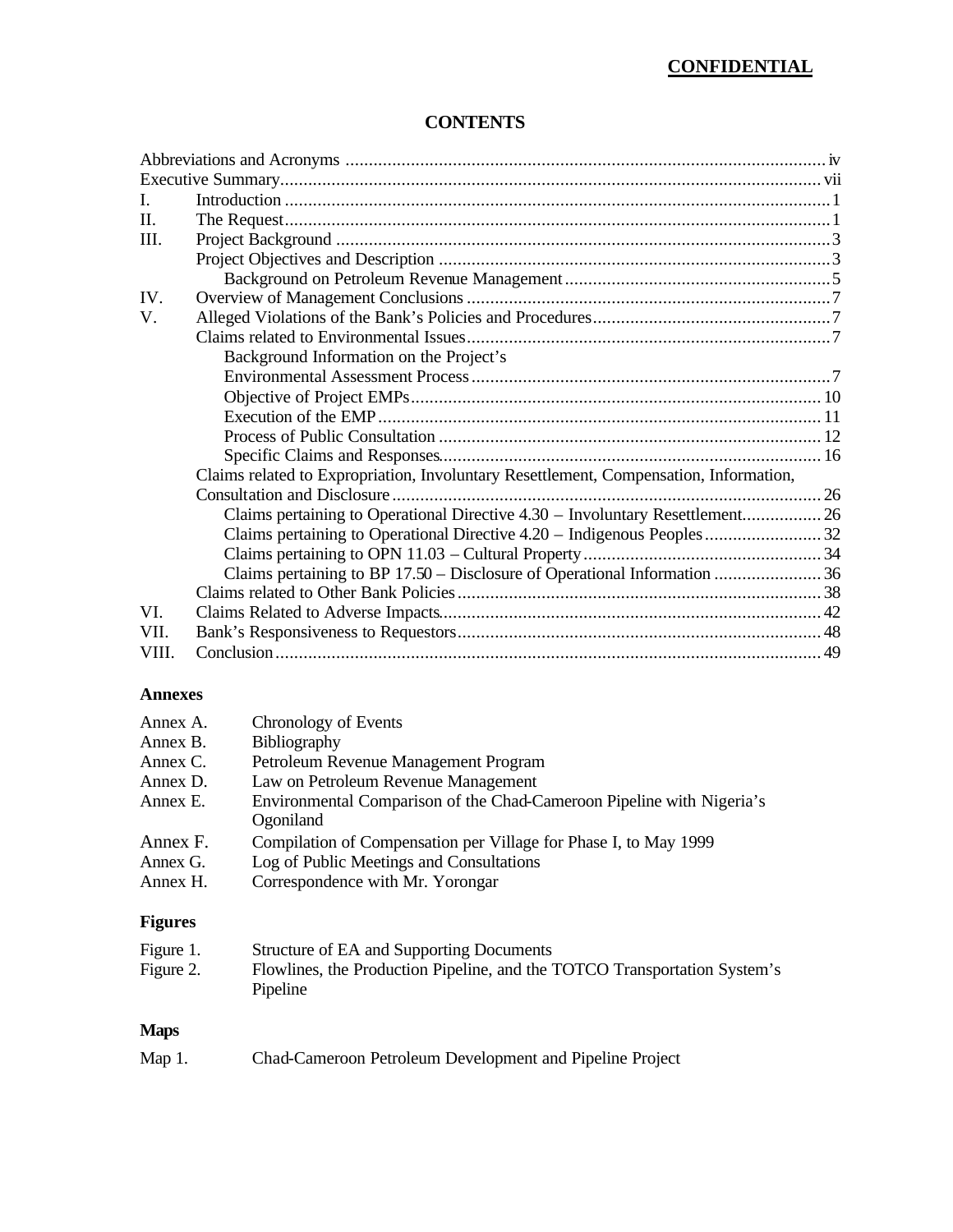# **CURRENCY EQUIVALENTS**

Currency Unit = CFA Franc (CFAF) US\$1 = 730 CFAF

## **ABBREVIATIONS AND ACRONYMS**

| <b>ACCORD</b>   | Association for Cooperation and Development Research                   |
|-----------------|------------------------------------------------------------------------|
| <b>AFDI</b>     | French Association of International Development                        |
| API             | American Petroleum Institute                                           |
| <b>ASOSRP</b>   | Area Specific Oil Spill Response Plan                                  |
| <b>ASSAILD</b>  | Association of Support to Local Development Initiatives                |
| <b>ASTM</b>     | American Society for Testing and Materials                             |
| bbl             | Barrel                                                                 |
| <b>BEAC</b>     | <b>Bank of Central African States</b>                                  |
| <b>BELACD</b>   | Bureau for Studies and Liaison for Charitable and Development          |
|                 | Activities                                                             |
| <b>BP</b>       | <b>Bank Policy</b>                                                     |
| <b>CAR</b>      | Central African Republic                                               |
| <b>CILONG</b>   | Information and Liaison Center for NGOs                                |
| <b>CIRAD</b>    | Center for International Cooperation on Agronomic Research for         |
|                 | Development                                                            |
| <b>CTNSC</b>    | National Technical Committee for Monitoring and Evaluation of the      |
|                 | Pipeline Project                                                       |
| <b>COLONG</b>   | <b>Local NGO Coordination</b>                                          |
| COTCO           | Cameroon Oil Transportation Company, S.A.                              |
| EA              | <b>Environmental Assessment</b>                                        |
| EAS             | <b>Environmental Alignment Sheet</b>                                   |
| <b>ECMG</b>     | <b>External Compliance Monitoring Group</b>                            |
| <b>EEPCI</b>    | Esso Export and Production Chad, Inc.                                  |
| <b>EMP</b>      | <b>Environmental Management Plan</b>                                   |
| EMR             | <b>Environmental Management Requirement</b>                            |
| <b>FACIL</b>    | Fonds d'Action Concerté d'Initiative Locale - Local Initiatives Social |
|                 | Fund                                                                   |
| <b>GIS</b>      | Geographic Information System                                          |
| <b>GOSRP</b>    | General Oil Spill Response Plan                                        |
| <b>HIPC</b>     | <b>Highly Indebted Poor Country</b>                                    |
| <b>HIV/AIDS</b> | Human Immunodeficiency Virus/Acquired Immune Deficiency                |
|                 | Syndrome                                                               |
| <b>IAG</b>      | <b>International Advisory Group</b>                                    |
| <b>IBRD</b>     | International Bank for Reconstruction and Development                  |
| <b>IDA</b>      | <b>International Development Association</b>                           |
| <b>IFC</b>      | <b>International Finance Corporation</b>                               |
| <b>IGET</b>     | <b>IGET Consulting Company</b>                                         |
| <b>IMF</b>      | <b>International Monetary Fund</b>                                     |
| <b>INADES</b>   | African Institute for Economic and Social Development                  |
| <b>IPN</b>      | <b>Inspection Panel Number</b>                                         |
| <b>MIS</b>      | <b>Management Information System</b>                                   |
| <b>MW</b>       | Megawatt                                                               |
| <b>NGO</b>      | Non-Governmental Organization                                          |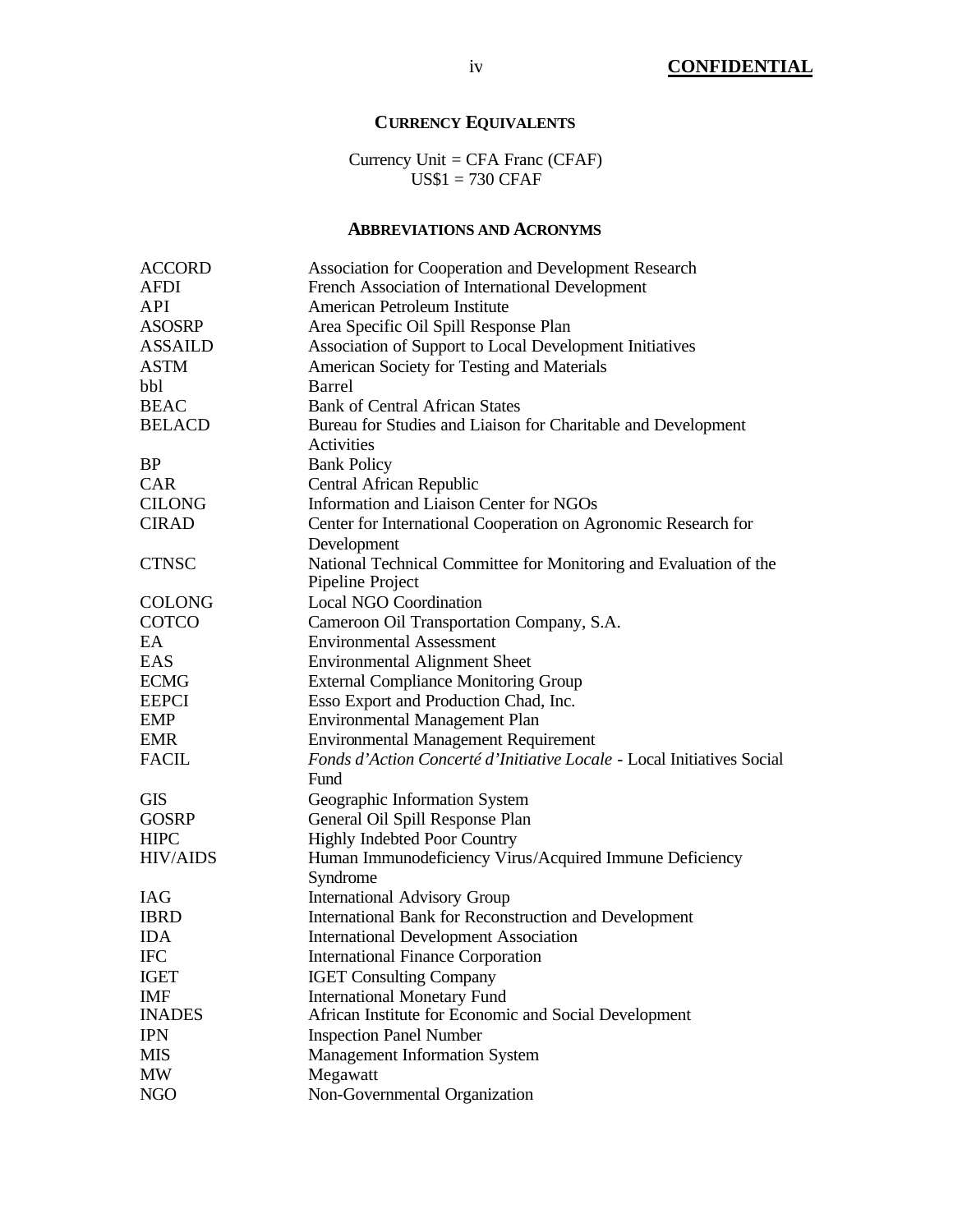| OD          | <b>Operational Directive</b>                       |
|-------------|----------------------------------------------------|
| OР          | <b>Operational Policy</b>                          |
| <b>OPN</b>  | <b>Operational Policy Note</b>                     |
| PAD         | Project Appraisal Document                         |
| PRGF        | Poverty Reduction and Growth Facility (of the IMF) |
| PROCC       | Petroleum Revenue Oversight and Control Committee  |
| PRSP        | <b>Poverty Reduction Strategy Paper</b>            |
| TOTCO       | Tchad Oil Transportation Company, S.A.             |
| UN          | <b>United Nations</b>                              |
| <b>UNDP</b> | United Nations Development Programme               |
| VITA        | <b>Volunteers in Technical Assistance</b>          |
| WHO         | World Health Organization                          |
| WWF         | World Wide Fund for Nature                         |
|             |                                                    |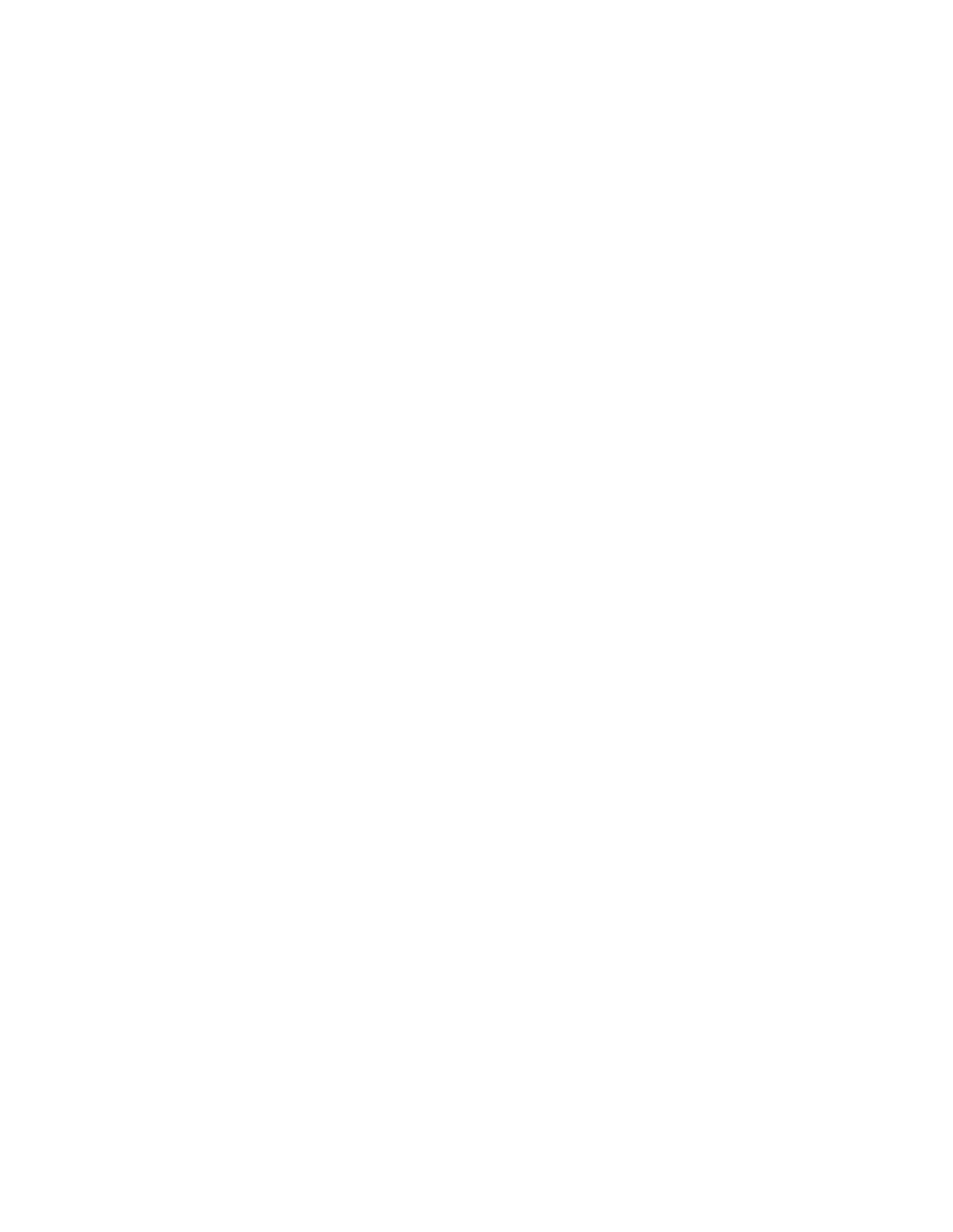# **EXECUTIVE SUMMARY**

1. On April 11, 2001 the Inspection Panel registered a Request for Inspection, IPN Request RQ 01/1, concerning the IBRD-financed Chad-Cameroon Petroleum Development and Pipeline Project (the "Pipeline Project," also the "Project"), the IDAfinanced Chad Petroleum Sector Management Capacity Building Project, and the IDAfinanced Chad Management of the Petroleum Economy Project.<sup>1</sup>

2. The Requestors touch upon a broad range of issues concerning the local impacts of the Project, as well as the broader impacts of oil development in Chad. These include (but are not limited to):

- Environmental degradation;
- Resettlement and compensation;
- Consultation:
- Use of oil revenues; and
- Human rights.

 $\overline{a}$ 

3. The Request contains twenty-six specific allegations of non-compliance pertaining to the applicable policies and procedures of IBRD and IDA (hereafter referred to as the "Bank") on Environmental Assessment, Natural Habitats, Pest Management, Indigenous Peoples, Involuntary Resettlement, Forestry, Economic Evaluation of Investment Operations, Cultural Property, Disclosure of Operational Information, and Project Supervision.

4. The Requestors allege that the Bank's failure to comply with the abovementioned policies and procedures has resulted and will result in direct and adverse impacts such as: (i) pollution and degradation of the environment; (ii) expropriation of land and other assets without proper compensation; (iii) lack of respect for indigenous customs and for the Requestors' environment; (iv) lack of respect for the Requestors' human rights; and (v) poor governance illustrated by the misuse of the US\$25 million petroleum bonus paid by two Consortium members to the Government of Chad.

5. The Chad Petroleum Production and Export Project is the single largest private sector investment in Sub-Saharan Africa. It is expected to cost about US\$3.7 billion, of which about 4 percent is funded by the Bank Group. The private sponsors, ExxonMobil, Petronas and Chevron, form a consortium that will develop the three oil fields of Kome, Miandoum, and Bolobo in the region of Doba, southern Chad. The Project will also

<sup>1</sup> The IFC is also participating in the financing of the Pipeline Project, alongside the Bank loan and IDA credits. The Bank Group financing was processed concurrently by each of the participating institutions, and IFC staff worked closely with Bank staff on this Project, especially in the environmental and social area. The term "Bank Group" is used in this response where it is necessary to provide a factual description of the environmental and social work carried out by the Bank and IFC staff working on the Project. It should be noted that this response, however, deals with claims against the Bank only, and that the Inspection Panel's jurisdiction does not extend to claims against IFC.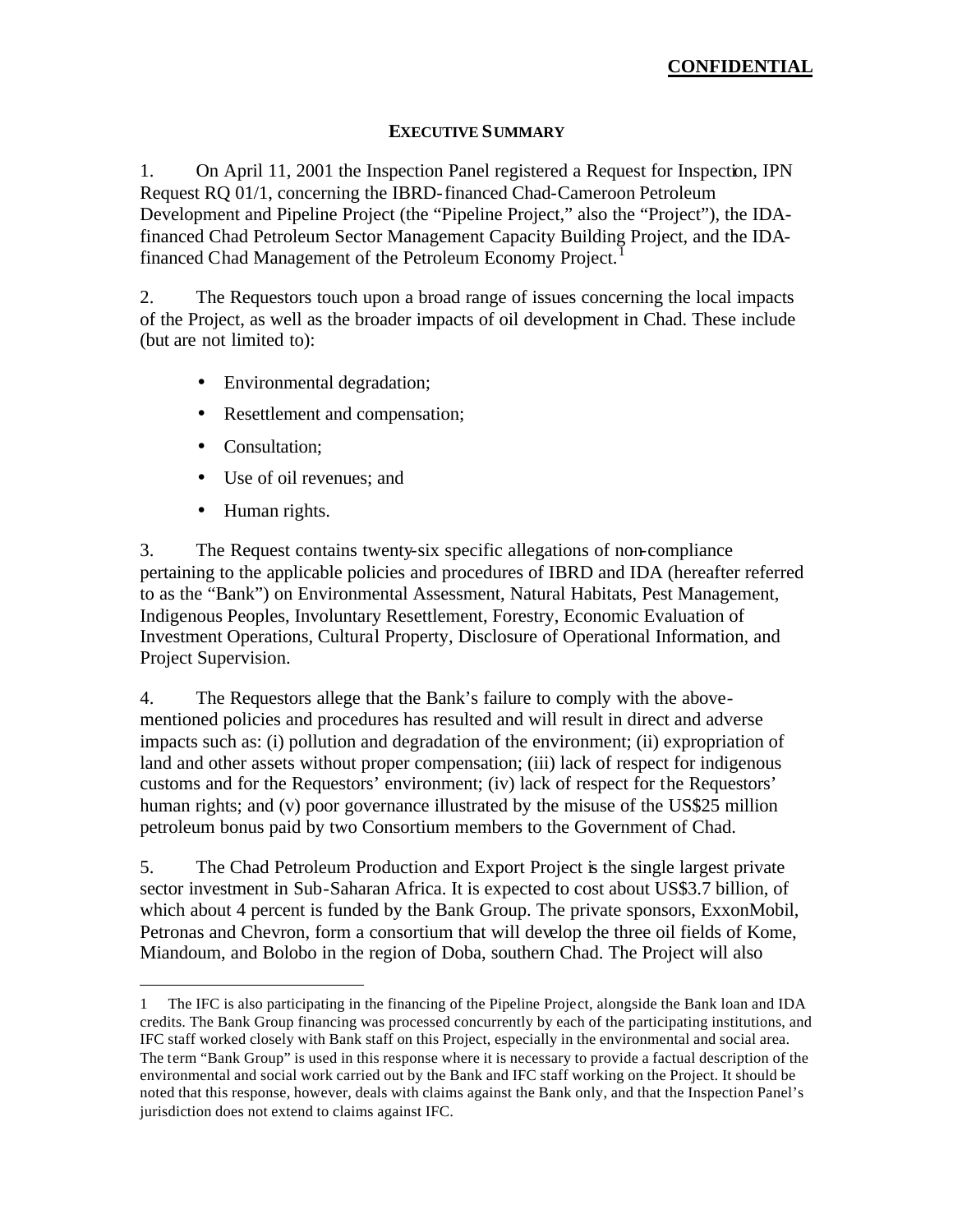comprise the construction of a 1,070-kilometer pipeline from the Doba oil fields to offshore oil-loading facilities in Cameroon. Based on the appraisal assumptions and proven and probable petroleum reserves of 917 million barrels, the Project could yield about US\$2 billion in revenues for Chad over the 25-year production period.

6. The Bank Group's involvement in the Project is predicated on: (i) the unique opportunity it presents for Chad in particular to generate additional revenues to combat poverty; and (ii) the need to implement the Project in a socially and environmentally sound manner. It also provides a unique opportunity for the Bank and IFC to play a significant role in reducing poverty in one of Africa's poorest countries.

7. The Project preparation process, which took several years, was undertaken by an interdisciplinary team of specialists from the Bank and IFC working under the direction of Senior Management. Extensive Bank review of environmental and social aspects of the Project was conducted, with the participation of specialists drawn Bank-wide. This review led to significant changes in Project design. In addition, public debate around the Project, its rationale, its impacts, and its significance for the development of Chad, involved a broad spectrum of civil society actors in Chad and abroad. This debate provided and continues to provide insights and inputs to improve further on Project design and to identify issues during implementation.

8. Management hereby responds to the Request on the subject of its compliance with the operational policies and procedures applicable to the matters raised in the Request. In Management's view, the Bank has complied with its operational policies and procedures in the context of the Project with regard to the environmental, social, cultural, and procedural matters raised in the Request. Management submits that the Bank has taken the necessary measures to ensure that people in the Project area have not been directly and adversely affected as a result of Project design and its implementation to date. Nor does Management believe that the Requestors will be adversely affected by the implementation of the Project in the future, as systems are in place to ensure that their views and concerns are adequately identified and addressed as necessary, and extensive monitoring arrangements and supervision activities will provide a channel for addressing implementation issues.

9. **Claims raised with regard to environmental matters** concern the adequacy of the Project's environmental assessment (Project EA), potential impacts from oil spills, project design and location, drilling of oil wells and oil field development, consultation, forestry, natural habitats and pest management.

10. With regard to these claims Management believes that all the policies, guidelines and procedures pertaining to the environmental matters raised by the Request were and continue to be followed:

• The Project was designed to minimize environmental impacts through an extensive Project EA;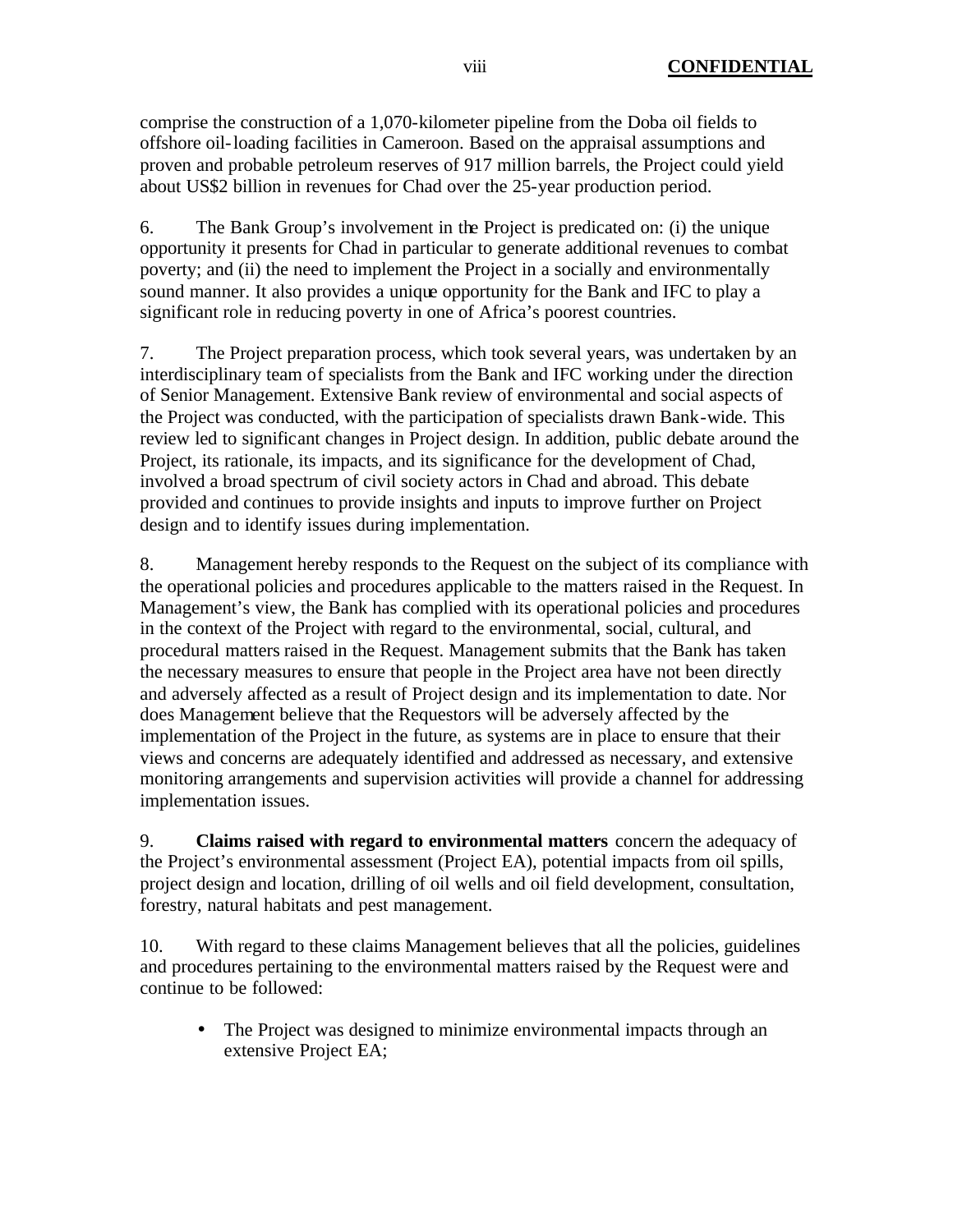- The Project's design was significantly altered and improved by inputs from Bank Group staff (new technologies, international standards, environmental assessment, planning and mitigation, consultation) and through an intensive consultation process with affected populations; and
- An extensive Environmental Management Plan will further avoid and mitigate impacts during implementation. This Plan includes a dynamic feedback mechanism based on monitoring of environmental impacts and consultation with affected populations during implementation.

11. **With regard to matters concerning resettlement and compensation**, claims are that national legislation was not respected and that medicinal trees were not adequately compensated for; worries were expressed about the extent of resettlement and the nonapplication of ODs pertaining to cultural property, respect of local people and public consultation. Management believes that all the policies, guidelines and procedures pertaining to the matters raised by the Request with regard to involuntary resettlement, including compensation, were and continue to be followed:

- The Project is designed to minimize impacts on affected populations, including with regard to resettlement;
- Mitigation of any remaining impacts, including full and adequate compensation for the individuals and groups affected is being implemented in accordance with the relevant laws and policies;
- Consultation is an integral part of the resettlement and compensation process and there is an adequate grievance process;
- Medicinal trees will be valuated through a consultative process and will be compensated for when valuation is complete; and
- The Project EA is designed to avoid impacts on cultural property and flexible feedback mechanisms are in place to re-route works away from sacred groves and gravesites during implementation.

12. **With regard to monitoring and evaluation and supervision**, claims are that these policies are not being respected. Management believes that this is not the case:

- A dynamic process of monitoring, evaluation and feedback was put in place. Additional support for monitoring and evaluation under the Project is being provided by external groups such as the External Compliance Monitoring Group and the International Advisory Group;
- Adequate supervision time and resources have been allocated. Supervision includes frequent field visits by a qualified team that meets with all parties to the Project, including affected populations;
- Considerable resources will continue to be allocated to examination and validation by the Bank of the implementation of the EMP.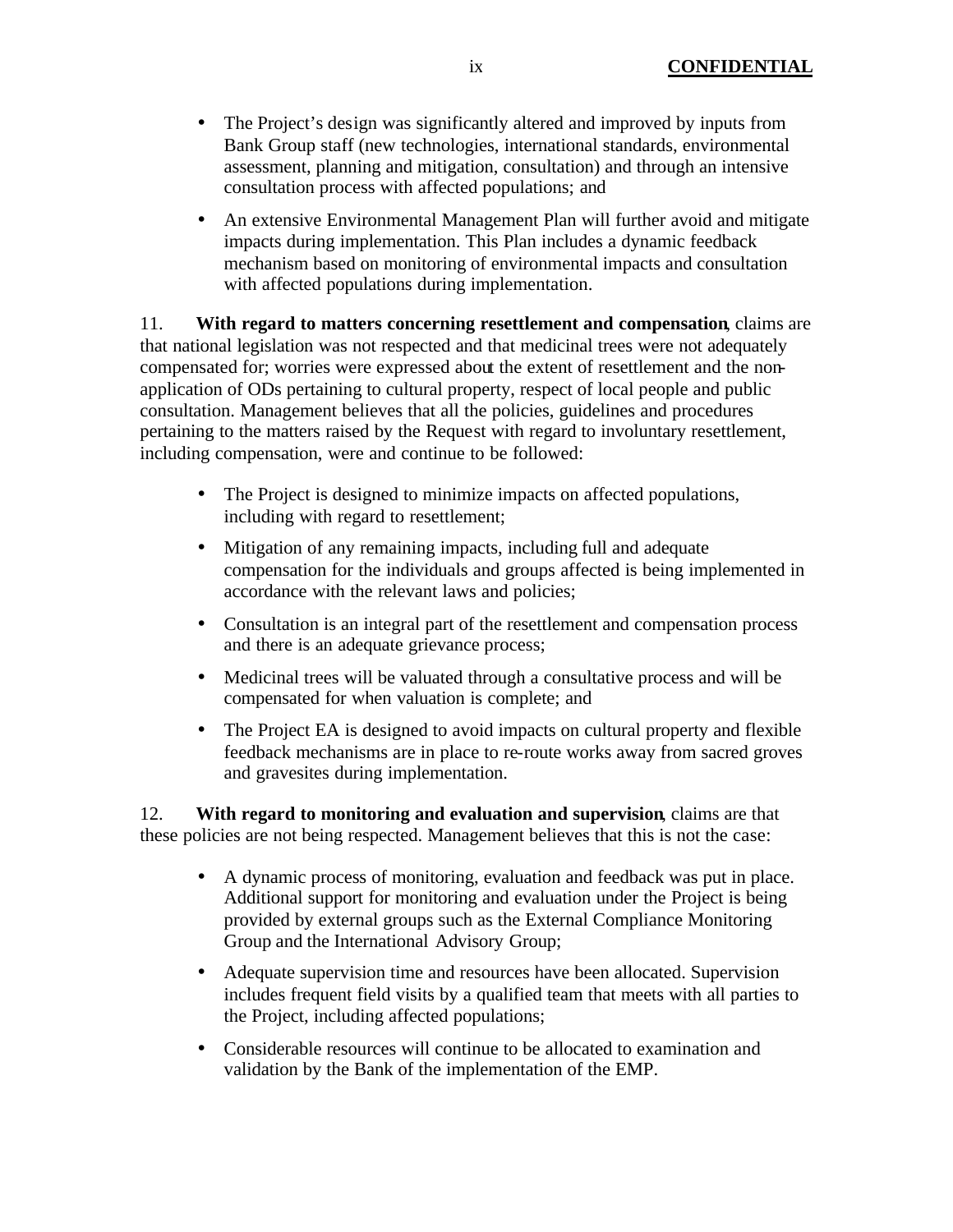13. The Requestors allege that the Bank's failure to comply with the policies and procedures cited above has resulted and will result in direct and adverse impacts on them. Many of the impacts cited by the Requestors, such as pollution and degradation of the Requestors' environment, expropriation without proper compensation, lack of respect for local people, their environment, usages and customs, are addressed under the twenty-six specific claims on Environment, Resettlement, Indigenous People, Natural Habitats, etc.

14. In addition, the Requestors allege that **their rights and interests have been or are likely to be harmed by the Bank's failure to apply its policies on governance.**  They cite the recent misappropriation of a bonus of US\$25 million (CFAF 19 billion) and its use for the purchase of weapons as an example.

15. With regard to this claim, Management underlines that improving governance is one of the central objectives of the Bank's Country Assistance Strategy to Chad. Management emphasizes that the US\$25 million petroleum bonus was not subject to any agreement concluded between the Government of Chad and the Bank. Nevertheless, in line with its overall policy of supporting the improvement of public financial management and governance in Chad, the Bank, together with the IMF, took strong measures to ensure that unspent funds from the petroleum bonus (approximately 40 percent) were budgeted, targeted to priority sectors for poverty reduction, and overseen by the Petroleum Revenue Oversight and Control Committee; and that an audit of spent funds would be carried out.

16. Finally the Requestors allege that their **human rights are violated as a result of the Bank's failure to apply its policies**. Management does not believe that this is the case. The Bank is concerned by human rights in Chad as elsewhere, but its mandate does not extend to political human rights. The Project has afforded affected people and the population of Chad at large a forum and the opportunity to debate issues of public concern around the project. It has also resulted in the representation of members of civil society on the Petroleum Revenue Oversight and Control Committee. In Management's opinion, the Project preparation process has contributed to opening and furthering the dialogue between Government and civil society in Chad broadly speaking and has served as a precursor to an increasingly participatory approach to public management, as illustrated by the Poverty Reduction Strategy process in Chad. Management is open to collaboration with specialized agencies whose mandate explicitly includes human rights, where complementary activities can be identified.

17. In conclusion, Management believes that the Bank has made considerable efforts to apply its policies and procedures and to concretely pursue its mission statement in the context of this Project and does not agree that, as a result, the Requestors' rights or interests have been, or will be, directly and adversely affected. Management remains committed to a process of regular consultation and disclosure to assure the environmental and social soundness of the Project during its implementation phase. Management intends to pursue the improvement of governance and the alleviation of poverty in Chad through this Project and other instruments of the Bank's Country Program for Chad.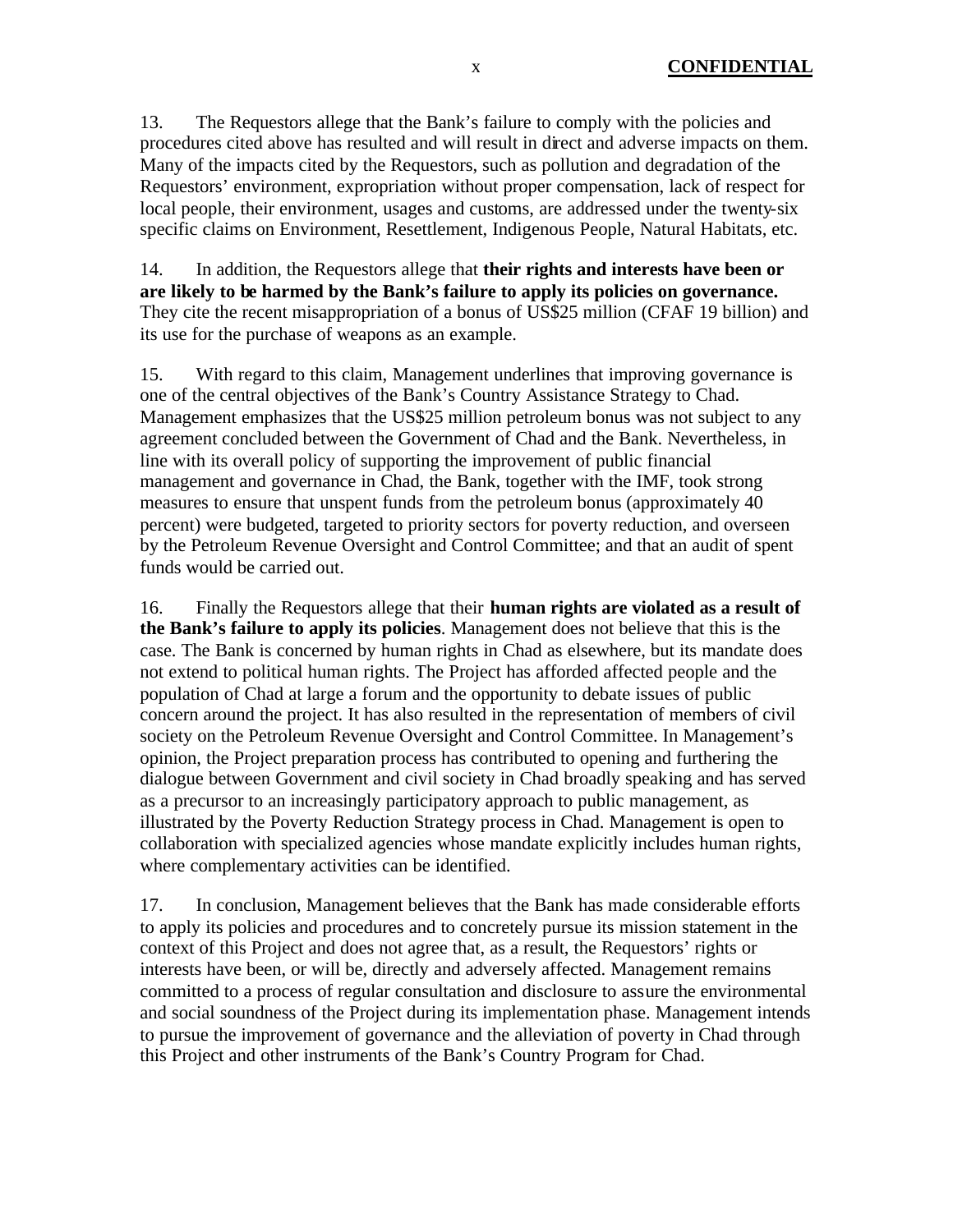# **I. INTRODUCTION**

1. On April 11, 2001 the Inspection Panel registered a Request for Inspection, IPN Request RQ 01/1 (hereafter referred to as "the Request"), concerning the IBRD-financed Chad-Cameroon Petroleum Development and Pipeline Project (the "Pipeline Project," also the "Project"), the IDA-financed Chad Petroleum Sector Management Capacity Building Project (the "Capacity Building Project"), and the IDA-financed Chad Management of the Petroleum Economy Project (the "Petroleum Economy Project").<sup>1</sup>

## **II. THE REQUEST**

2. The Request for Inspection Panel review is submitted by Mr. Ngarlejy Yorongar (the "Requestor") who is also acting on behalf of 120 residents (the "Requestors") of the Cantons of Miandoum, Kome, Bero, Mbikou, Bebedjia and Beboni (all in the Sub-Prefecture of Bebedjia), Republic of Chad (see Map 1).

3. Attached to the Request are:

- (i) A letter to the Requestor from the private sector operator of the Project dated September 30, 1997 providing information on several aspects of the Project;
- (ii) A letter to the Requestor from the private sector operator dated May 30, 2000 communicating copies of signed receipts for structures provided to resettled persons;
- (iii) A fax to the Requestor from Bank staff dated May 21, 1999, communicating and translating detailed information concerning the compensation received by a specific individual;
- (iv) A letter to Mr. James D. Wolfensohn from the Requestor dated 30 November, 1999 in response to a statement made by Mr. Wolfensohn concerning the Project and reported on October 1, 1999 by the Chadian Press Agency;
- (v) A copy of Chad's Law number 14/PR/98 defining General Principles of Environmental Protection; and

<sup>1</sup> The IFC is also participating in the financing of the Pipeline Project, alongside the Bank loan and IDA credits. The Bank Group financing was processed concurrently by each of the participating institutions, and IFC staff worked closely with Bank staff on this Project, especially in the environmental and social area. The term "Bank Group" is used in this response where it is necessary to provide a factual description of the environmental and social work carried out by the Bank and IFC staff working on the Project. It should be noted that this response, however, deals with claims against the Bank only, and that the Inspection Panel's jurisdiction does not extend to claims against IFC.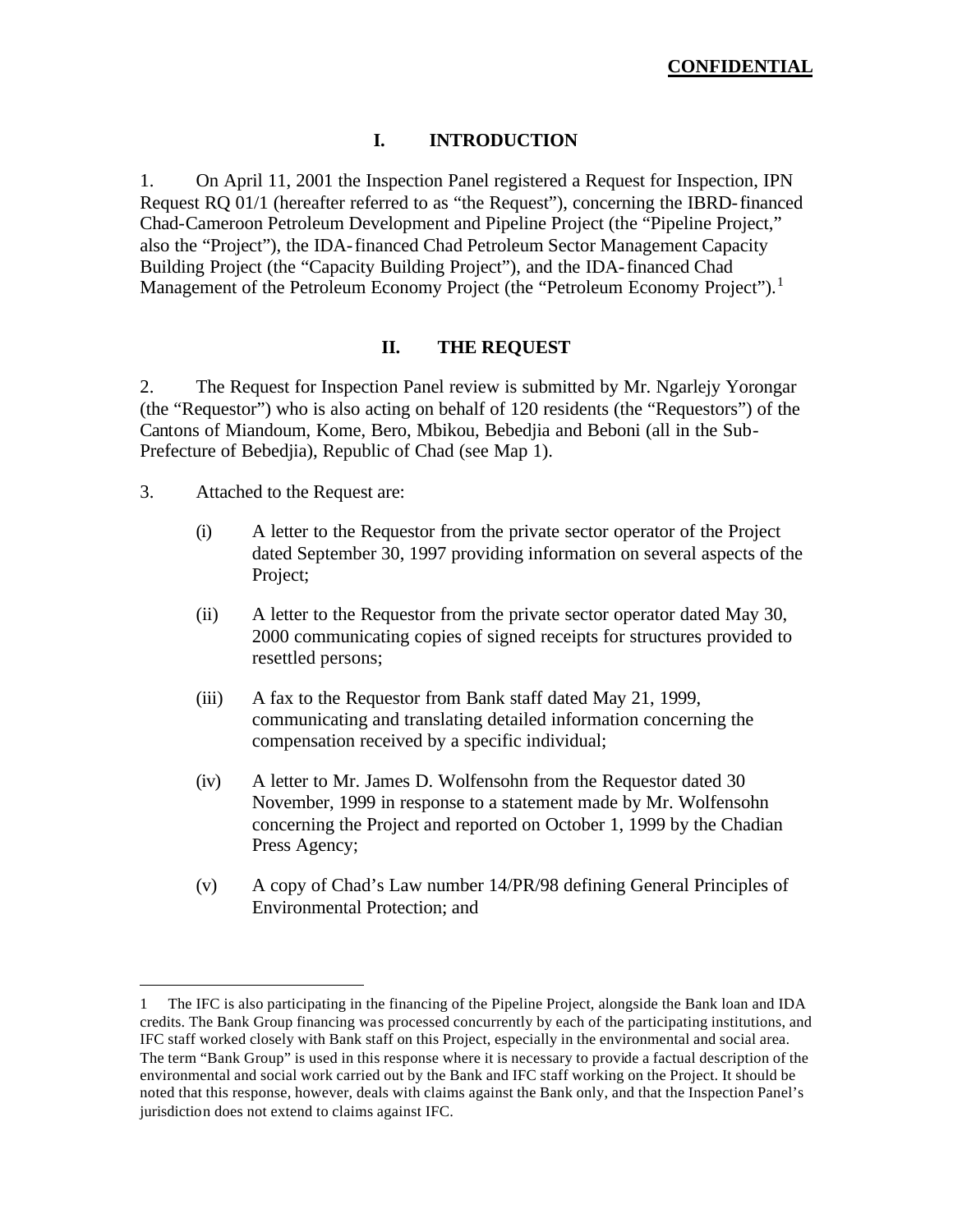(vi) A document dated June 8, 2000 written by the Requestor entitled "One barrel of Chadian oil for one barrel of blood, pollution, corruption, drug trafficking, etc." addressed to Mr. James D. Wolfensohn and to the Prime Minister of Chad.

No further materials were received by Management in support of the Request.

4. The Request alleges that the Bank has not complied with the following policies and procedures:

| OD 4.01          | on Environmental Assessment;                     |
|------------------|--------------------------------------------------|
| OP/BP 4.04       | on Natural Habitats;                             |
| OP 4.09          | on Pest Management;                              |
| OD 4.20          | on Indigenous Peoples;                           |
| OD 4.30          | on Involuntary Resettlement;                     |
| OP 4.36          | on Forestry;                                     |
| OP 10.04         | on Economic Evaluation of Investment Operations; |
| <b>OPN 11.03</b> | on Cultural Property;                            |
| BP 17.50         | on Disclosure of Operational Information; and    |
| OP 13.05         | on Project Supervision.                          |

5. Although the Request does not explicitly mention OD 4.15 on Poverty Reduction, issues related to compliance with this policy are addressed in Section VI of this Response. Paragraphs 138 to 146 describe the Bank's approach, responsibilities and activities with regard to petroleum revenue management and governance in Chad, the purpose of which is to assist Chad to target the bulk of direct oil revenues from the Project to expenditures in priority sectors for poverty alleviation.

6. The Request further alleges that the Bank's failure to comply with the abovementioned policies and procedures has resulted and will result in direct and adverse impacts on the Requestors such as: (i) pollution and degradation of the environment; (ii) expropriation of land and other assets without proper compensation; (iii) lack of respect for indigenous customs and for the Requestors' environment; (iv) lack of respect of the Requestors' human rights; and (v) poor governance illustrated by the misuse of US\$25 million of oil revenues which were allegedly used to buy weapons to massacre the Requestors.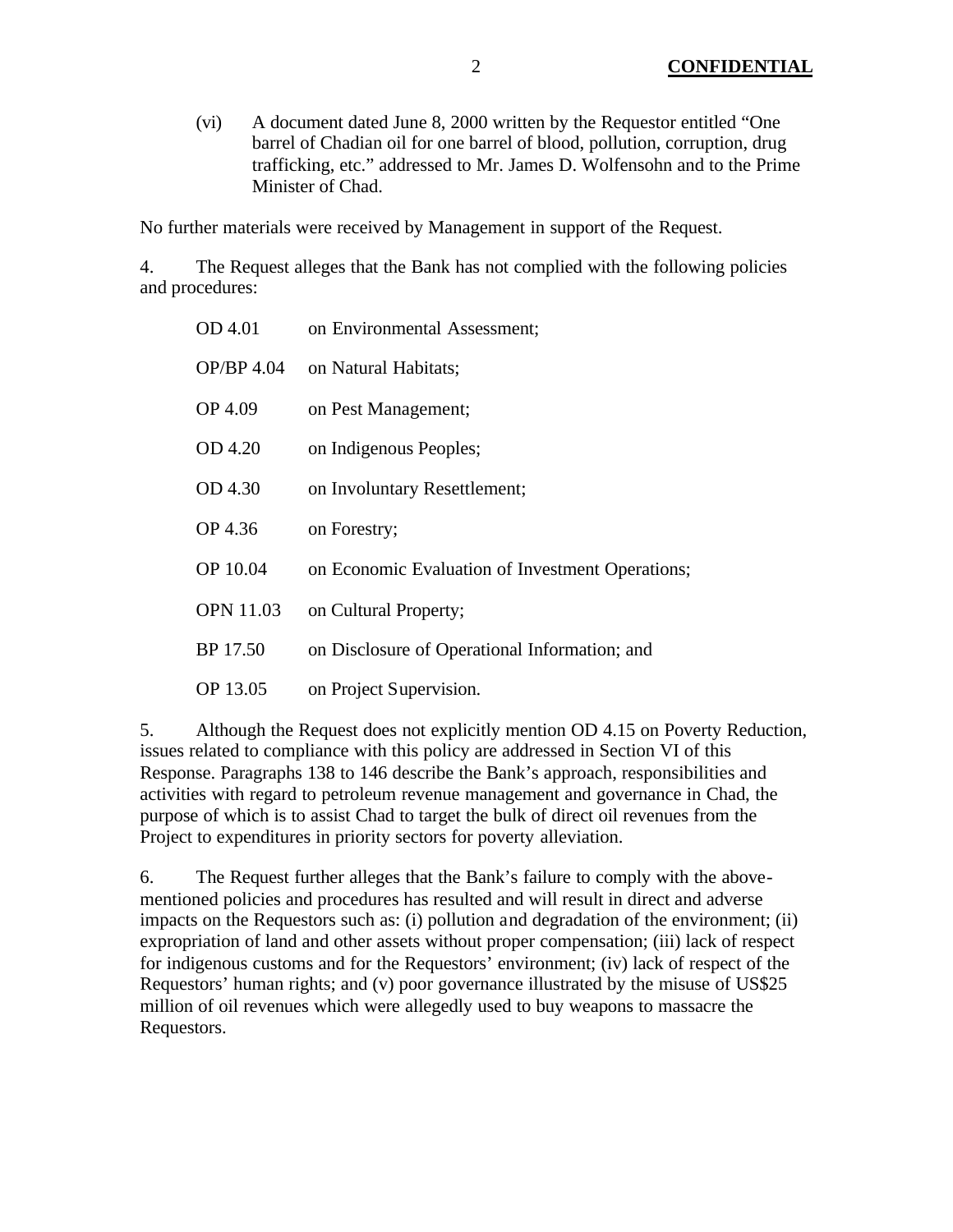7. Twenty-six specific allegations of non-compliance pertaining to the policies and procedures listed in paragraph 4, as well as the five more general claims of adverse impact described in paragraph 6, are contained in the Request.

8. This response will address these concerns by responding directly to each specific claim of non-compliance raised by the Requestors (Section V of this response), discussing claims of adverse impact (Section VI of this response), and describing the Bank's responsiveness to the Requestors (Section VII of this response). In light of the provisions of paragraph 12 of the Resolution establishing the Inspection Panel $^2$  and of the fact that all allegations presented in the Request concern impacts in Chad only, the present response focuses exclusively on the Project's preparation, appraisal and implementation in Chad. Potential impacts in other countries are addressed only where raised explicitly in the Request.

# **III. PROJECT BACKGROUND**

#### **PROJECT OBJECTIVES AND DESCRIPTION**

 $\overline{a}$ 

9. Chad is one of the world's poorest countries, with an estimated 80 percent of its population of 7.5 million living with less than one dollar a day. The depth and pervasiveness of poverty is striking, and only a small fraction of the population escapes its consequences: poor nutrition and health, high child and adult mortality, and limited access to basic amenities, educational opportunities and social protection. Chad's rugged environment is also a major constraint to development, and a challenge for sustainable future growth. Making a dent in poverty over the next years is the overriding objective for the country and its partners.

10. Oil development provides a major opportunity for Chad to break free from a poverty trap of enormous needs and very limited resources, to diversify its economy, and to increase its fiscal revenues. If well-managed, additional revenues from oil can translate into significant poverty alleviation, through greater availability of resources for priority sectors, improved infrastructure and wider delivery of better public and social services. Estimates suggest that incomes could grow twice as fast, for about a generation, than under a non-oil scenario, leading in all likelihood to a very significant improvement in welfare indicators. The Bank's Country Assistance Strategy aims to help Chad prepare to make the best development use of its oil resources, and avoid the pitfalls encountered by many other countries in the exploitation of natural resources.

<sup>2</sup> "The affected party must demonstrate that its rights or interests have been or are likely to be directly affected by an action or omission of the Bank as a result of failure of the Bank to follow its operational policies and procedures with respect to the design, appraisal, and/or implementation of a project financed by the Bank (including situations where the Bank is alleged to have failed in its follow-up on the Borrower's obligations under loan agreements with respect to such policies and procedures) provided in all cases that such failure has had, or threatens to have a material adverse effect." Resolution establishing the Inspection Panel, para. 12.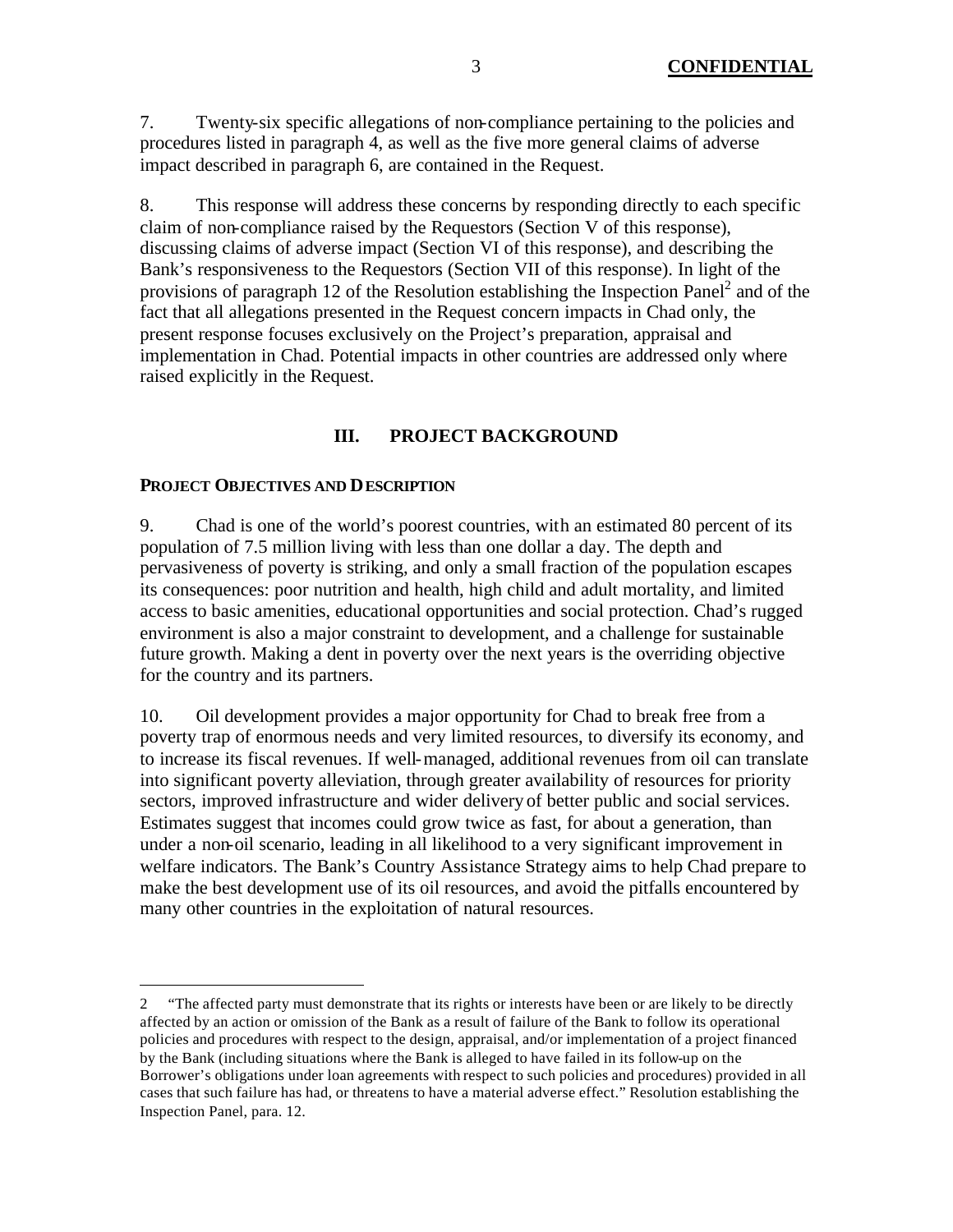11. The Chad Petroleum Production and Export Project is the single largest private sector investment in Sub-Saharan Africa. It is expected to cost about US\$3.7 billion, of which about 4 percent are funded by the Bank Group. The private sponsors, ExxonMobil of the United States (the operator, with 40 percent of the private equity), Petronas of Malaysia (35 percent), and Chevron of the United States (25 percent) who form a consortium (the "Consortium"), will develop the three oil fields of Kome, Miandoum, and Bolobo (the "Field System") in the region of Doba, southern Chad (see Map 1). The Project will also comprise the construction of a 1,070 kilometer pipeline from the Doba oil fields to Cameroon's Atlantic coast at Kribi, three related pumping stations, ancillary facilities, infrastruc ture improvements, and installation of off-shore oil-loading facilities (the "Export System").

12. The World Bank Group (IFC and the Bank, hereafter "the Bank Group") was originally approached to participate in the Project in 1992. The Bank Group's involvement in the Project is predicated on: (i) the unique opportunity it presents for Chad in particular to generate additional revenues to combat poverty; and (ii) the need to implement the Project in a socially and environmentally sound manner. It also provides a unique opportunity for the Bank Group to play a significant role in reducing poverty in one of Africa's poorest regions. The Bank Group approach has been essential in integrating a range of relevant challenges into Project preparation, including social and environmental issues, and governance issues within the mandate of the Bank.

13. The Project was prepared by the Consortium and the Governments of Chad and Cameroon, with the help of the Bank Group, from 1993 to 1999. The Project was appraised by the Bank in late June and early July 1999 and negotiated by the Bank from February to April 2000.<sup>3</sup> An IBRD loan of US\$39.5 million to the Republic of Chad that will finance part of the equity of the Gove rnment of Chad in the Tchad Oil Transportation Company, S.A. (TOTCO) and the Cameroon Oil Transportation Company, S.A.  $(COTCO)$ , <sup>4</sup> was approved by the Bank's Board on June 6, 2000. An IFC A Loan of US\$100 million that is expected to mobilize up to US\$100 million in commercial bank lending to fund a portion of the project costs of the Export System was approved by IFC's Board on June  $6, 2000^5$ . The Project is accompanied in Chad by: (i) the IDA-financed Management of the Petroleum Economy Project (US\$17.5 million approved on January 27, 2000) which aims to build Chad's capacity to manage oil revenues and to use them efficiently for poverty reduction; and (ii) the IDA-financed Petroleum Sector Management Capacity Building Project (US\$23.7 million approved on June 6, 2000) which aims to assist the Government in carrying out its responsibilities under the Pipeline Project EA and to establish an effective framework for further sound private sector investment in the petroleum sector.

<sup>3</sup> IFC's detailed negotiations commenced in September 1997. Parallel loan negotiations, appraisal and field visit have taken place since then.

<sup>4</sup> IBRD funds will be disbursed against invoices for civil works on land pipeline installations. Chad Loan Agreement, Petroleum Development and Pipeline Project, Schedule 1.

<sup>5</sup> IFC's management has determined that the Project complies with the applicable IFC environmental and social safeguard policies.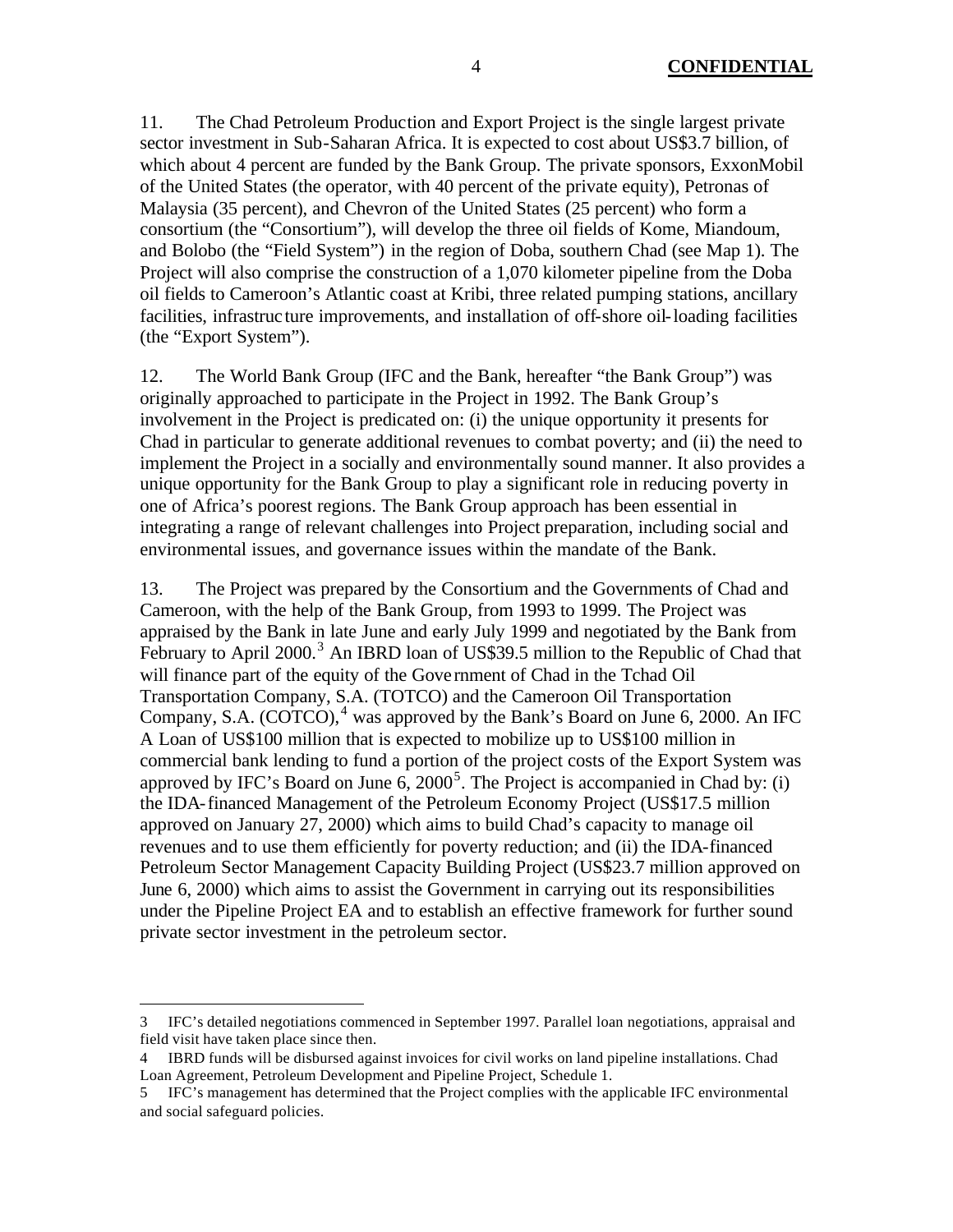14. As stated in the Project Appraisal Document (PAD), in Chad the outputs of the Pipeline Project are expected to be: (i) substantial fiscal revenues from the export of crude oil from the three oil fields to be developed (Kome, Miandoum and Bolobo); (ii) the existence and operation of a Petroleum Revenue Management Program; (iii) the development of the three oil fields and construction and operation of the Export System by a private operator; and (iv) the environmentally and socially sound development of oil fields and construction and operation of the pipeline.<sup>6</sup> To achieve these goals, a Petroleum Revenue Management Program was developed for oil revenues accruing to Chad from the Project. A comprehensive and detailed environmental assessment was carried out and environmental management plans drawn up.

15. A special purpose company, Esso Export and Production Chad, Inc. (EEPCI), a wholly owned subsidiary of ExxonMobil, was established to develop the Field System. The Consortium and the Governments of Chad and Cameroon have established TOTCO and COTCO, two joint-venture companies to own and operate, respectively, the Chad and Cameroon portions of the Export System. The Government of Chad also owns a portion of  $\text{COTCO.}^7$  EEPCI is the Project's manager and operator, responsible for overall coordination of the Project, including with TOTCO and COTCO, the two Governments, the Bank, IFC, and other lenders.

16. The Consortium and the Governments share the responsibility of implementing the Pipeline Project. In Chad, the Environmental Management Plan (EMP) will be implemented by EEPCI and TOTCO, in collaboration with the Government of Chad. EEPCI and TOTCO will take primary responsibility for ensuring that contractors, workers and work sites comply with EMP provisions. The compensation, resettlement, oil spill contingency and decommissioning plans will be implemented by EEPCI and TOTCO in collaboration with the Government. EEPCI, TOTCO, and the Government of Chad will also monitor and evaluate the EMP's implementation in Chad. In addition, the Government of Chad is responsible for implementing the Capacity Building and Petroleum Economy Projects with the support of the Bank.

# *Background on Petroleum Revenue Management*

17. Revenues from the Project accrue to the Government of Chad in the form of royalties, taxes, and dividends from its shareholdings in TOTCO and COTCO. Based on the appraisal assumptions of crude oil prices (Brent) of US\$15.25/bbl and proven and probable petroleum reserves of 917 million barrels, the Project could yield about US\$2 billion in revenues for Chad over the 25-year production period.

18. The Bank Group's rationale for supporting the Pipeline Project is based on: (i) the conviction that the Project affords Chad a unique opportunity to generate additional Government revenues to reduce poverty; and (ii) the Government of Chad's commitment to allocating these revenues to poverty reduction activities and achieving a concrete impact. In this context, a core issue addressed during Project preparation was the design

<sup>6</sup> Pipeline Project, PAD, Annex 1, pp. 43-44.

<sup>7</sup> See Pipeline Project PAD, Annex 12, for a description of corporate relationships.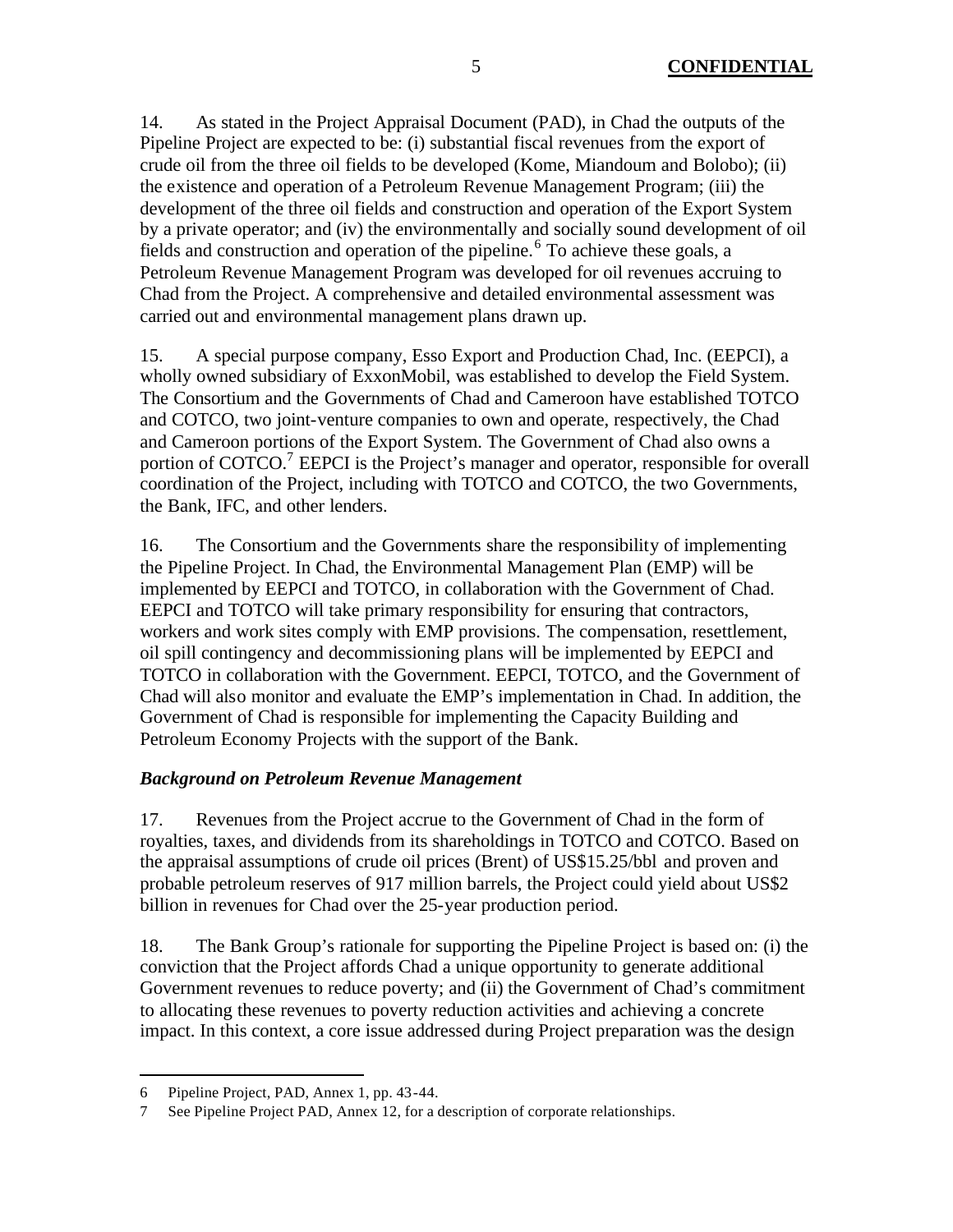of and agreement upon a Petroleum Revenue Management Program for Chad, which would ensure transparent management of oil revenues and the allocation of the bulk of revenues to priority sectors for poverty reduction.

19. The Government of Chad, working closely with the Bank, has articulated a Strategy for the Management of the Petroleum Economy which seeks to reduce poverty by isolating petroleum revenues and targeting their use to the priority poverty sectors in the context of sectoral programs. This Strategy is supported by the Petroleum Economy Project.<sup>8</sup> Chad has adopted a Petroleum Revenue Management Law<sup>9</sup> which targets the bulk of oil revenues from the fields to be developed under the Project for incremental poverty alleviation activities in a transparent manner, under the supervision of a Petroleum Revenue Oversight and Control Committee (PROCC) composed of Government and civil society representatives.<sup>10</sup>

20. A Petroleum Revenue Management Program (the Program) also has been agreed between the Bank and Chad and incorporated into the Chad Loan Agreement for the Project. This Program expands upon the provisions of the Petroleum Revenue Management Law. The overall objective of the Program is to set aside the petroleum revenues received by the Borrower under the Project and target their use to priority poverty sectors in the context of the Borrower's overall sectoral programs and global government expenditure patterns, in a manner consistent with sound macroeconomic management. Petroleum revenues to be spent on priority sectors are to conform to sectoral expenditure programs to be agreed to on an annual basis with the Bank.

21. The provisions of the Program:

- Stipulate that the Borrower shall not amend or waive the Petroleum Revenue Management Law so as to materially and adversely affect the implementation of the Program;
- Set out the flow of funds generated by the Project;
- Stipulate the use of funds generated by the Project and the modalities by which they will be spent; and
- Set out record keeping and auditing requirements for petroleum accounts.

22. Improving governance has been an important issue in the Bank's dialogue with Chad. The Petroleum Economy Project in particular, and other Bank-financed operations are in place and aim to improve public financial management for all revenues by: (i) carrying out public expenditure reviews; (ii) conducting surveys to trace public expenditures down to primary schools and health centers; (iii) developing a medium term framework for public expenditure; (iv) simplifying the expenditure circuit; and

<sup>8</sup> Pipeline Project, PAD, Annex 11, p. 111.

<sup>9</sup> See Annex C for the Petroleum Revenue Management Law adopted by Chadian Parliament on December 30, 1998.

<sup>10</sup> See Annex C, Petroleum Revenue Management Law.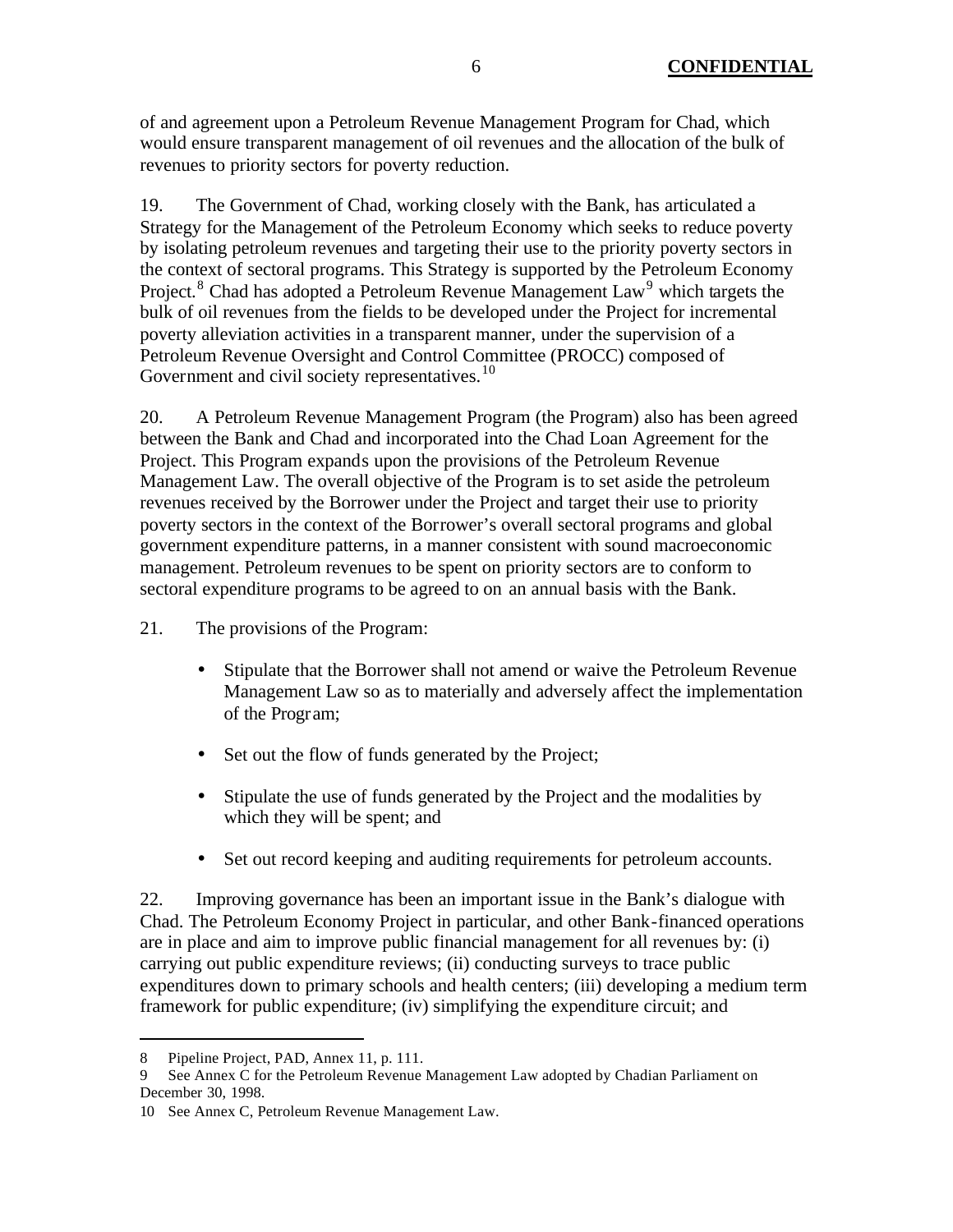(v) reforming procurement practices. Support is also provided to further develop sectoral strategies in health, education, rural development and infrastructure that will concretely benefit the poor. Finally, the Government is preparing a Governance Strategy with the participation of civil society, a process that lends itself to discussion of a range of governance issues.

# **IV. OVERVIEW OF MANAGEMENT CONCLUSIONS**

23. Pursuant to paragraph 18 of the Resolution establishing the Inspection Panel, Management hereby responds to the Request on the subject of its compliance with the operational policies and procedures applicable to the matters raised in the Request. In Management's view, the Bank has complied with its operational policies and procedures in the context of the Project with regard to the environmental, social, cultural, and procedural matters raised in the Request. Management submits that the Bank has taken the necessary measures to ensure that people in the Project area have not been directly and adversely affected as a result of Project design and its implementation to date. Nor does Management believe that the Requestors will be adversely affected by the implementation of the Project in the future, as systems are in place to ensure that their views and concerns are adequately identified and addressed. Extensive monitoring arrangements and supervision activities will provide a channel for addressing any future implementation issues.

# **V. ALLEGED VIOLATIONS OF THE BANK'S POLICIES AND PROCEDURES**

# **CLAIMS RELATED TO ENVIRONMENTAL ISSUES**

 $\overline{a}$ 

### *Background Information on the Project's Environmental Assessment Process*

24. All Bank-financed projects classified as Category A require the completion of an EA under OD 4.01. The Pipeline Project was classified as a Category A project. Consequently, in accordance with the provisions of this OD, and in collaboration with the Government of Chad, the Consortium has prepared an environmental assessment and environmental management plans for the Project. In 1997, a Draft Environmental Assessment (the 1997 Draft EA) was prepared and made publicly available in the Infoshop in October 1997. In May 1999, an EMP was finalized and made publicly available in June 1999. Together the 1997 Draft EA and the EMP constitute the Project EA. The accompanying Capacity Building Project was classified as a Category B project and the Petroleum Economy Project as a Category C project.

25. Draft environmental documentation was developed by the Consortium, in collaboration with the Government of Chad, through a program of scientific studies and public consultations that began in 1993. A Geographic Information System (GIS) mapbased database was produced to aid in environmental assessment of Project alternatives.<sup>11</sup>

<sup>11</sup> Dames and Moore, February 1995, Route Selection Report, Environmental and Socioeconomic Services, Exxon Chad Doba Development Project.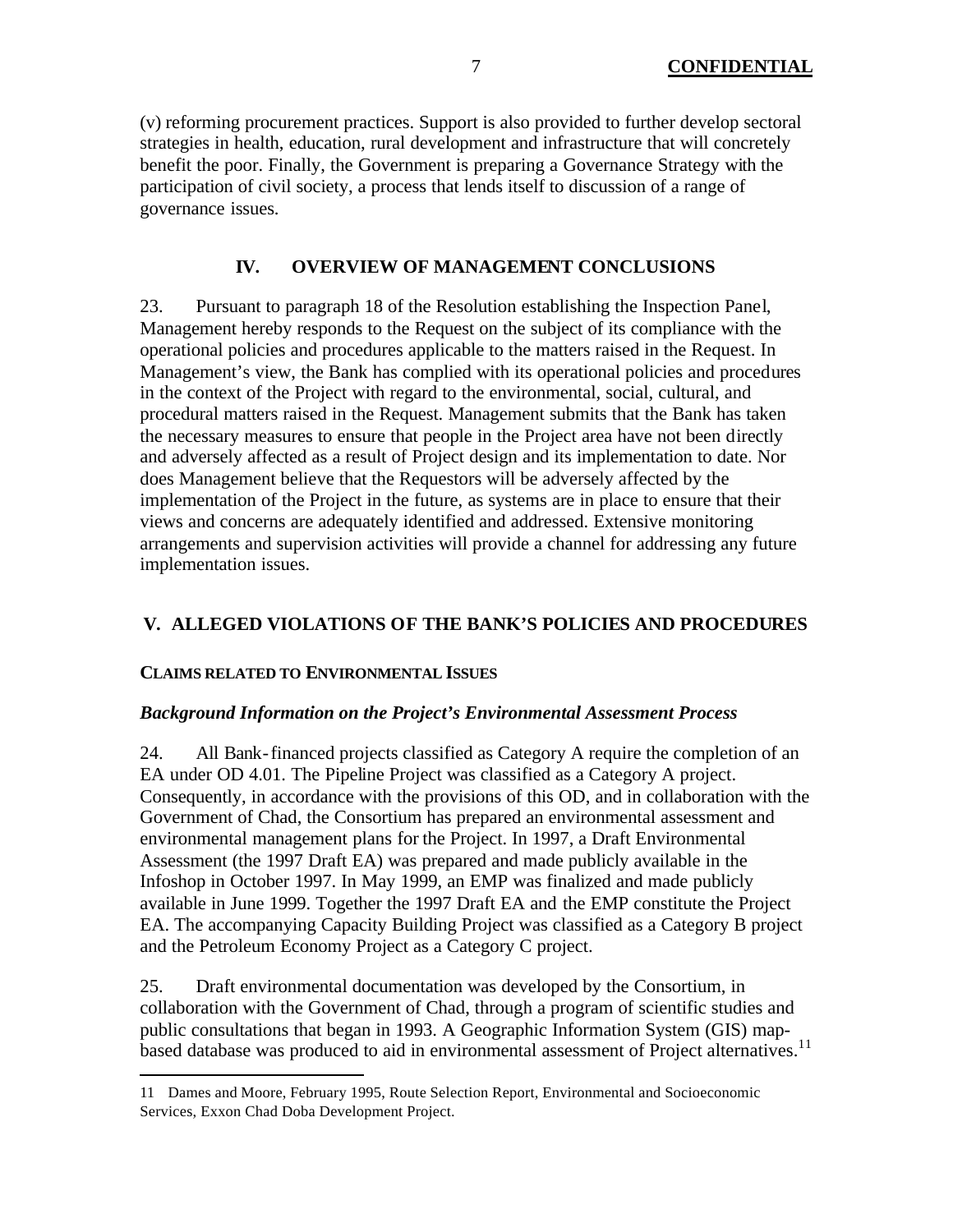The data for the GIS and other Project analyses were based on field studies, published research data, satellite imagery, and high-resolution aerial photographic mapping produced by the Consortium. Public consultations included meetings with numerous incountry non-governmental organizations (NGOs) as well as nearly 200 village meetings held in the context of a Human Environment Survey.

26. These materials led to the preparation of the 1997 Draft  $EA^{12}$  and its accompanying plans and studies, which included: (i) appendices describing the Human Environment and Health Surveys and providing preliminary information on oil spill response planning, as well as a series of reference documents describing biophysical and socioeconomic surveys; and (ii) a Compensation and Resettlement Plan for Chad and a Compensation Plan for Cameroon. The documents covered both the production of crude oil in the Doba Basin in Chad and the transportation of this crude from the Doba Basin in Chad to the coast in Cameroon. All of the above documents were distributed for public review and comment in Chad and at the Infoshop in the third quarter of 1997.

27. Upon examining the released 1997 Draft EA and following IFC's appraisal mission in January 1998, Bank Group staff concluded that the initial design of the Project, the scope of the environmental assessment, and the provided environmental documentation did not fully meet Bank requirements. Over sixty areas of deficiency were found. For instance, the routing of the proposed pipeline in Cameroon was not satisfactory, the impact assessments for infrastructure upgrades in support of the Project were inadequate, induced impacts in Chad were not adequately addressed, and the 1997 Draft EA was deemed to be too general. In addition, a vivid public debate led by international and local NGOs concerning the environmental and social issues pertaining to the Project provided inputs for the analysis of this documentation. On the basis of extensive Bank Group staff comments, discussions, and field visits, the Consortium undertook considerable additional work and made key revisions to the EA.

28. Key revisions included: (i) more detailed alternatives analysis of pipeline routing resulting in major changes in alignment in three areas (the Mbere Rift Valley and the Deng Deng and Atlantic littoral forests in Cameroon); (ii) EAs for infrastructure upgrades; and (iii) specific responsibilities for the implementation of the EMP. Other improvements included the collection of additional biodiversity data; an Induced Access Management Plan and a Decommissioning Plan for infrastructure facilities; an AIDS prevention component to the Project; provisions to strengthen social infrastructure in the producing region; and a commitment to elaborate a Regional Development Plan for this region. One of the Bank Group's further findings was that the consultation process undertaken prior to 1997 needed to be strengthened. Extensive additional consultation was undertaken during the public review period of 1997 to 1999 (see the Process of Public Consultation, paragraphs 40-55)**.** 

<sup>12</sup> Dames and Moore, October 1997, Chad Export Project Environmental Assessment, Chad Portion; Dames and Moore, October 1997, Chad Export Project Environmental Assessment, Ca meroon Portion; Dames and Moore, November 1997, Chad Export Project Environmental Management Plan, Chad Portion; and Dames and Moore, November 1997, Chad Export Project Environmental Management Plan, Cameroon Portion.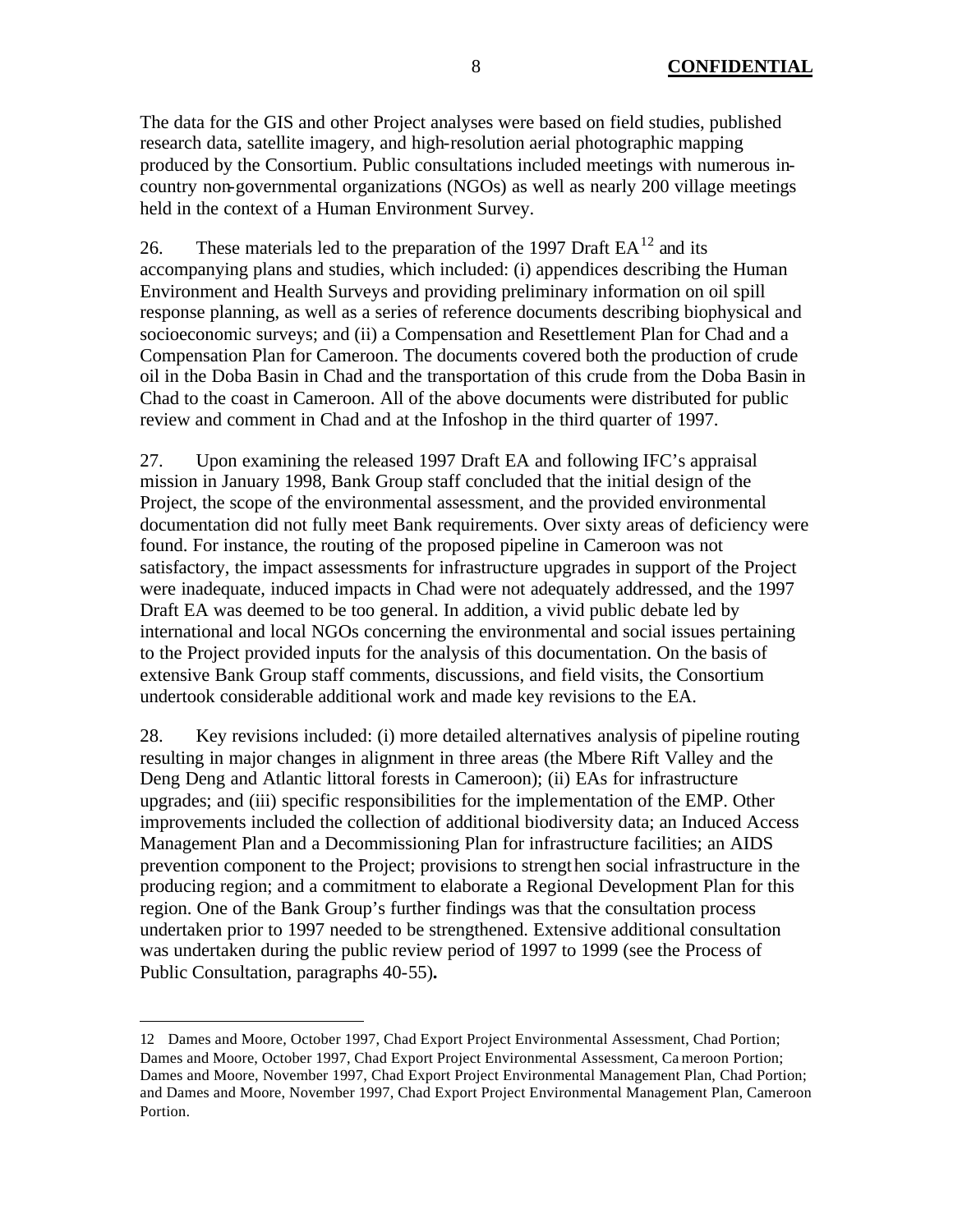29. The environmental documentation which incorporated these changes and improvements became the EMP. The Project EA, comprising the 1997 Draft EA and the EMP, was found to be in compliance with all applicable safeguard policies of the Bank in May 1999. The updated, expanded and finalized Project EA covered the Field System and the Export System. In accordance with Bank procedures, Bank appraisal did not take place until the Bank had received the satisfactory Project EA and placed it in the Infoshop on June 25, 1999. The Project EA was made available in Chad on the same day.

30. The Project EA was produced by the Consortium in collaboration with the two host Governments, the Republic of Chad and the Republic of Cameroon (See Annex B for a complete list of the documentation, which includes the documents related to the full Project EA). It describes the joint investigations, analysis, environmental assessments and environmental management commitments of the Consortium and of each of the host countries and is summarized in Figure 1 below.



REFERENCE DOCUMENTS

*Figure 1. Structure of EA and Supporting Documents*

31. In addition, in September 1999, the "Chad Export Project: General Oil Spill Response Plan" (GOSRP) was completed, reviewed by Bank Group staff, and found to be in compliance with applicable safeguard policies. It was released to the public and in country through the same channels as the Project EA. It expanded upon the Chad Export Project Supporting Documents, Volume 4, Oil Spill Response, Preliminary Approach,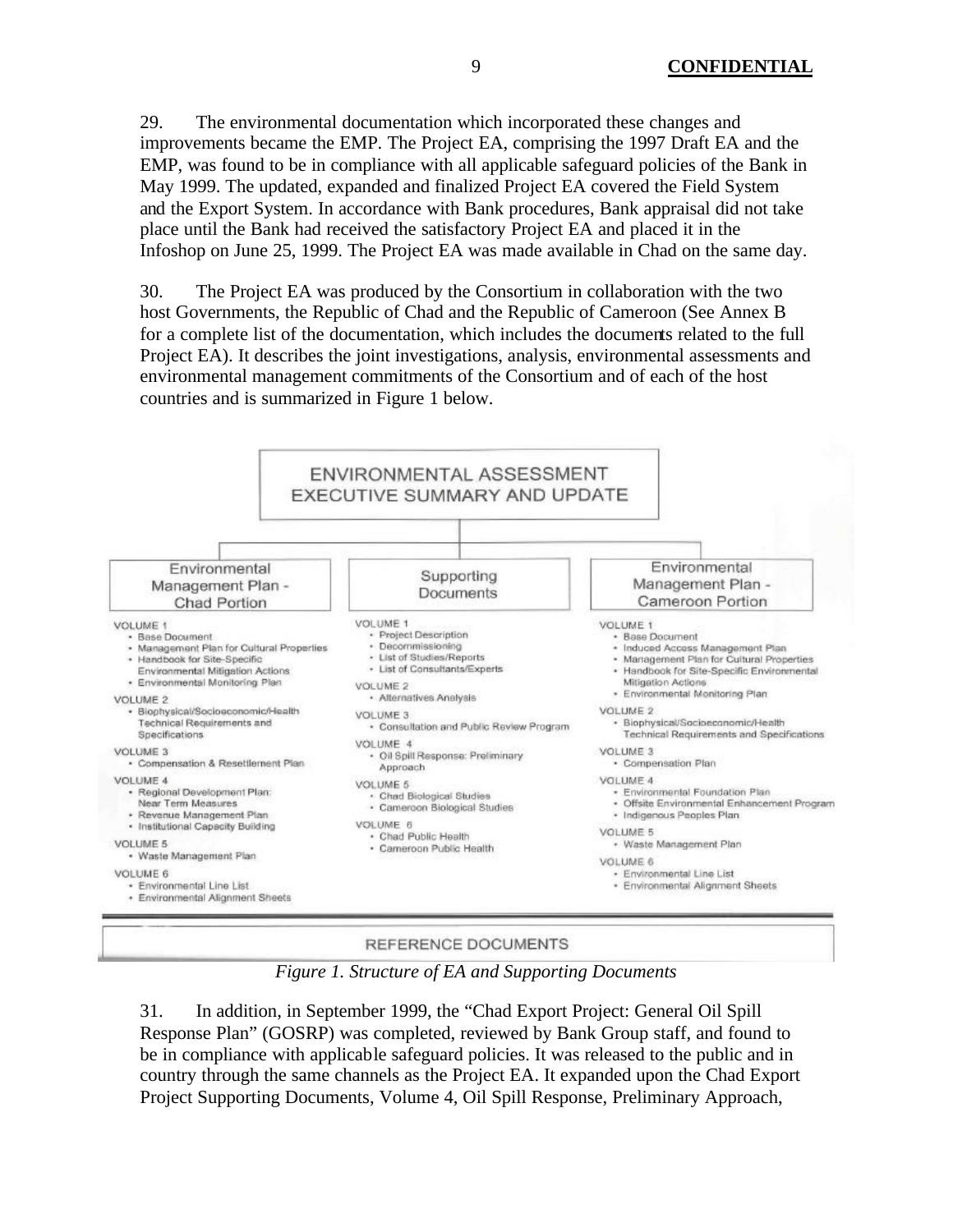which was deemed sufficient for the purposes of appraisal. The production of the GOSRP was a condition of Board presentation of the Project and constitutes the twentieth Volume of the Project EA of which it is an integral part.

# *Objective of Project EMPs*

32. In the context of the Project EA, it is the objective of the EMP for Chad to describe measures and actions that will be implemented by EEPCI, TOTCO, and Chad during the design, construction and operation of the Field System and the Export System to eliminate, offset, or reduce key identified biophysical, socioeconomic, and health issues/impacts to acceptable levels. Details on the mechanics of the EMP are presented in Volume 1 of the EMP for Chad.

33. For Chad, the "Handbook for Site-Specific Environmental Mitigation Actions" accompanies the Environment Alignment Sheets (EASs) and Environmental Line List for the TOTCO Transportation System's pipeline and the Project's oil field development area facilities.<sup>13</sup> The pipeline route is shown on twenty-six EASs and the oil field area on twelve EASs. These EASs will be used in the field to locate sensitive and special interest habitats, as well as the locations at which specific Environmental Management Requirements (EMRs) will be implemented. Aerial photographs and satellite imagery at 1:30,000 and 1:50,000 scale, respectively, were analyzed and interpreted. The information was enlarged to 1:10,000 scale (1:20,000 scale for the oil field development area) and presented on the EASs.

34. The EMRs are designed to reduce construction and operation related impacts. In addition, other resources of interest, such as vegetation/land use classifications, are shown. The EMRs are generally consistent with the Project's biophysical, socioeconomic, health and technical requirements and specifications in the EMP.<sup>14</sup> In some situations, primarily in areas with sensitive species habitats, the EMRs may modify these general requirements and specifications based on site-specific information. The categories of resources and EMRs portrayed on the EASs are:

- Vegetation/Land use classifications;
- Vegetation and wildlife resources;
- Vegetation and wildlife protection measures;
- Monitoring surveys and seasonal restrictions;
- Fisheries protection measures;

- Erosion and sediment control measures; and
- Soil handling and special area reclamation.

<sup>13</sup> EMP, Chad Portion, Volume 6; simila r provisions are in place for Cameroon.

<sup>14</sup> EMP, Chad Portion, Volume 2; similar provisions are in place for Cameroon.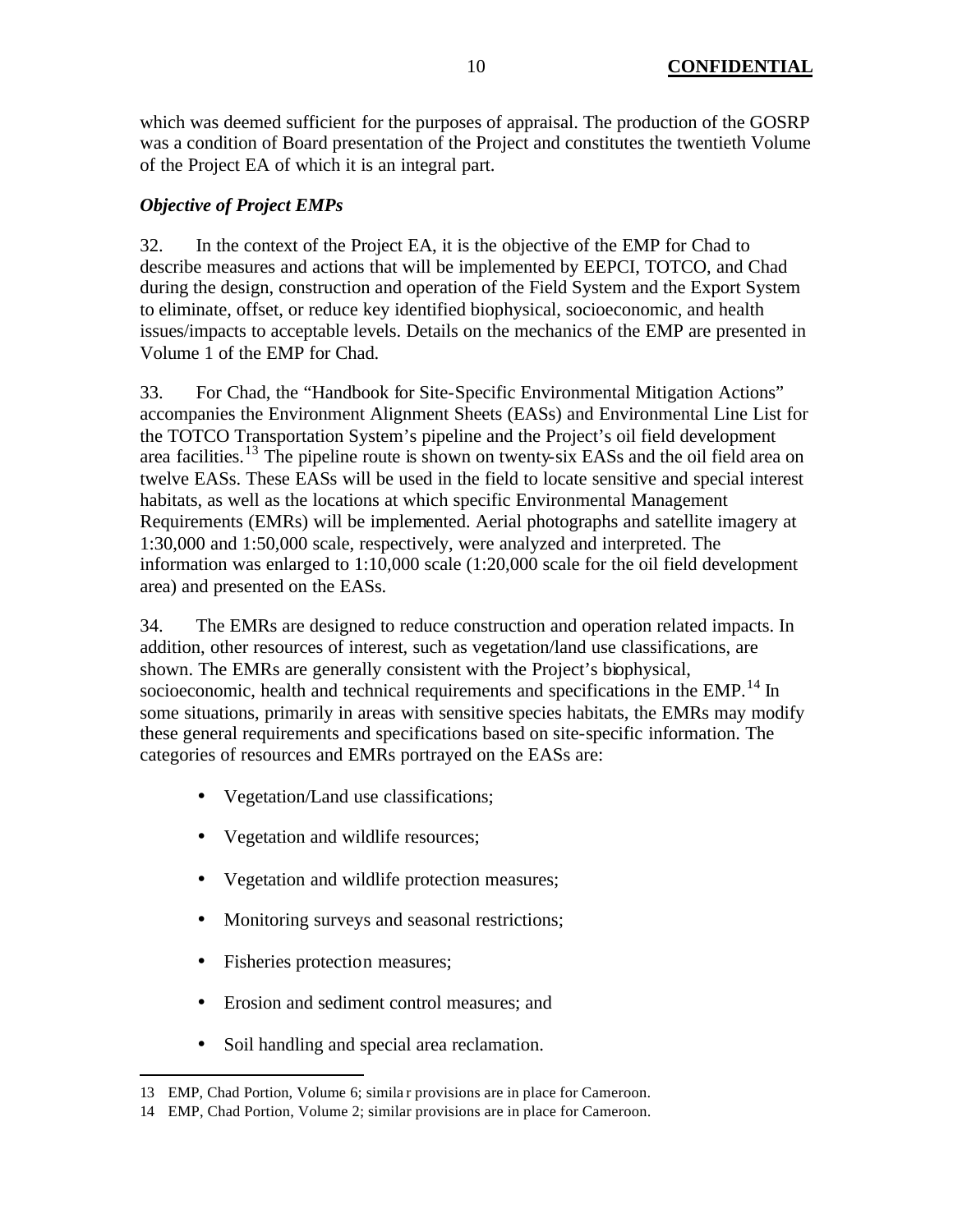35. The Handbook, EASs and Environmental Line List have been developed based on information gathered to date from numerous resource surveys, a detailed TOTCO Transportation System Centerline Survey, and the Project EA. "These documents will be updated and expanded to include specific erosion and sediment control measures once detailed construction planning is completed. New information and processes also may result in changes to EMRs, and thus require revisions to the EASs, Environmental Line List and Handbook.<sup>"15</sup> For example, during pre-construction surveys and construction monitoring the EMRs for sensitive habitats may be revised based on consultations with local villagers.<sup>16</sup>

36. The Handbook, EASs and Environmental Line List are the base implementation documentation of the EMP. They are complemented by the Management Plan for Cultural Properties and the Environmental Monitoring Plans.<sup>17</sup> The Project technical specifications,<sup>18</sup> the Compensation and Resettlement Plan,  $^{19}$  etc. constitute the remainder of the EMP. Consultations are a key component of the EMP implementation process.  $^{20}$ 

# *Execution of the EMP*

37. Successful execution of the EMP requires that the individual actions presented be appropriately undertaken by the responsible Project participants. As indicated above in paragraph 11, the Project is organized into two systems: the Field System (EEPCI's responsibility) and the Export System (TOTCO's responsibility). However, EEPCI's EMP manager (who is also the TOTCO EMP manager) is ultimately responsible for EMP execution for both systems. $21$ 

38. The Project is being implemented by the Consortium through six major contractors: Doba Logistics (Project Logistics); Sogea/Satom (Cameroon Infrastructure); David Terrassement (Chad Infrastructure); Corris (Telecommunications); Kellog Bouygues Cegelec (KBC) (Field System); and Wilbros and Spied-Capax (Export System). Each of these contractors must prepare EMPs for its specific work; these are to be derived from the Project's EMP. Each of the EMPs prepared by the contractors must be reviewed and approved by the EEPCI and TOTCO's EMP managers and by ExxonMobil in the United States prior to the start of work by the subcontractor. Each activity during Project construction and operation, such as road construction or upgrading for instance, is undertaken on the basis of an environmental and socioeconomic study, including local consultation, to ensure that the activity complies with the contractor's EMP and the broader Project EMP. These studies are to be reviewed by EMP monitors hired by each contractor to ensure EMP compliance, and by EEPCI and TOTCO EMP monitoring staff.

<sup>15</sup> EMP, Chad Portion, Volume 1, Appendix D.

<sup>16</sup> EMP, Chad Portion, Volume 1, Appendix D, p. D-9.

<sup>17</sup> EMPs, Chad portion and Cameroon portion, Volume 1.

<sup>18</sup> EMP, Chad portion and Cameroon portion, Volume 2.

<sup>19</sup> EMP, Chad portion and Cameroon portion, Volume 3.

<sup>20</sup> EMP, Chad portion and Cameroon portion, Volume 1, Management Plan for Cultural Properties.

<sup>21</sup> In Cameroon, the objectives of the EMP are identical and COTCO plays a role in Cameroon similar to the one TOTCO does in Chad.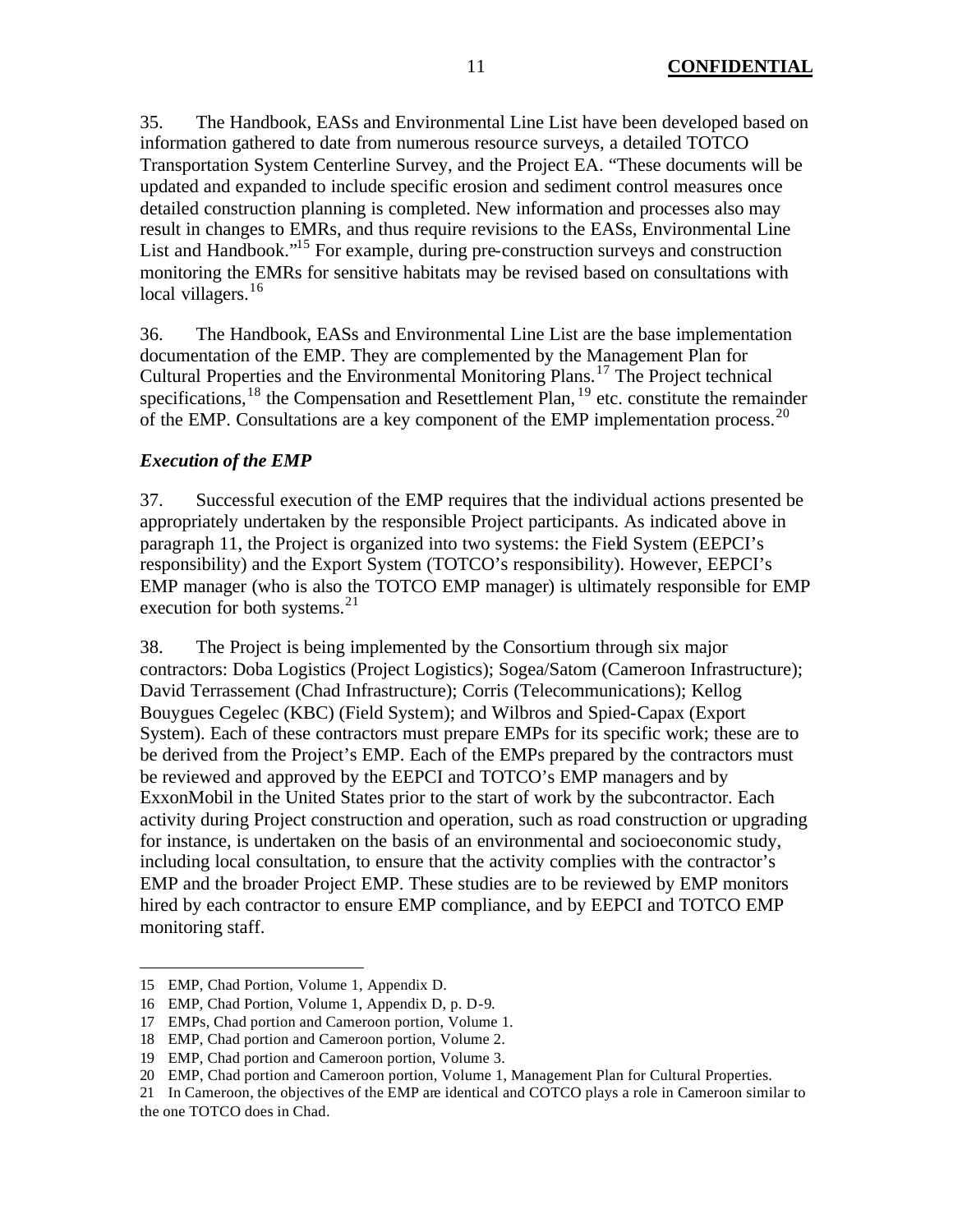39. In addition to the above, the Bank Group has its own supervision/monitoring program. Bank Group supervision is complemented by an External Compliance Monitoring Group (ECMG) and the International Advisory Group (IAG).

# *Process of Public Consultation*

40. Consultation is an integral part of the Project's design and implementation process, as is described below. In fact, the broad consultation process for the Project was unprecedented in Chad and opened the way for increased civil society participation in public debates over broad policy issues such as Petroleum Revenue Management, governance, and social and environmental issues. This participation is today consolidated in the context of the PRSP process and in the formal representation of civil society in several official bodies, such as the Steering Committee for the ongoing PRSP and the PROCC. The consultation process has known three phases, which are described below. Disclosed documentation was provided in French throughout the consultation process. However, village meetings took place in the local language and appropriate materials were used for non-readers and people of low literacy.

41. *Phase 1 - 1993–1997: Initiation of Dialogue.* This is the period of initial contact with the population aimed at sensitizing the population on the nature and impacts of oil production and exportation. During this phase, EEPCI was carrying out its seismic surveys and paying compensation for crop damage. The period is characterized by difficult conditions in the Project due to armed rebellion in the area and mistrust between the population and the Government. Project-related consultations were undertaken in a context of insecurity and Project teams were escorted into the villages by armed gendarmes to ensure their safety.

42. Despite these difficult conditions, EEPCI field staff maintained uninterrupted contact with communities who were likely to be affected by the Project, carrying out a market survey to update the official compensation framework, sensitizing the communities on Project design and potential impacts, and paying compensation for crop damage. In mid-1995, consultations with local populations were launched. Public information meetings were conducted in the Project area. These were followed by Human Environmental Surveys carried out by social staff of EEPCI in the Cantons of the Requestors in 1995 and 1996 among others (Miandoum, Bero, Kome, Bebedjia, Mbikou, Mbaissaye, Beboni, and Doba).

43. Consultations were conducted through the administration of individual questionnaires and/or focus group discussions in those villages potentially affected by oil field and pipeline development. Meetings included elders, women, youth, socially active and religious groups; open-forum discussions were held and conducted in local languages. In parallel, consultations with local NGO groups continued throughout 1995 and 1997.<sup>22</sup> A list of these meetings is provided in Annex G.

<sup>22</sup> <sup>22</sup> These meetings included locally active NGOs such as BELACD (a Catholic NGO), INADES formation (an NGO focusing on grass-roots training and capacity building) and ACCORD (a local community-based NGO) as well as internationally active NGOs such as World Vision, World Wide Fund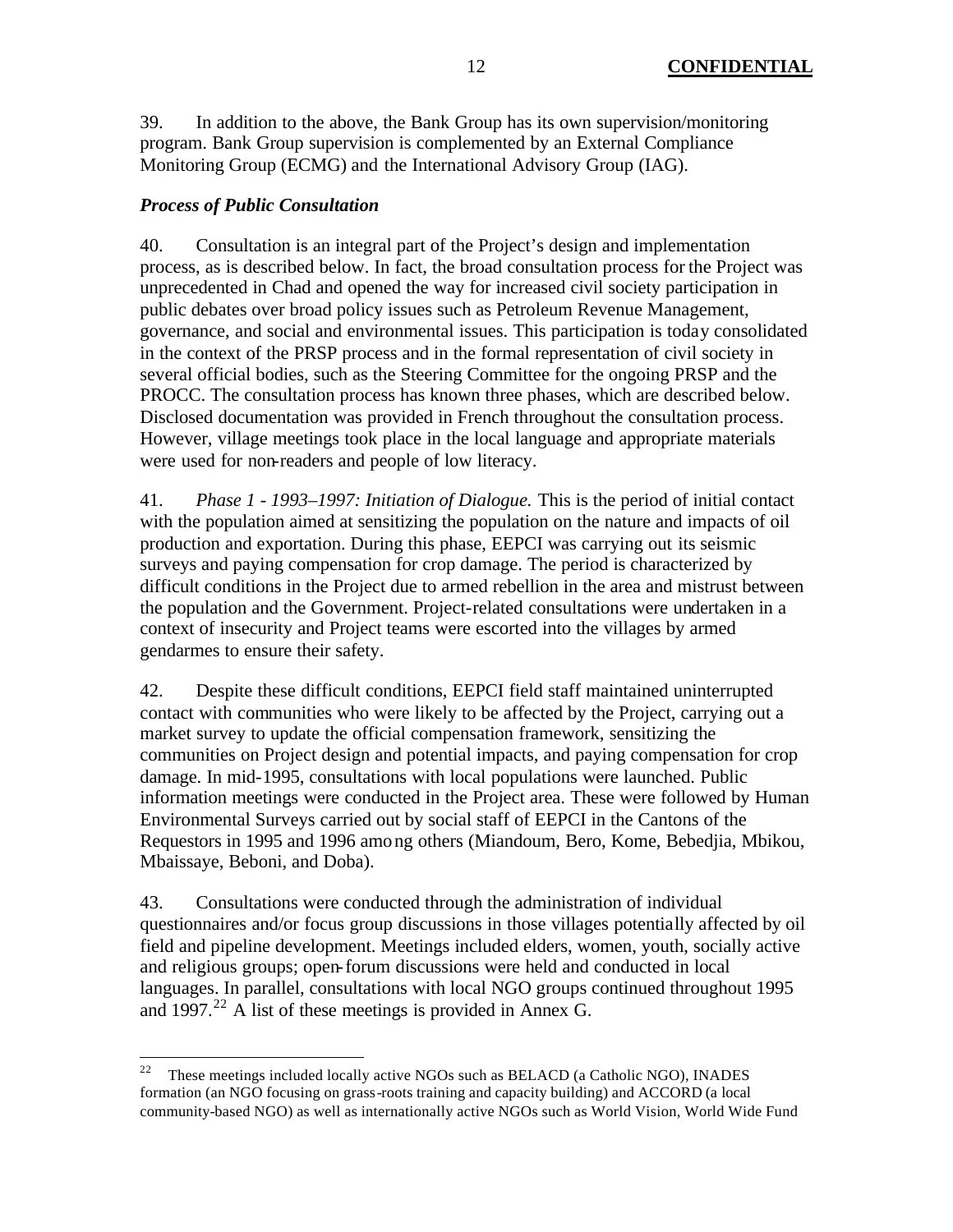44. The Bank Group's social and environmental teams started field visits in 1996, which were largely unescorted, to assess: (i) potential impacts of the Project; and (ii) the nature and impact of public consultation. The primary activities evaluated were the market survey, which would serve as a basis to determine compensation rates, and the establishment of baseline data for the Project. The Bank Group suggested key improvements in the data collection and consultation process. These improvements were introduced during Phase II.

45. It is difficult to ascertain whether or to what extent the conditions under which these early consultations were held (there were tensions between populations and Government in the Project area due to prior civil strife) had an impact on the quality of the information provided to the participants and on the participation of local people at that time. Over time, however, the atmosphere in the Project area grew less tense because of improving political stability, especially after 1998, and the local consultation process evolved.

46. *Phase II – 1997–1999: Consolidation Phase.* The 1997 Draft EA was released in October and discussions were carried out between the Bank Group, the Consortium and the Government on Project impacts and mitigation planning. This phase of the consultation process witnessed greater involvement of national and international NGOs as characterized by wide-ranging seminars organized by civil society and broad revisions of the 1997 Draft EA.

47. Bank Group reviews of the 1997 Draft EA suggested over sixty areas for further revision in the design of the pipeline routing, compensation policy framework, and the broad ground rules for civil society engagement; many of these suggestions benefited from civil society inputs. The Bank Group social specialists spent at least 173 persondays in the field during this period to verify and validate the findings in the 1997 Draft EA reports and plans.

48. After the 1997 Draft EA was publicly disclosed, the consultation process improved both as a result of the availability of the environmental documentation and of the subsiding tensions in the Project area. Also, as a result of Bank comments on the 1997 Draft EA, the consultation process was reviewed and strengthened. An extensive public information and consultation campaign was launched during the summer of 1997, which included a Public Information Campaign in two rounds:

• From November 1997 to May 1998, meetings were held in fifty-one villages in the nine Cantons where the oil fields and pipeline would be located. These Cantons include those where the Requestors reside except the Canton of Beboni (where no oil fields are located and which is not traversed by the pipeline) in the Sub-Prefecture of Bebedjia. Questions and answers were documented and the meetings videotaped. Video presentations were shown on compensation, safety, business opportunities, employment, and technical

for Nature (WWF), Volunteers in Technical Assistance (VITA) and national and regional NGO coordination bodies such as CILONG and COLONG (respectively local and national umbrella organizations for NGOs in Chad).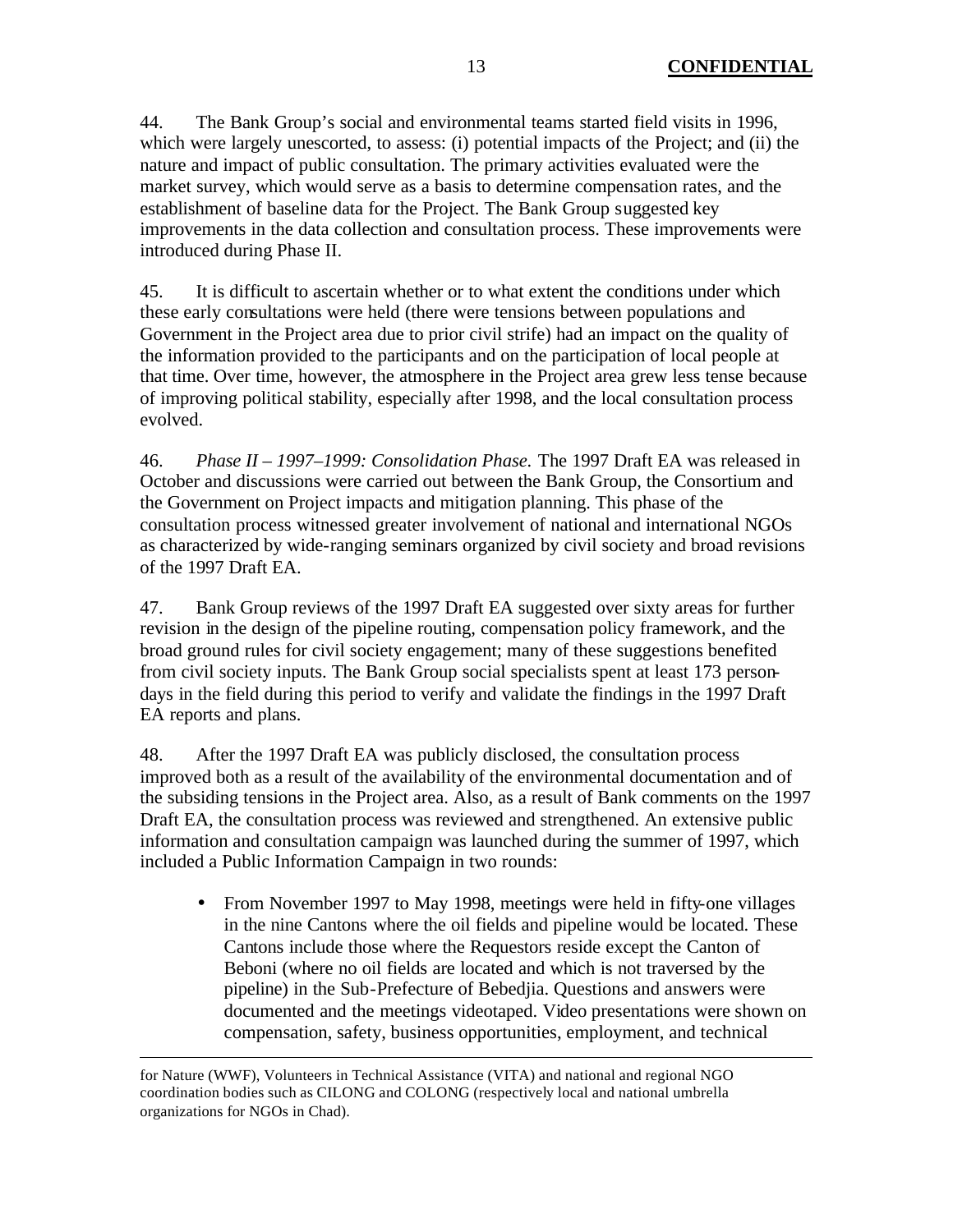aspects of the Project. Project documents were distributed to each village. A follow-up visit was held in sixteen of the fifty-one villages visited, from July to November 1998.

• In September and November 1998 a second round of village meetings was held in twelve locations covering forty-eight villages. These meetings focused on compensation and survey issues. Maps and brochures were distributed. In 1998 and 1999, specialized consultation sessions were held focusing on directly affected people as stipulated in the EMP. For instance, consultations were carried out with people affected by resettlement or relocation, with land users eligible for individual compensation in cash and in-kind, and with resettlers to evaluate their status and decide on actions.<sup>23</sup>

49. In addition, consultations included discussions with all regional and national stakeholders and benefited from the increased involvement of Chadian authorities responsible for Project management. A broad public seminar was organized in January 1998 in Dounia by CILONG, and was attended by village chiefs and other representatives of the local population, local NGOs, local and national government officials, religious authorities, the Consortium, and the Bank. Starting in November 1998 a series of meetings were held with Chadian NGOs in various locations including Moundou and Doba. Issues of primary importance at these meetings included consultation and compensation.

50. Workshops were also held abroad with international NGOs, in the Netherlands and in Germany in April 1998. In December 1998, at a Project meeting on environmental issues in Yaounde attended by Project managers for the Governments of Chad and Cameroon and by the Consortium, Bank staff noted the improvements made to the consultation process.

51. *Phase III - Broadening, Deepening and Upscaling the Consultation Process.*  Upon dissemination of additional environmental and social documentation in early March 1999, a new round of consultation was launched. During meetings in N'Djamena topics of discussion were consultation, compensation, NGO involvement, and the Regional Development Plan for the producing region.

52. When the full Project EA (including the 1999 EMP) was released in June 1999, its documents were displayed in twenty-one locations in different parts of Chad, in particular in the Project impact area. These documents were presented in thirteen-volume sets comprising the Overview volume or Volume 1, the six volumes on Chad, and six volumes of supporting documentation. All documents placed in the public reading rooms were in French. The technical documentation was not made available in local languages, however, EEPCI's social science team is fluent in the predominant local language, which was used in village information campaigns and consultations concerning this documentation. Graphic ma terials appropriate for non-readers and people with low

 $23$  For an analysis of Resettlement and Compensation, see the Chad Compensation and Resettlement Plan Implementation Report, Focus International, June 1999. Additional information on resettlement can be found in EEPCI's Resettlement Phase I Report, May 2000.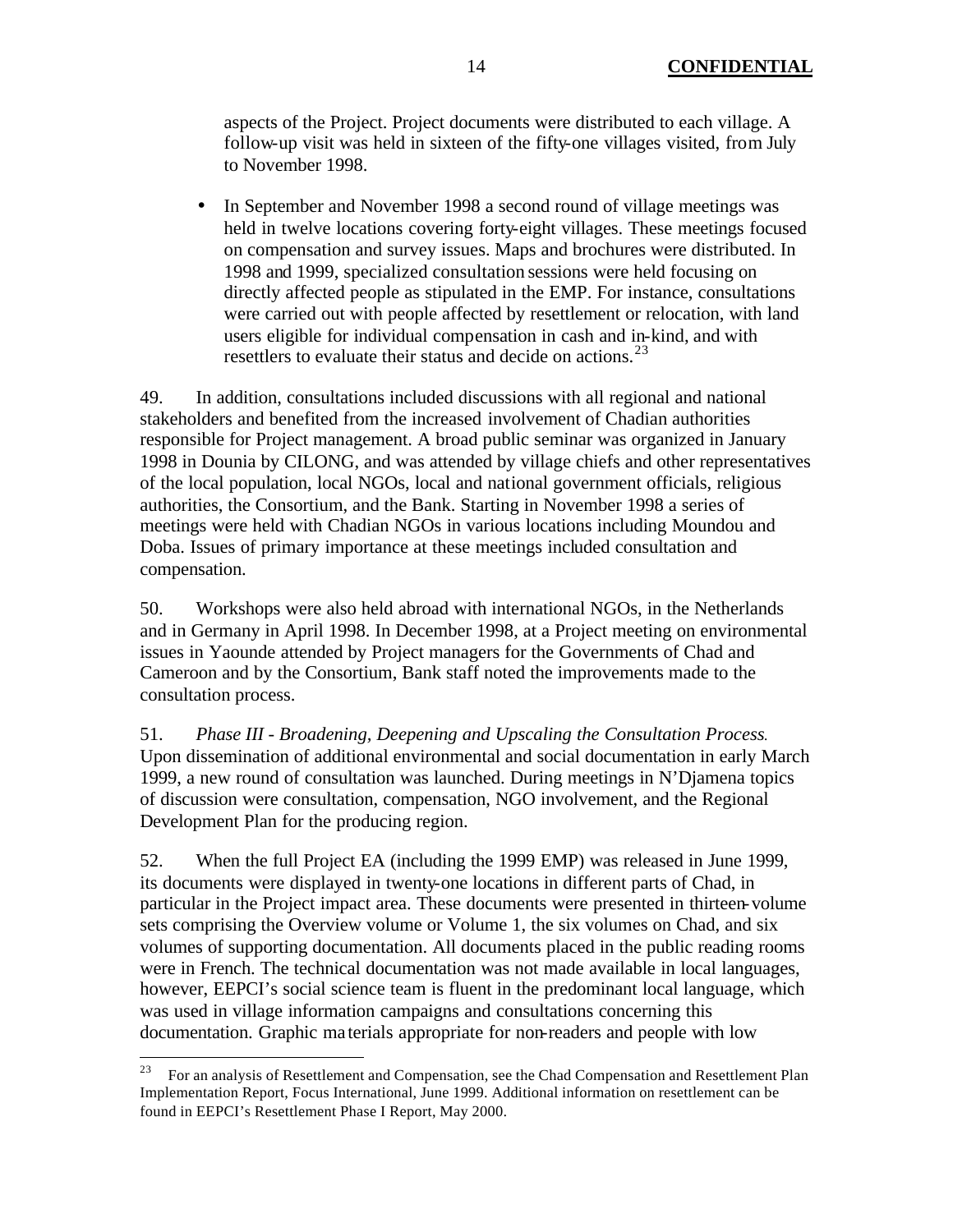literacy were also used. CD-ROMs and sets of documentation were distributed to groups and NGOs for dissemination. Documents were also disclosed to the public at large on the Consortium's web site and through the Bank's Infoshop, and the public was invited to submit its comments to the Consortium and the Bank.

53. A broad public seminar was held in Bebedjia in April 1999 to review the Compensation and Resettlement Plan. Representatives of twenty NGOs, human rights associations, trade organizations, the Government of Chad, EEPCI and the Bank participated in the seminar. This consultation and public review program resulted in further improvements to the Resettlement and Compensation Plan, such as a new valuation of compensation for mango trees, and to the consultation process prior to Bank appraisal. By the time the Project was appraised by the Bank, starting in June 1999, the consultation process was assessed as meeting Bank requirements.

54. Since then, consultations have continued with affected populations in the field and with a broader range of stakeholders through various meetings and discussions held by the Consortium, the Bank, and the Government, in particular through regular field visits of its National Technical Committee for Monitoring and Evaluation of the Pipeline Project (CTNSC).<sup>24</sup> Village information campaigns concerning the design and implementation of the Fonds d'Action Concerté d'Initiative Locale (FACIL), a local initiatives social fund, were carried out in the nine Cantons of the Project area by the FACIL Steering Committee (composed of representatives of the Government and of civil society), to inform local people about FACIL. Participatory seminars were held in 1999 and 2000 to gather inputs for FACIL's implementation manual. Detailed information concerning FACIL and local participation in its management can be found in the documentation for the Capacity Building Project. The implementation manual for FACIL is also available. In September 2000, consultative meetings were held by Bank staff with civil society in Chad during which inputs were solicited concerning the roles of the ECMG and the IAG.

55. A concrete output of the consultation process is the rapid growth in civil society organizations. There has also been a shift of focus from narrowly defined impact mitigation to the broader issue of regional development. Civil society organizations are involved in the definition and future operation of the FACIL and in the elaboration of the Regional Development Plan. Finally, civil society broadly speaking has played an active role in discussing petroleum revenue management as a whole. In August 2000, civil society representation on the PROCC was increased to four out of nine seats by amendment to the Petroleum Revenue Management Law (the original law allocated two out of nine seats to civil society). NGOs, human rights organizations, religious groups, and trade unions each hold one seat on the Committee.

<sup>24</sup> <sup>24</sup> This Committee is composed of representatives of concerned line Ministries such as the Ministries of Environment, Health, Rural Development, Transport, and Mines and Energy, and is assisted by an Executive Secretariat funded by the Capacity Building Project.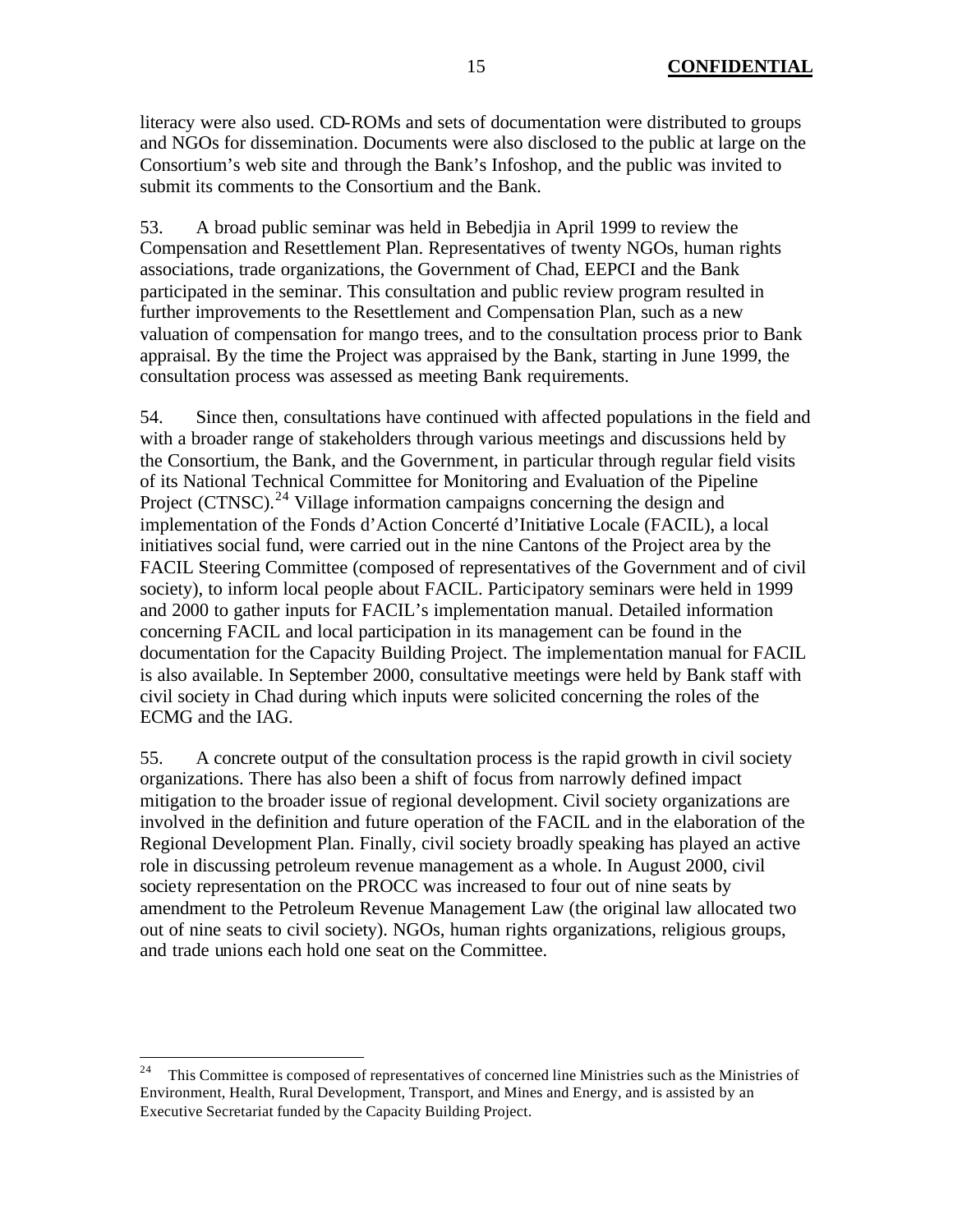*Specific Claims and Responses*

### **Claim #1**

**"Directive 4.30 which deals with environmental impact assessments ignores the 300 sampling wells drilled all over the oil production zone (OD 4.01). As far as the environmental impact assessment is concerned, the World Bank, the Government and the Consortium have focused all their attention on the Chad-Cameroon pipeline."**

## **Response to Claim #1**

56. It appears the Requestors intend to refer to OD 4.01 on Environmental Assessment, rather than OD 4.30 on Involuntary Resettlement (for further discussion of Involuntary Resettlement see Claims #13 and #14 below). OD 4.01 requires that projects proposed for Bank financing and classified as Category A be subject to environmental assessment and states that "the EA covers project-specific and other environmental impacts in the area of influence of a project.<sup> $25$ </sup> Management would like to indicate that the Project EA, which is in the public domain, dealt with both the environmental impacts of the pipeline (Export System) and of the oil production activities (Field System).

57. Although the Bank Group does not finance the Field System, the Project EA defines the Project and its zone of influence to include both the Field System and the Export System, as defined in the PAD, <sup>26</sup> and evaluates both. The 1997 Draft EA examined design alternatives for the Field System and its biological studies included the area covered by the Field System.<sup>27</sup> In addition, the EMP<sup>28</sup> covers the Field System, meeting OD 4.01 requirements. For instance, it details the environmental mitigation and monitoring provisions for the Field System. <sup>29</sup> This documentation also includes the respective monitoring responsibilities of the Consortium and the Government of Chad.

58. Finally, the GOSRP, released to the public in September 1999,<sup>30</sup> details oil spill response strategies including those for the Field System. Prior to the first extraction of oil, six Area Specific Oil Spill Response Plans (ASOSRPs) will be put in place. The ASOSRPs will be finalized after completion of detailed design of the Field System and in a timely fashion prior to oil production, in order to utilize state of the art equipment and response capacity. One of these ASOSRPs will pertain to the Field System.<sup>31</sup> These arrangements are in compliance with the applicable safeguard policies of the Bank.

<sup>25</sup> OD 4.01, Introduction.

<sup>26</sup> As defined in the Pipeline Project, PAD, p.10.

<sup>27</sup> Project EA, Supporting Documents, Volume 2 and Volume 5.

<sup>28</sup> Chad Export Project, Environmental Management Plan — Supporting Documents, Volumes 1 to 6, May 1999.

<sup>29</sup> EMP, Supporting Documents, Volume 1, Chapter 2, "Biophysical Topics," pp. 1 to 30.

<sup>30</sup> Chad Export Project, General Oil Spill Response Plan, September 1999.

<sup>31</sup> Chad Export Project, General Oil Spill Response Plan, September 1999, Table 1-1, p. 1-2.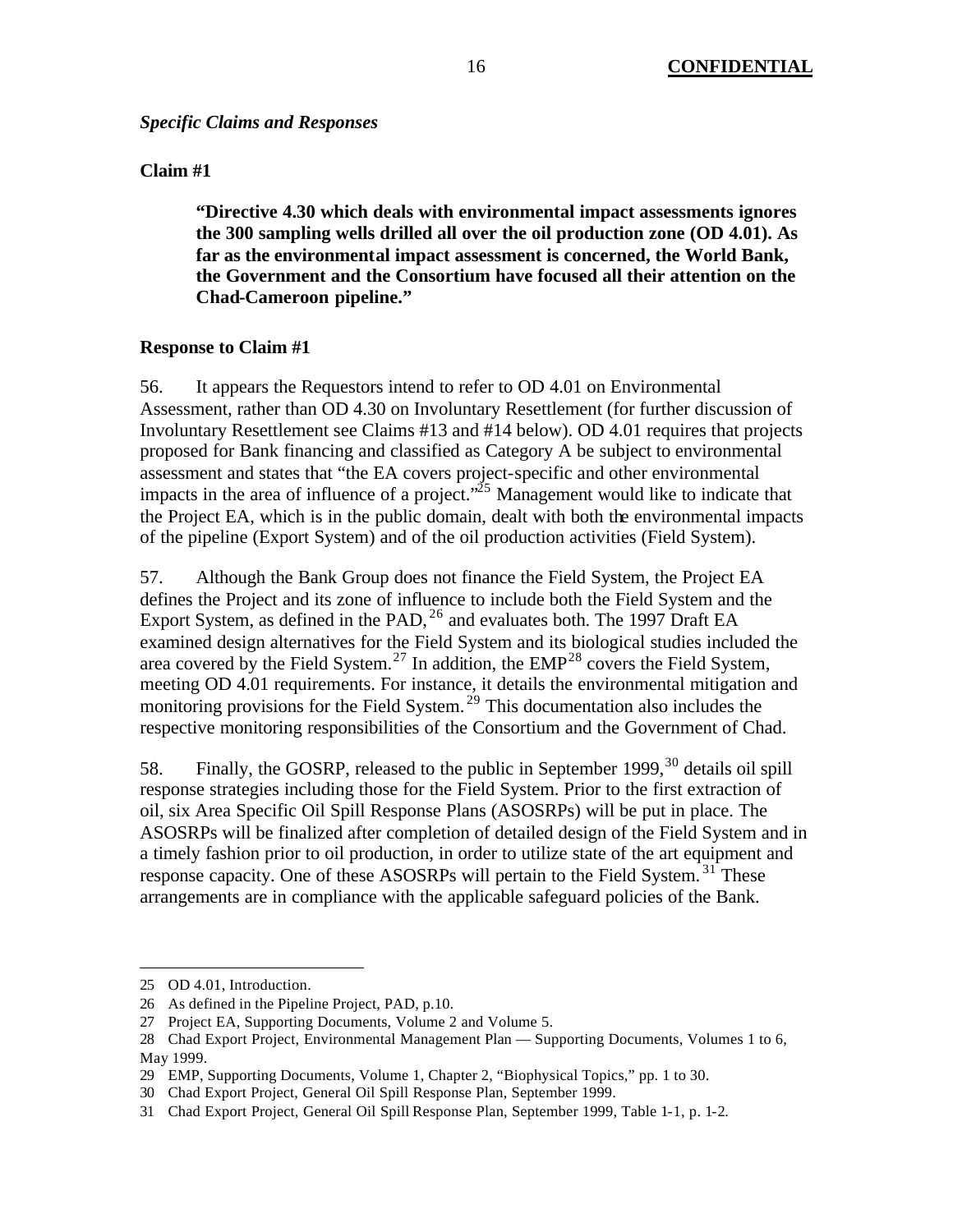### **Claim #2**

**"Consider the plight of the Ogoni people of Nigeria:<sup>32</sup> the problems they have been left to face are those created by pipelines that link oil wells to pumping stations. It is at this level, and only this level, that the human, material and environmental damage has been least bearable. Since the World Bank, the Government, and the Consortium refuse to carry out an environmental impact assessment at this level, the danger is inevitable. Because the danger exists all along the entire 1,100 kilometer route of the Chad-Cameroon pipeline, the environmental impact assessment is unsatisfactory."**

#### **Response to Claim #2**

59. Management assumes that this is a reference to the environmental assessment to be undertaken by the Borrower in accordance with the provisions of OD 4.01. OD 4.01 states that "…the purpose of EA is to improve decision-making and to ensure that the project options under consideration are environmentally sound and sustainable. All environmental consequences should be recognized early in the project cycle and taken into account in project selection, siting, planning, and design. EAs identify ways of improving projects environmentally, by preventing, minimizing, mitigating, or compensating for adverse impacts."<sup>33</sup> Management notes that the Project EA for the Pipeline Project addresses all these issues.

60. The no-project alternative was examined and ultimately rejected in the 1997 Draft EA. The Bank Group reviewed this analysis and concurred with its findings. The 1997 Draft EA examined alternative routings for the proposed pipeline and alternative locations for the marine terminal, with a view to minimizing the potential impacts of the Project from oil leaks and spills. It also investigated alternative development configurations for the Field System. The EMP for the Project includes significant mitigation for the remaining oil spill risks including for the Field System, as detailed below. Upon review of this documentation, Bank staff concluded that Project design and mitigation provisions complied with the requirements of OD 4.01.

61. The capacity of the Export System is 250,000 barrels a day (the Request cites 250 million barrels a day). The Project's design meets international industry standards, including World Bank environmental, health and safety guidelines for onshore oil and gas development (including corrosion prevention and leak detection), and guidelines developed by the American Petroleum Institute (API) and the American Society for Testing and Materials (ASTM).<sup>34</sup> These standards and guidelines aim to minimize the risk of leaks and spills (feeder lines are made of non-corrosive fiberglass, the lines are buried, etc.) as is reflected in the 1997 Draft EA. In addition, the Project provides for continuous monitoring of the entire system and rapid response in the event of an oil leak

<sup>32</sup> Many differences are to be noted between the conditions in Ogoniland, where the people of Nigeria referred to in the Request live, and those in Chad; see Annex E for comparison.

<sup>33</sup> OD 4.01, para. 1.

<sup>34</sup> Chad Export Project, EA, Executive Summary and Update, May 1999, pp. 3-2, 7-3 to 7-5.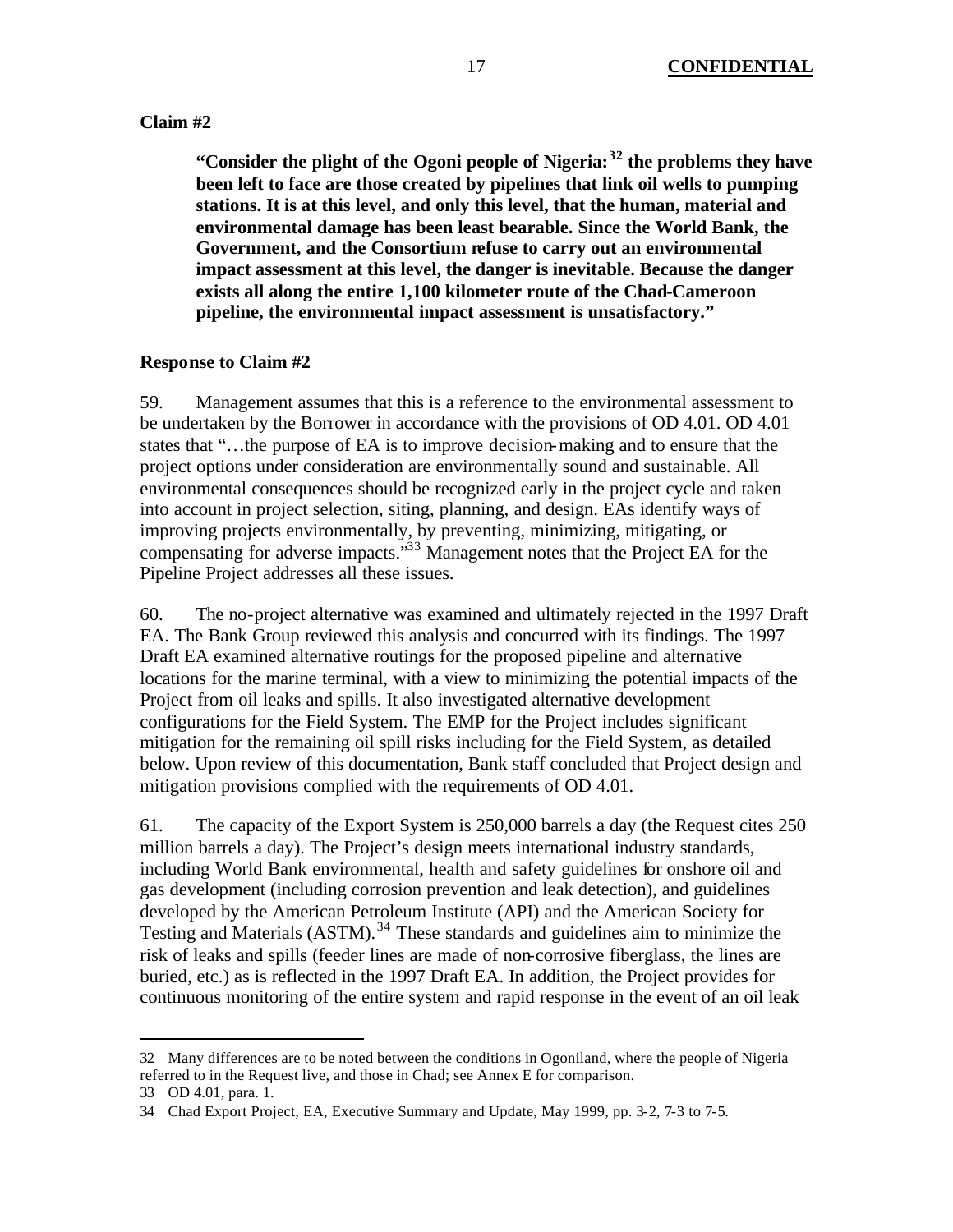or spill. Preliminary oil spill response planning is foreseen as described in the environmental documentation.  $35$  Prior to Board presentation, the Consortium also prepared a GOSRP that has been made available for public review and comment. The Bank has received numerous questions, predominantly from environmental NGOs, concerning the timely implementation of ASOSRPs and the capacity of the Government of Chad to play its role in these plans. The Bank has answered these queries and indicated that more detailed ASOSRPs, which will operationalize the GOSRP across all sections of the Project, including the Field System, will be put in place prior to start-up of pipeline operations. They will be complemented by a national oil spill response plan to be developed under the Capacity Building Project.<sup>36</sup>

62. One of the concerns raised by local people and others during the consultation process was the potential impact of the Project on water resources.<sup>37</sup> The fourth concern in order of importance, representing 9 percent of views in the analysis of the overall consultation process for the Project, "expressed concern about potential environmental impacts, mainly oil pollution, leaks and spills."<sup>38</sup> The concern of groundwater pollution was considered during the preliminary design process and was assessed in the 1997 Draft EA.<sup>39</sup> The Project EA includes a Comprehensive Ground Water Quality Monitoring Program, which will be in place before oil production starts. In the view of Management the Project EA is satisfactory and complies with the requirements of OD 4.01.

#### **Claim #3**

 $\overline{a}$ 

### **"So far, neither the Consortium nor the Government has said a word about how they intend to pump oil from 300 wells through the three pumping stations in Kome, Miandoum, and Bolobo (Sub-Prefecture of Bebedjia)."**

#### **Response to Claim #3**

63. OD 4.01 requirements stipulate that the environmental assessment must provide a description of the proposed project. The Project EA specifically describes the proposed Project including development of the three oil fields. It provides specific details on the Field System, including how oil will be produced and delivered under the Project to the three pumping stations.<sup>40</sup> The EMP details the alternatives considered and the selected design. <sup>41</sup> A summary of this process is presented in the first chapter of the EMP.<sup>42</sup>

<sup>35</sup> Chad Export Project, Supporting Documents, Volume 4, Oil Spill Response Preliminary Approach.

<sup>36</sup> Pipeline Project, PAD, Annex 14, p. 149.

<sup>37</sup> Dames and Moore, 1997, Chapter 9, p. 9-2.

<sup>38</sup> Pipeline Project, PAD, Annex 14, p. 154, para. 71.

<sup>39</sup> Dames and Moore, 1997, Section 7.3.1.5 "Aquatic Impacts," pp. 7-21 to 7-23, and Chad Export Project, EA, Executive Summary and Update, May 1999, Chapter 9, p. 9-28.

<sup>40</sup> Dames and Moore, 1997, Chapter 3.

<sup>41</sup> Chad Export Project, EA, Executive Summary and Update, May 1999, Chapter 3, "Oil Field Area," p.

<sup>3-3</sup> to 3-4 and Chapter 5, "Scale of Oil Development Alternatives" and "Oil Field Design Alternatives," pp. 5-4 to 5-8.

<sup>42</sup> EMP, Chad Portion, Volume 1, Chapter 1, May 1999.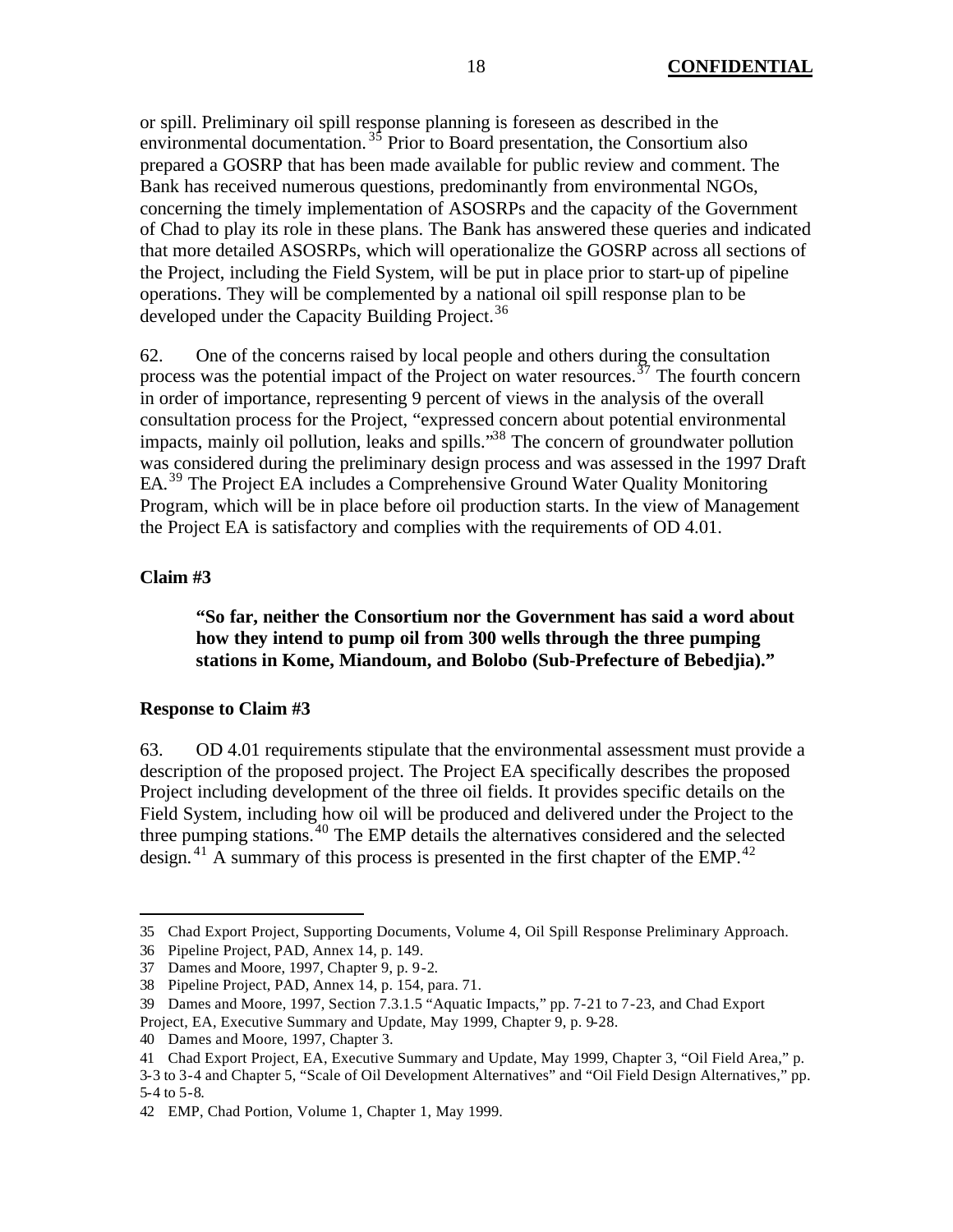64. At this time, there are fifteen capped exploration wells in the oil fields. These wells were drilled to delimit the oil reservoir. Approximately 300 wells will be drilled within the Field System over an area of approximately 185 square kilometers. Drilling has not yet commenced. It is expected to start by November 2001 and to continue for approximately three years. Figure 2 is illustrative of how oil will be delivered. Small diameter pipelines (flowlines) within the oil field will transport produced fluids from each well to a gathering station (field "pumping stations" in the Request) located in each of three oil fields. Since the oil field has little gas, a 120 MW power plant, which is also covered in the EA, will provide electricity for in-well pumps to bring oil to the surface. The gathering stations will connect to a production pipeline (a pipeline that transports all of the production from one or more oil field(s)) leading to the Central Treatment Facility, where produced fluids are processed before being transferred to the Export System. For a discussion of oil spill risks in the Field System, see Claims #2 and #5.



Flowlines, the Production Pipeline, and the TOTCO Transportation **System's Pipeline** 

*Figure 2.*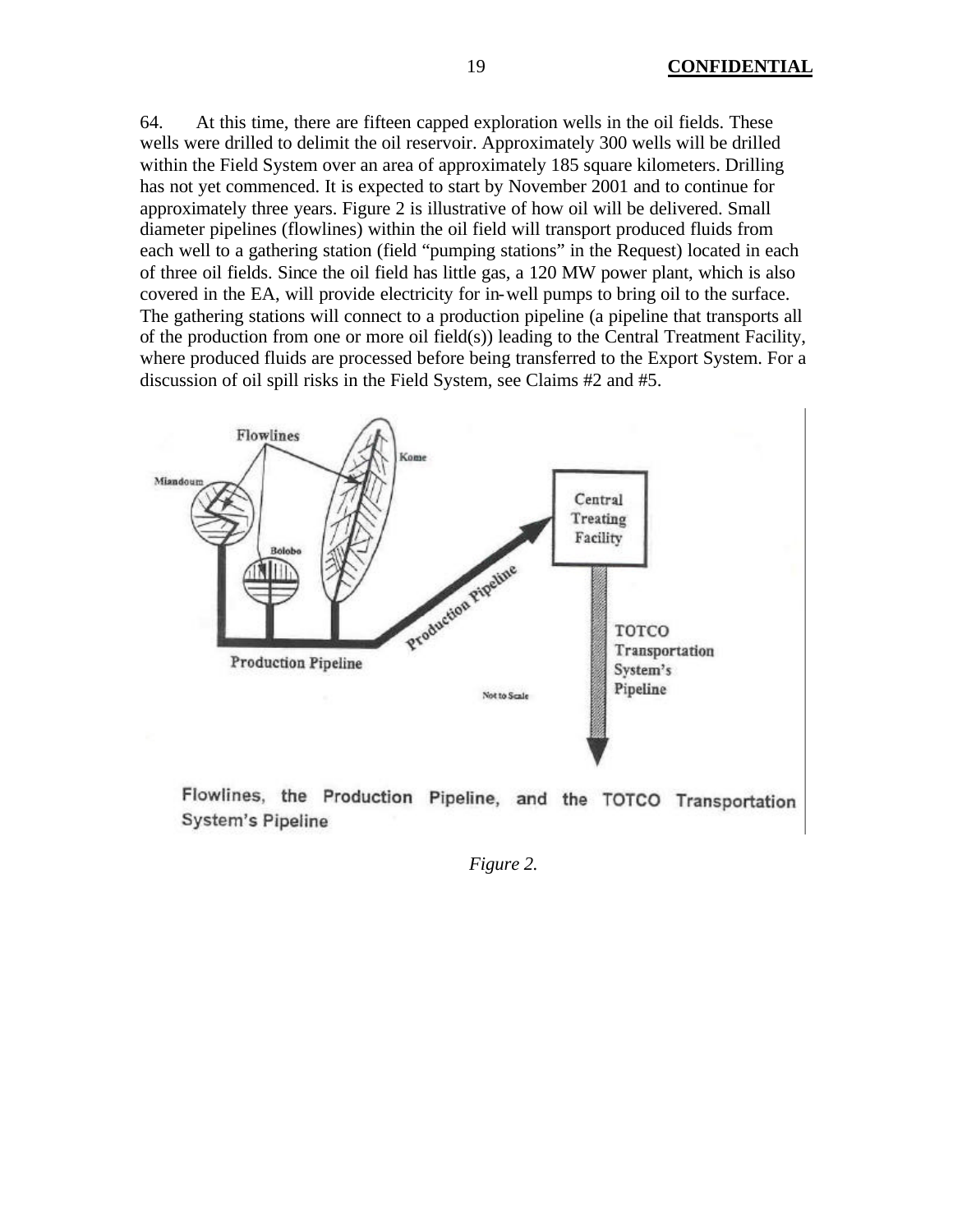## **Claim #4**

**"The geological map shows that petroleum in the Doba basin is found from the border of Cameroon to the borders of the Central African Republic and Sudan. It crosses seven prefectures in the Southern part of Chad, namely Eastern Logone, Western Logone, Tandjile, Mayo-Kebi, Monyen-Chari, Chari-Baguirmi, and Salamat, home to more than 4.5 million of the country's total population of 6 million. This is precisely the region that feeds Chad and the frontier populations of the neighboring countries. The breadbasket of Chad, this zone is the most densely populated… This is an area of heavy rainfall, where the gallery forest is flooded six months of the year, where population density is high, and where farming is highly developed… If there are breaks in the feeder lines and other pipelines from the oil wells because of a lack of safety measures and an environmental impact assessment, imagine how much damage will be caused."**

## **Response to Claim #4**

65. The 1997 Draft EA states: "The specific locations for each of the major field components (i.e., gathering stations, Operations Center, field flowlines, utility corridors, airfields, etc.) were selected and [will be] configured in a cost-effective manner that optimizes technical efficiencies while considering potential impacts to the local human, biological, and physical environments. Specifically, the individual field facilities (with the exception of the well sites, whose exact locations have not yet been determined) have been sited to avoid, to the extent feasible, the following:

- Existing living space and areas of dense population;
- Water resources, including existing wetlands and drainages in the field areas;
- Known transhumant movement corridors;
- Areas of vegetation with high conservation value (including gallery forest); and
- Active agricultural areas.

In addition, acceptable balances have been sought between protecting areas of higher conservation value, areas of fallow agricultural land that provide a variety of resources for the local population, and actively worked agricultural land. As a result of these considerations, the overall field development facilities design and configuration was developed as described in Section 3.0.<sup>\*43</sup>

66. In addition to locating flowlines and production pipelines to avoid, where possible, water courses, mitigation includes, among other measures, the burial of

<sup>43</sup> Dames and Moore, 1997, p. 4-10.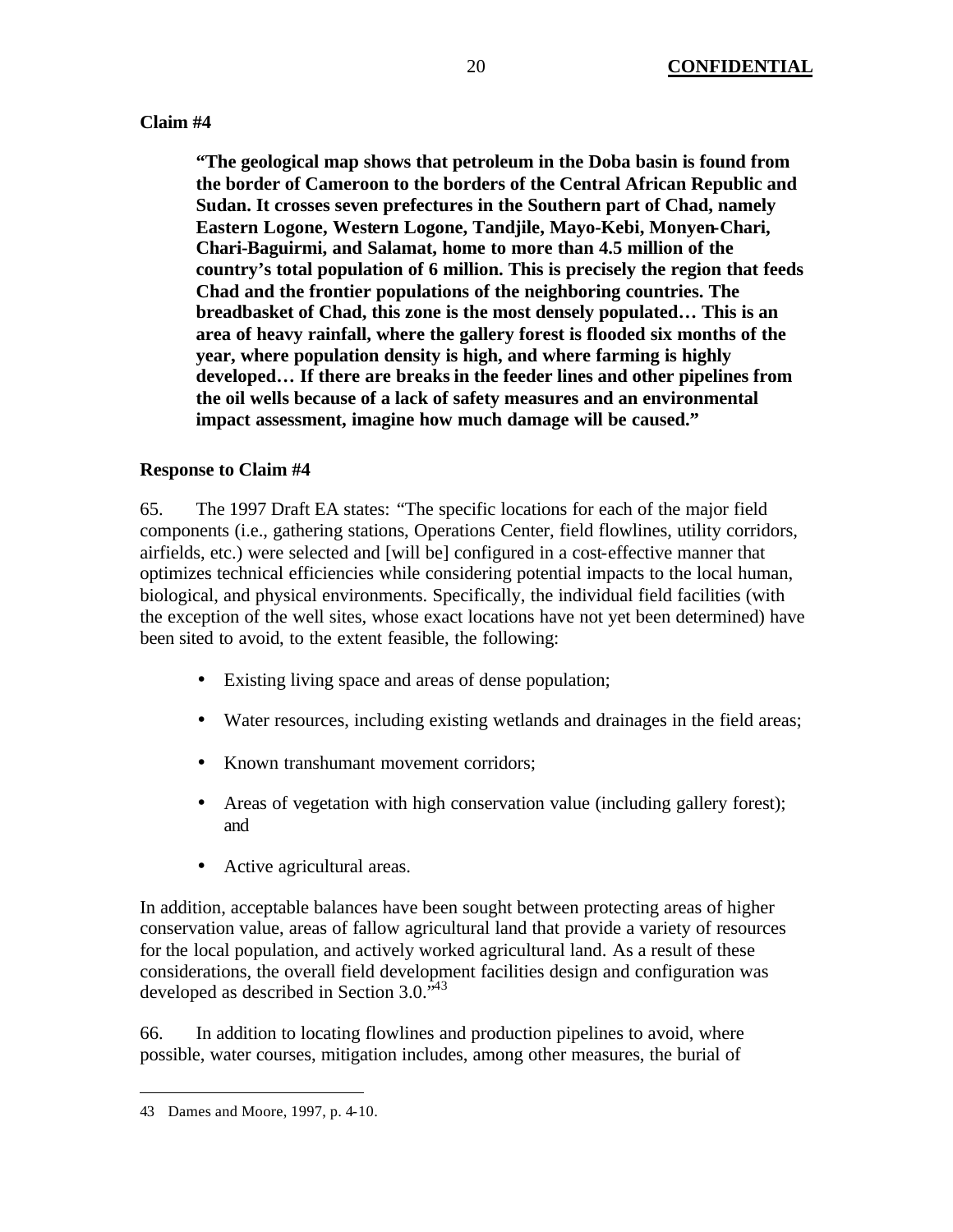flowlines and production pipelines to safeguard against third party damage and the use of fiberglass flowlines in the Field System for lines less than or equal to 203 millimeters (8 inches) in diameter to avoid corrosion. <sup>44</sup> Besides the design provisions, in the event of an oil spill, an area specific oil spill response plan for the Field System will be in place (for a discussion of oil spills see Claims #2 and #5).

#### **Claim #5**

**"In the Sub-Prefecture of Bebedjia and its environs alone, for example, the Consortium has drilled [will drill] 300 wells. If you multiply these 300 wells by 10 feeder lines for each one, you will have 3,000 feeder lines in this district… A pipeline expert who belongs to an environmental protection group writes in the journal** *L'Autre Afrique***, Nr. 31, that along the Chad Cameroon pipeline '***the capacity for detecting seepage with even the most sophisticated systems will still not prevent the escape of 10 000 liters per day, undetected.'* **If we multiply the 300 pipelines leading from the 300 wells by 10,000 liters per day, we get three million liters of seepage of crude oil every day in this production region. In other words, its surface waters (consisting of flood waters and the waters of its rivers), polluted by three million liters of oil a day for six months, will empty into the Logone, the Pende, the Nyan, the Chari, the Mandoul, the Tandjile, the Mayo-Kebbi and the Chari. These rivers, now polluted in their turn, will continue flowing into Lake Chad. As a result, not only Chad but also its neighboring States – Nigeria, Cameroon, Niger, etc. — will be contaminated."**

#### **Response to Claim #5**

 $\overline{a}$ 

67. OD 4.01 requires that the environmental assessment include "the set of measures to be taken during implementation and operation to eliminate, offset, or reduce adverse environmental impacts to acceptable levels…[and] the actions needed to implement them"<sup>45</sup> specifically with regard to oil spill risk minimization, managing, monitoring, and eventual remediation.

68. At this time, there are fifteen capped exploration wells in the oil fields. These wells were drilled to delimit the oil reservoir. Approximately 300 wells will be drilled within the Field System over an area of approximately 185 square kilometers. Drilling has not yet commenced. It is expected to start by November 2001 and to continue for approximately three years. The specific location of the wells within the three oil fields in the Doba Basin cannot be finalized in advance due to the nature of oil exploration activities; wells are drilled in sequence and their location determined progressively. Early production results will provide better definition of the producing reservoirs and there may be modifications to the final number of new wells to be drilled. Each producing well will be connected through a single, buried, fiberglass feeder line, (rather than the ten feeder

<sup>44</sup> EMP, Chad Portion, May 1999, Volume 1, "Biophysical Topic #4, Surface Water and Groundwater Protection: pp. 7-10.

<sup>45</sup> OD 4.01, Annex C, Environmental Mitigation or Environmental Management Plan, para.1.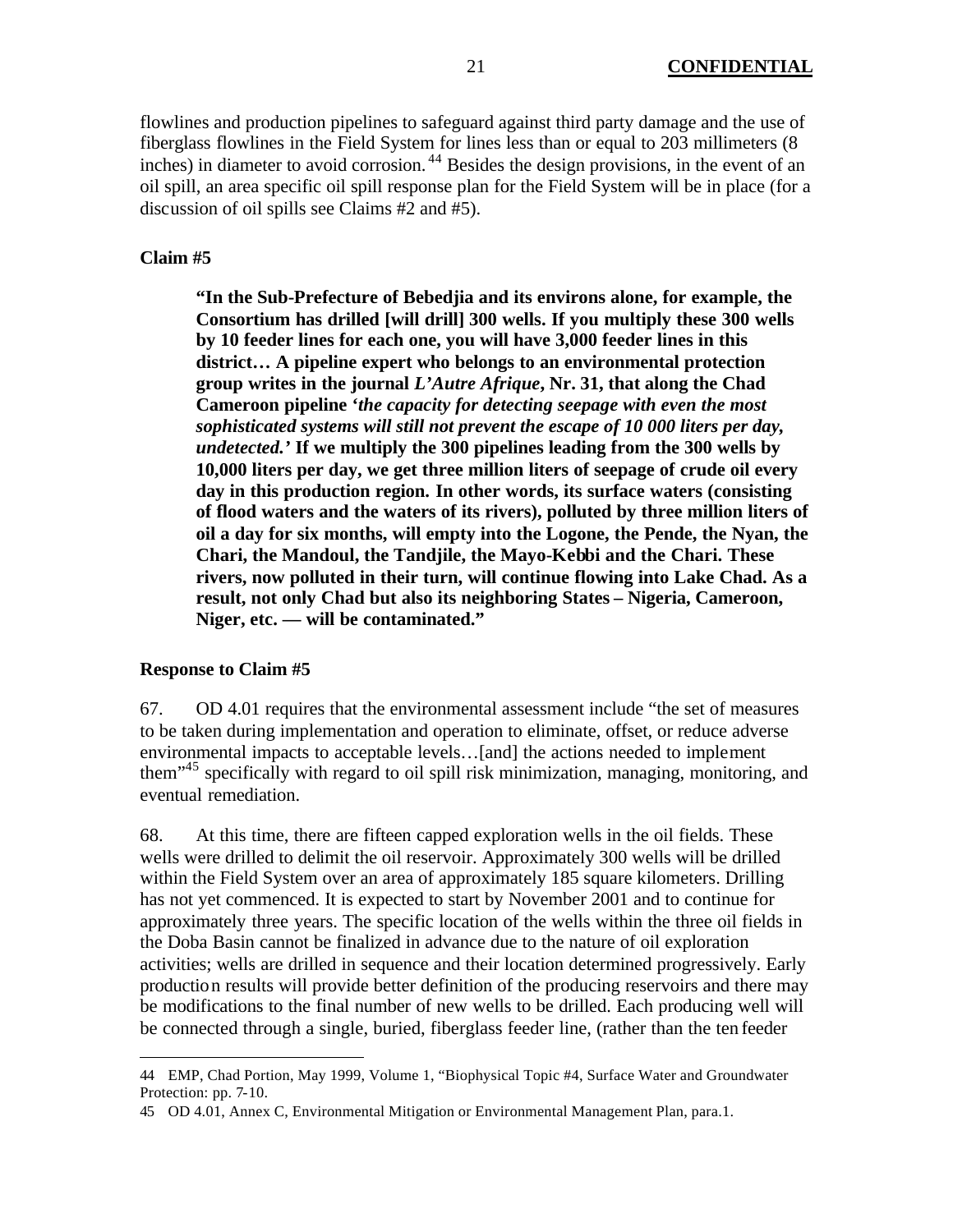lines per well referred to in the Request), to the field manifold (gathering station). From the manifold, production from several wells will be combined in a production pipeline to the Central Treatment Facility.

69. As with the Export System, the Field System will be developed and operated from the perspective that prevention is the best possible "response" to an oil spill. Hazop (hazardous operations) assessments and risk assessments have been performed during the Project design phase. During operations, further risk assessments will be performed at a minimum every five years as per industry practice. The facilities, including oil field facilities, have been designed to conform to international standards including Bank environmental, health and safety guidelines for onshore oil and gas development (including corrosion prevention and leak detection), and guidelines developed by the API and the ASTM.<sup>46</sup>

70. Given the design of the feeder lines and the production pipelines, the most likely spills, based upon risk analysis, would be limited to amounts in the order of 10 to 25 barrels from a single feeder line or 1600 to 4000 liters.<sup>47</sup> The ASOSRP for the Field System will include immediate shut-off protection and containment and cleaning provisions of a spill.

71. In the event of an oil spill in the Field System, a spill response plan will guide the emergency effort. This response plan (ASOSRP for the Field System) will conform to applicable international standards and codes as well as the Project's Operations Integrity Management System's standards and guidelines.<sup>48</sup> The GOSRP describes typical response actions for spills. A hypothetical spill into the Nya River from the Field System is included in the GOSRP to illustrate the Project's planned response to such an event.

72. The Request mentions that Lake Chad could be polluted as a result of an oil spill. The Project is designed (including physical design of the pipeline, strategic placement of block valves, monitoring and response systems) so as not to cause appreciable harm to Lake Chad. This risk was also seriously considered and taken into account under OP 7.50. In January 1998, with the consent of the Government of Chad, the Bank notified the Central African Republic (CAR), Niger and Nigeria seeking their no-objection to the Project. CAR and Niger endorsed the Project proceeding. As Nigeria did not respond to repeated requests within the six-month period allocated for non-objection, Bank staff, in conformity with the provisions of BP 7.50, sought approval from Management to proceed with the Project.<sup>49</sup> All the Lake Chad riparians are members of the Commission for the Lake Chad Basin, headquartered in N'Djamena, which provides an existing vehicle to address potential impacts on Lake Chad. Chad also informed the Commission of the proposed Project as recommended by OP 7.50.

<sup>46</sup> Chad Export Project, EA, Executive Summary and Update, May 1999, pp. 3-2, 7-3 to 7-5.

<sup>47</sup> Chad Export Project, General Oil Spill Response Plan, September, 1999, pp. Appendix B, B1 to B26, for example.

<sup>48</sup> Chad Export Project, General Oil Spill Response Plan, September 1999; and Chad Export Project, EA, Executive Summary and Update, May 1999, pp. 4-2 to 4-3.

<sup>49</sup> BP 750, paras. 4 and 5; OP 7.50, para. 4.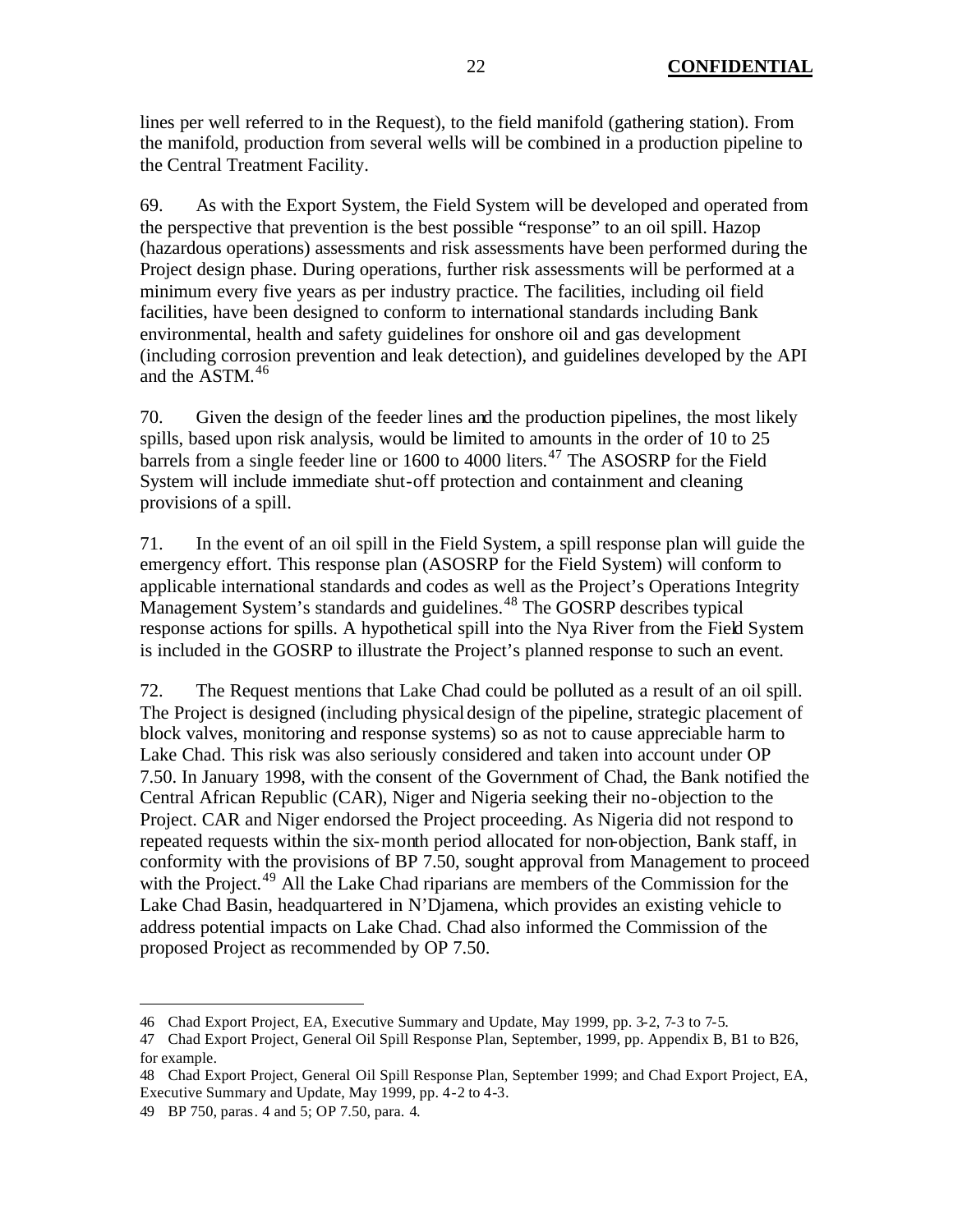#### **Claim #6**

# **"The obligation of taking the local population's views into account in preparing and implementing the EA was never respected."**

#### **Response to Claim #6**

73. OD 4.01 states that "the Bank expects the borrower to take the views of affected groups and local NGOs fully into account in project design and implementation, and in particular in the preparation of EAs. This process is important in order to understand both the nature and extent of any social or environmental impact and the acceptability of proposed mitigatory measures, particularly to affected groups… Consultations…are a valuable way to improve decision-making, obtain feedback on the EA process and draft report, and to increase community cooperation in implementing the recommendations of the EA."<sup>50</sup> A summary of the consultation process for the Project is set out below. For the pipeline as a whole over seventy changes to the alignment were made as a result of consultations.<sup>51</sup> The adaptive environmental design process (described below) required by the Bank satisfies the OD 4.01 requirement that affected parties be consulted throughout the process.

74. In accordance with the relevant Bank safeguard policies, the Project has employed an adaptive design process to meet one of the primary goals of the Project's environmental management effort—developing optimum design for the Project by utilizing the latest input from extensive environmental studies and public consultation. The adaptive design centers around an information feedback mechanism that provides Project planners with an ongoing flow of up-to-date information throughout the design process. The Project's environmental assessment and public consultation teams have been in continuous contact with the planners and engineers designing the Project. As a result of this feedback mechanism, the Project design has adopted many improvements over the six-year period since environmental studies and public consultation first began in 1993, ultimately bringing the design to its present stage. This adaptive design process is still in progress and it has been incorporated into the Environmental Management Plan for the Project so that it can be utilized over the anticipated 25-year life of the Project.<sup>52</sup>

75. The consultation process has also led to concrete modifications. For instance, the proposed valuation for mango trees in the context of the compensation process was challenged and, following studies in 1999, valuation for these trees was reviewed. In addition to the consultation process carried out by the Consortium, the Bank Country Office has been active in soliciting civil society participation and inputs, including from NGOs. For a summary of the consultation process, see the Process of Public Consultation

<sup>50</sup> OD 4.01, para. 19.

<sup>51</sup> Chad Export Project, EA, Supporting Documents, Volume 3, p. 5-1.

<sup>52</sup> Chad Export Project, EA, Executive Summary and Update, May 1999, p. 4-3.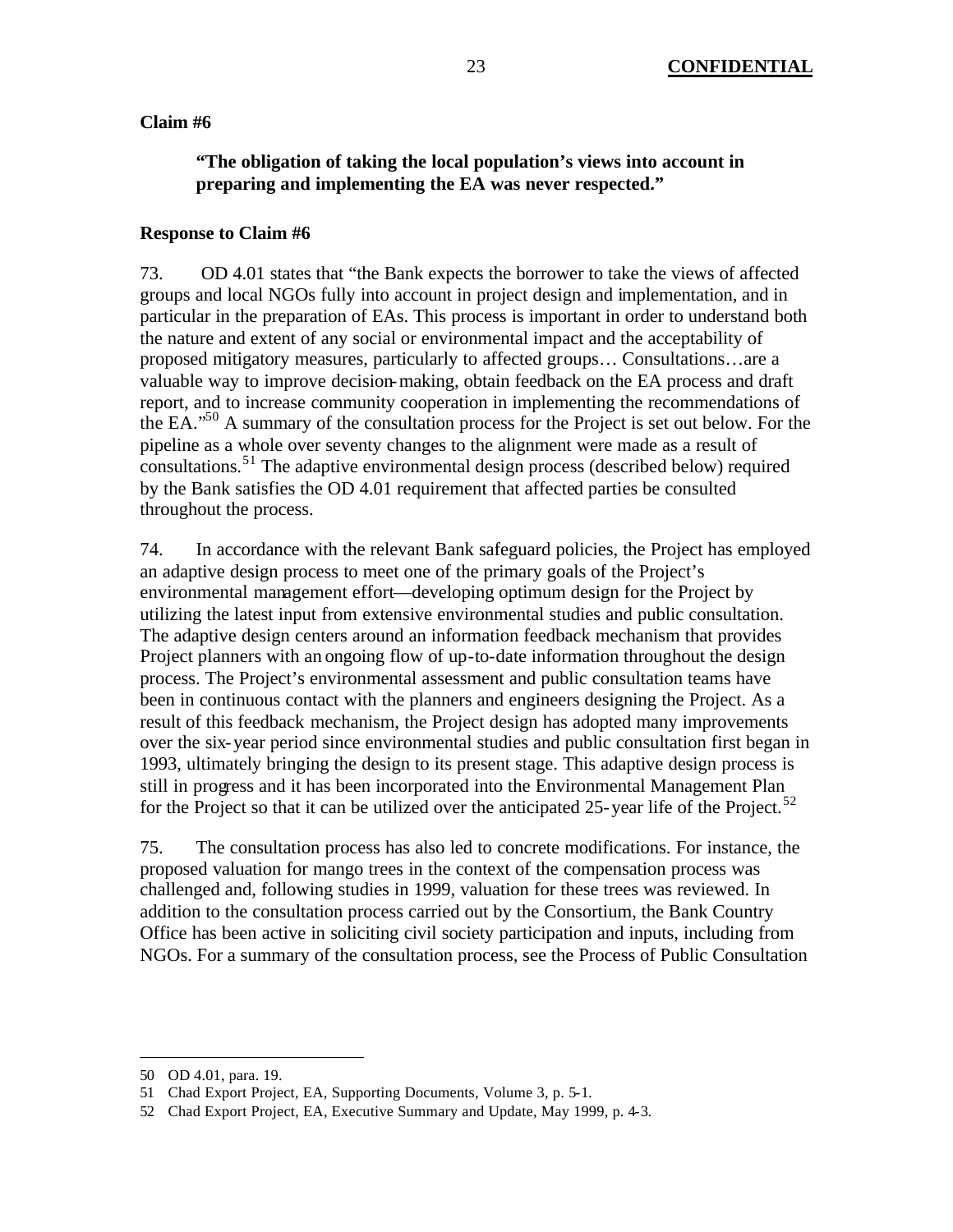above. Full information on the consultation process is provided in Volume 3 of the supporting documentation of the EA. $^{53}$ 

76. Consultation is an integral part of the compensation and resettlement process which is ongoing. EEPCI continues to apply the process as described in the Project EA in this context. In addition, several meetings with local NGOs and visits to the field by Bank Group staff have taken place since project approval and broad based consultations with affected populations as well as a seminar involving Government, the Consortium, local populations and other stakeholders and the Bank are scheduled to be held in the coming months. The Capacity Building Project supports the conduct of consultations at least twice a year.

### **Claim #7**

**"Yet other directives have not been complied with: … OP 4.36, on forestry…"**

#### **Response to Claim #7**

77. The provisions of OP 4.36 are addressed by the Project EA and forestry issues were thoroughly examined and assessed during Project preparation in 1998 and 1999, through technical work and repeated field visits by specialized Bank Group staff, who also surveyed the majority of the length of the pipeline route and oil field area by lowlevel overflights in fixed wing aircraft, by vehicle and on foot. The Policy applies to the use of sustainable forestry practices and does not allow the Bank to support logging in primary moist tropical forest. Detailed field surveys conducted as part of the EA process indicate that there is no primary moist tropical forest in Chad.<sup>54</sup> The Project will not finance any commercial logging in moist tropical forest nor will it purchase logging equipment for use in moist tropical forest. For a discussion of riverine gallery forest that does exist in Chad see below the response to Claim #8.

#### **Claim #8**

 $\overline{a}$ 

## **"Yet other directives have not been complied with…OD 4.04, on native habitats…."**

#### **Response to Claim #8**

78. The provisions of OP 4.04 pertaining to "Natural Habitats" are addressed by the Project EA. Natural habitats are defined as "land and water areas where (i) the ecosystems' biological communities are formed largely by native plant and animal species, and (ii) human activity has not essentially modified the area's primary ecological

<sup>53</sup> Project EA, Chad Portion, Supporting Documentation, Volume 3.

<sup>54</sup> Chad Export Project, EA, Executive Summary and Update, May 1999, p. 4-10.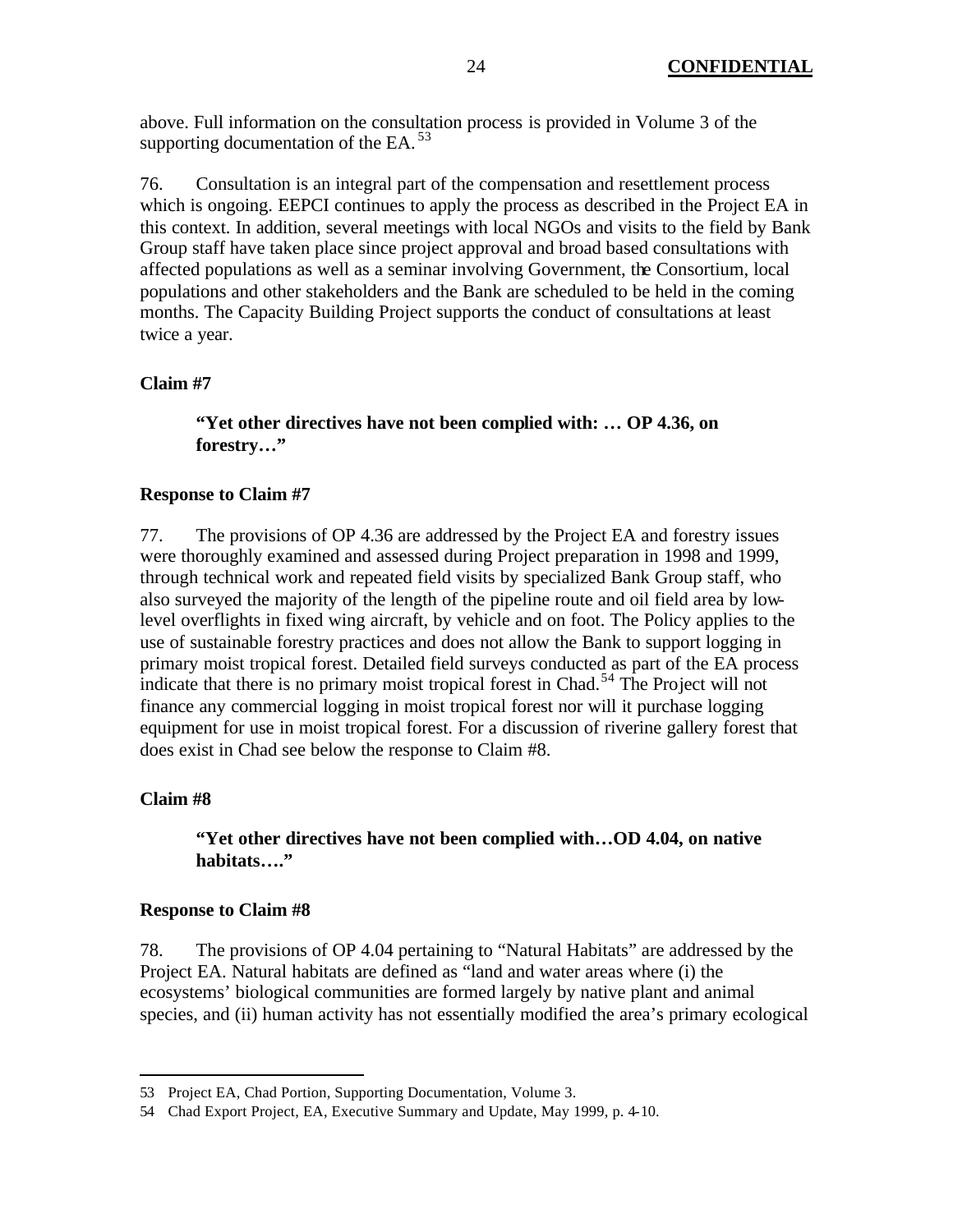functions."<sup>55</sup> In other words, the term does not apply to farmland or grazing land. The Bank does not support projects involving the significant conversion of natural habitats.<sup>56</sup> In projects affecting natural habitats, adequate design and mitigation measures are required.

79. Vegetation in the Field System and the Chad portion of the Export System is almost exclusively wooded savanna. Most of this has been grazed heavily or cultivated for cotton, sorghum, etc. Therefore it does not meet the criteria for a "natural habitat." Along riverbanks and in damp watercourses, higher soil moisture and fertility support a more luxuriant vegetation. These gallery forest strips are usually narrow, except in some flood plains and constitute a natural habitat. Gallery forest exists along the Nya and Loule rivers within the Field System and along the Export System in Chad at the Lim and Mbere Rivers, but they are under heavy pressure from farming activity.

80. Preliminary Project design minimized impacts to natural habitats and all final locations for river crossings will be selected during detailed design to avoid or minimize the clearing of gallery forest. If each of the four river crossings is conservatively assumed to result in the clearing of 1,200 square meters (0.12 hectares) of riverine vegetation, such a scenario would result in the temporary clearance of a total of 0.6 hectares of riverine vegetation, of which 0.3 hectares would subsequently be allowed to regrow (the maximum potential loss of 0.3 hectares represents 0.06 percent of the closed [gallery] forest area of Chad). Also large trees would not be removed, further preserving the integrity of the gallery forest.<sup>57</sup>

# **Claim #9**

## **"Yet other directives have not been complied with: … OP 4.09, on pest management…"**

### **Response to Claim #9**

81. OP 4.09 states that "In assisting borrowers to manage pests that affect either agriculture or public health, the Bank supports a strategy that promotes the use of biological or environmental control methods and reduces reliance on synthetic chemical pesticides. In Bank-financed projects, the borrower addresses pest management issues in the context of the project's environmental assessment.<sup>58</sup>

82. The Project does not intend to finance pesticides for public use. We understand that land clearance for construction of the pipeline will not involve use of herbicides, and that herbicides will not be required for pipeline maintenance. The only anticipated use of pesticides is that of insecticides under the Consortium's corporate health plan to protect

<sup>55</sup> OP 4.04, Annex A.

<sup>56</sup> Defined as the elimination or severe diminution of the integrity of a critical or other natural habitat caused by a major, long-term change in land or water use.

<sup>57</sup> Dames and Moore, 1997, Section 7.3.1.2 and Section 8.3.1.

<sup>58</sup> OP 4.09, para. 1.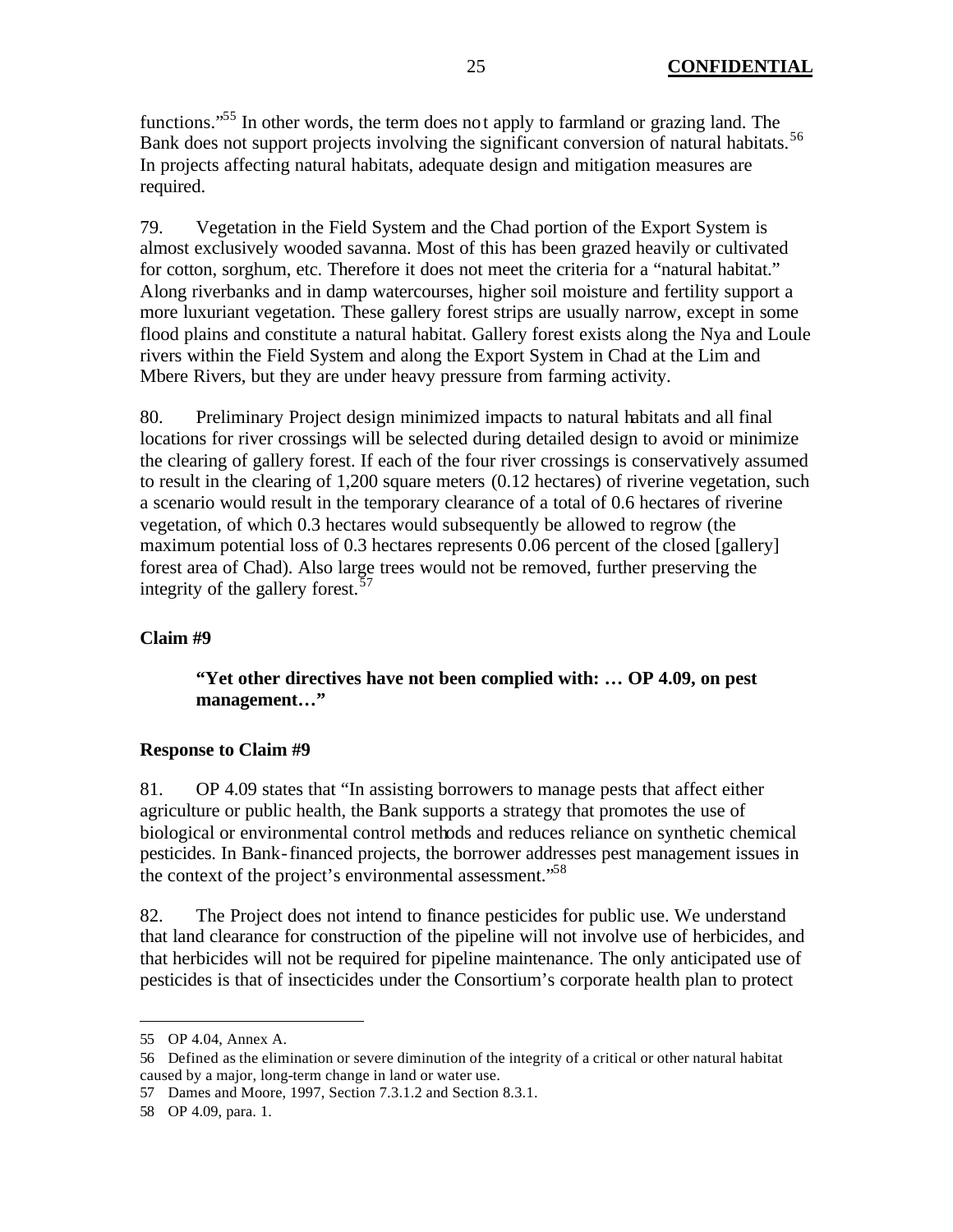employees from contracting malaria or other prevalent vector-borne diseases. These pesticides will mainly be used for treatment of clothing, indoor application, and limited outdoor treatment in and around the premises of work camps for staff working on the construction of the pipeline. This concerns temporary use within the scope of EEPCI's health plan for employees. Pesticide use at a larger more structural scope is not foreseen.

83. The main pesticide proposed for treatment of clothes and bednets (permethrin) is commonly used for impregnation of bednets under WHO guided malaria control programs in Africa. The pesticide used for indoor treatment contains an active component (deltamethrin) that is also commonly used for impregnation of bednets. The health plan also includes simple environmental measures to reduce mosquito pressure, for instance by filling puddles in tire tracks to reduce breeding possibilities.

84. Because pesticide use is of limited scope and only concerns personal protection of the work force against vector-borne diseases for the duration that the workforce is in the field, it is felt that it would not be appropriate to apply the Bank's safeguard policy to the Consortium's health plan for workers. The Consortium's health plan, however, does involve limited outdoor use of pesticides for treatment of the premises and surroundings. Although we understand that this concerns temporary and marginal use, the Bank will monitor the use of pesticides as part of regular Project supervision.

# **CLAIMS RELATED TO EXPROPRIATION, INVOLUNTARY RESETTLEMENT, COMPENSATION, INFORMATION, CONSULTATION AND DISCLOSURE**

85. There are four policies and directives covered under this section: (i) Operational Directive 4.30 on Involuntary Resettlement; (ii) Operational Directive 4.20 on Indigenous Peoples; (iii) Operational Policy Note 11.03 on Cultural Property; and (iv) Bank Procedure 17.50 on Disclosure of Operational Information.

# *Claims pertaining to Operational Directive 4.30 – Involuntary Resettlement*

86. The central tenet of this policy is that involuntary resettlement should be conceived and executed as a development program, with resettlers provided sufficient investment resources and opportunities to share in project benefits. Displaced persons should be: (i) compensated for their losses at full replacement cost prior to the actual move; (ii) assisted with the move and supported during the transition period in the resettlement site; and (iii) assisted in their efforts to improve their former living standards, income earning capacity, and production levels, or at least to restore them.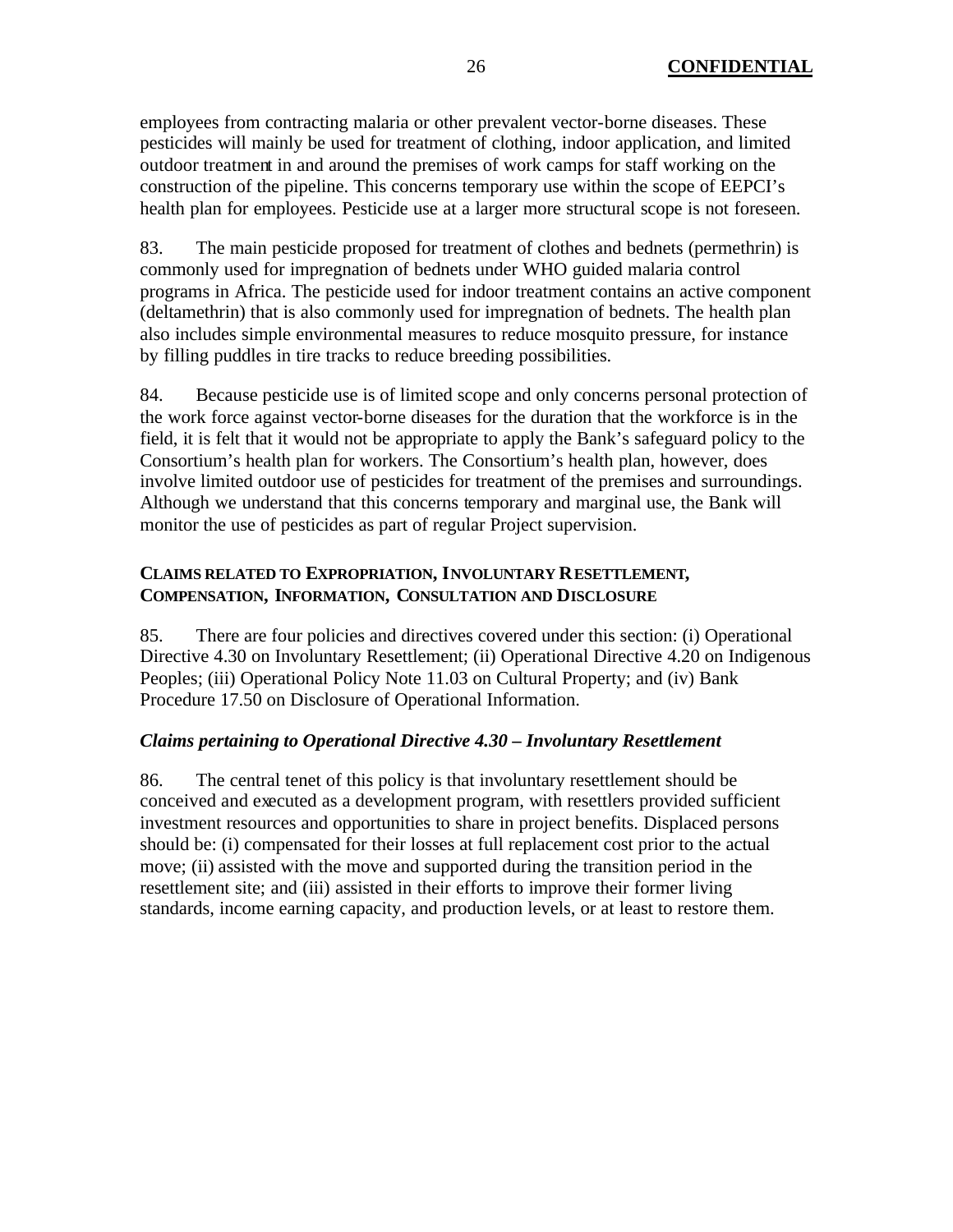#### **Claim #10**

# **"Legislation governing expropriation and uprooting (of communities)" has not been complied with.**

#### **Response to Claim #10**

87. The claim is not specific about the way in which Chadian legislation has not been respected. However, it is the policy of EEPCI and TOTCO to adhere to Chadian law in all matters, including land acquisition. The key reference documents are the Consortium Convention and the Petroleum Code.<sup>59</sup> Bank Group field missions, to the best of their ability, have verified that EEPCI and TOTCO have followed these national legal provisions and no issues related to breaches of Chadian legislation have been raised. Nevertheless, social and environmental Bank Group staff will follow up on this issue during the next supervision visit scheduled for late May 2001.

88. Volume 3 of the EMP specifies Chadian requirements and the manner in which EEPCI and TOTCO will meet them. None of the land compensated or to be compensated under the Project is held under a private property regime, i.e. titled land. All land is administered under customary law regimes and treated at the administrative level as National Lands. The customary law regime creates only user rights, which are fully recognized in the context of the Project EA. EEPCI and TOTCO have followed required expropriation procedures under Chadian Law. This procedure requires fair and adequate compensation of all affected parties, as attested by a receipt of compensation before issuance of a *"declaration de l'utilité publique"* (declaration of expropriation). In accordance with Chadian Law, compensation was and will be paid prior to the *"declaration de l'utilité publique."* For a discussion of the compensation issues see Claims #11, #13 and #14, and for a list of compensated individuals see Annex H.

#### **Claim #11**

 $\overline{a}$ 

### **"The compensation and indemnification plan fails to take into account (the loss of) medicinal trees."**

#### **Response to Claim #11**

89. For Chad, the compensation plan is divided into two categories: (i) individual entitlements to project-affected persons; and (ii) group compensation for loss of communal assets. $60$  The majority of medicinal trees fall under the second category, although some trees are on plots used by individuals. The EMP stipulates that wild productive trees belong to the community when they occur in the "true" bush as opposed to a fallow field. With reference to permanent loss of communal land, the Compensation

<sup>59</sup> Details of the Consortium's legal obligations under Chadian Law are provided in Section 4, Volume 3, of the Project EA, Chad Portion.

<sup>60</sup> Project EA, Chad Portion, Volume 3, Chad Compensation and Resettlement Plan, May 1999, Individual Compensation Chapter 6, Community Compensation Chapter 7.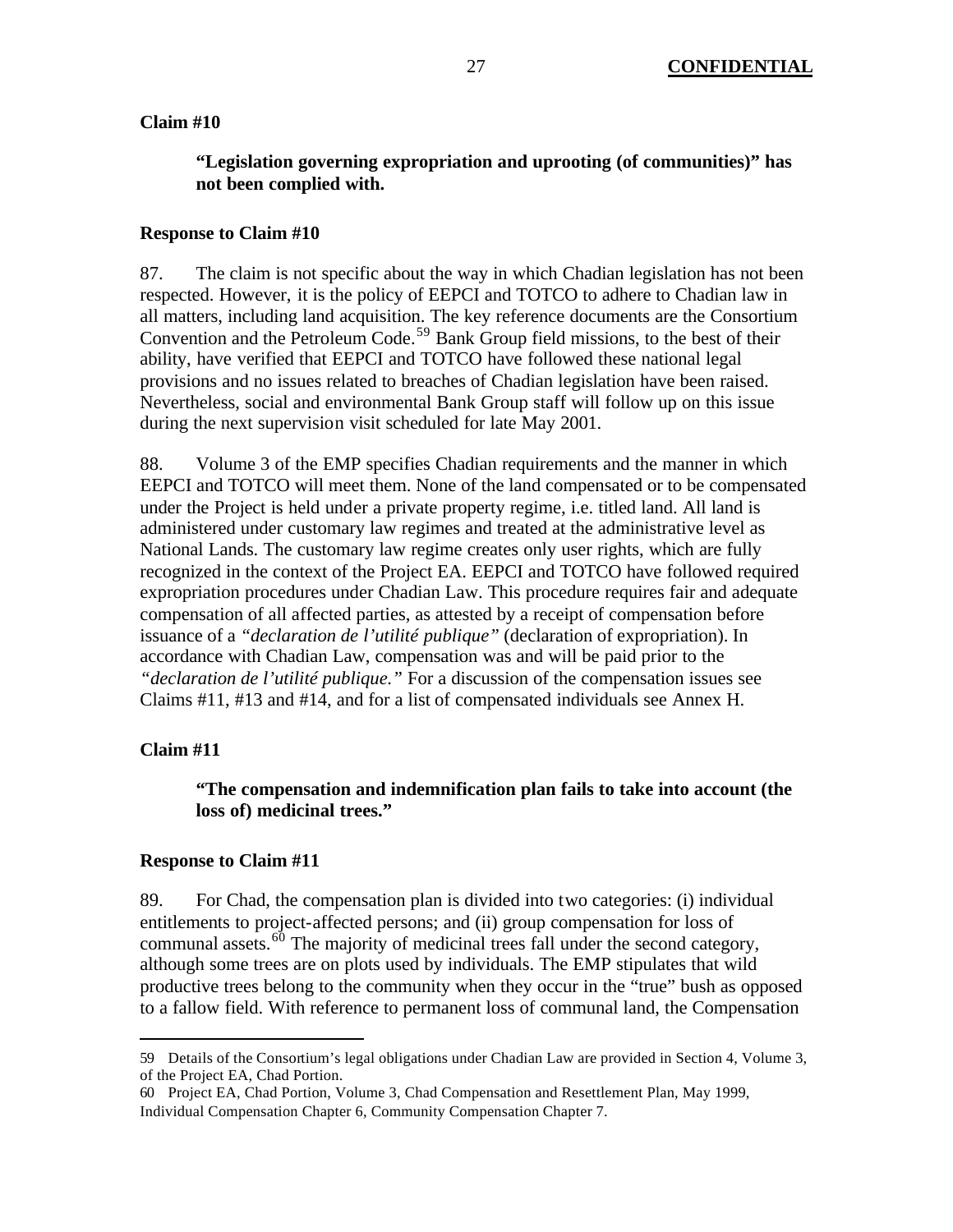and Resettlement Plan states that "Project land needs will impact community bush resources and decrease the communal land pool. Bush is a vital economic resource for the community because it provides useful wild trees and bushes, food and medicinal resources, construction materials, and a reservoir of potential farmland."<sup>61</sup> Therefore, trees that occur in the "true" bush will be compensated for under the umbrella of village or community compensation.

90. In the context of individual compensation, some affected persons were dissatisfied with the valuation of three wild fruit trees, the *Nyere, Karite* and *Tamarine*. The Bebedjia seminar of April 1999 raised the issue of the inadequacy of compensation for these trees, most of which are to be found on communal lands. Further valuation studies are scheduled to be carried out in the coming year to resolve this issue both for individually and collectively owned wild trees. Individual compensation is to be paid for wild trees "owned" by individuals. The valuation studies are likely to draw upon consultations related to community compensation, which are to take place over the next two years in affected communities. This time will allow the communities to be consulted, and to collectively plan for the management and maintenance of common purpose infrastructure to be chosen by the community (such compensation could include wells, schools, community social centers, village warehouses, etc.). The Bank Group's supervision team and field staff will monitor and, on occasion, participate in the consultation process.

### **Claim #12**

 $\overline{a}$ 

**"… laughably small quota assigned to the production zone bears little or no relation to the magnitude of the needs of this region and the size of its population."**

#### **Response to Claim #12**

91. Although not specifically related to resettlement (OD 4.30), the wider issue of benefits for the population of the oil production area is addressed by the Project. A Regional Development Plan<sup>62</sup> addresses issues related to in-migration, health and public hygiene and sanitation services, energy, water supply, and food and housing in the initial years of the oil field development. In addition the FACIL has been put in place under the Capacity Building Project to support local groups with development projects. Finally, over the life of the oil field project, some 25-odd years, 5 percent of royalties from oil revenues have been earmarked for development in the production region as per the provisions of the Petroleum Revenue Management Law and the Petroleum Revenue Management Program. This is in addition to the contribution of oil revenues to national development programs in which the inhabitants of the oil-producing region will share (see additional details on this Claim under Section VII below, paragraphs 147 to 149).

<sup>61</sup> Project EA, Chad Portion, Volume 3, Chad Compensation and Resettlement Plan, May 1999, Community Compensation Chapter 7, p. 7-1.

<sup>62</sup> Project EA, Chad Portion, Volume 4.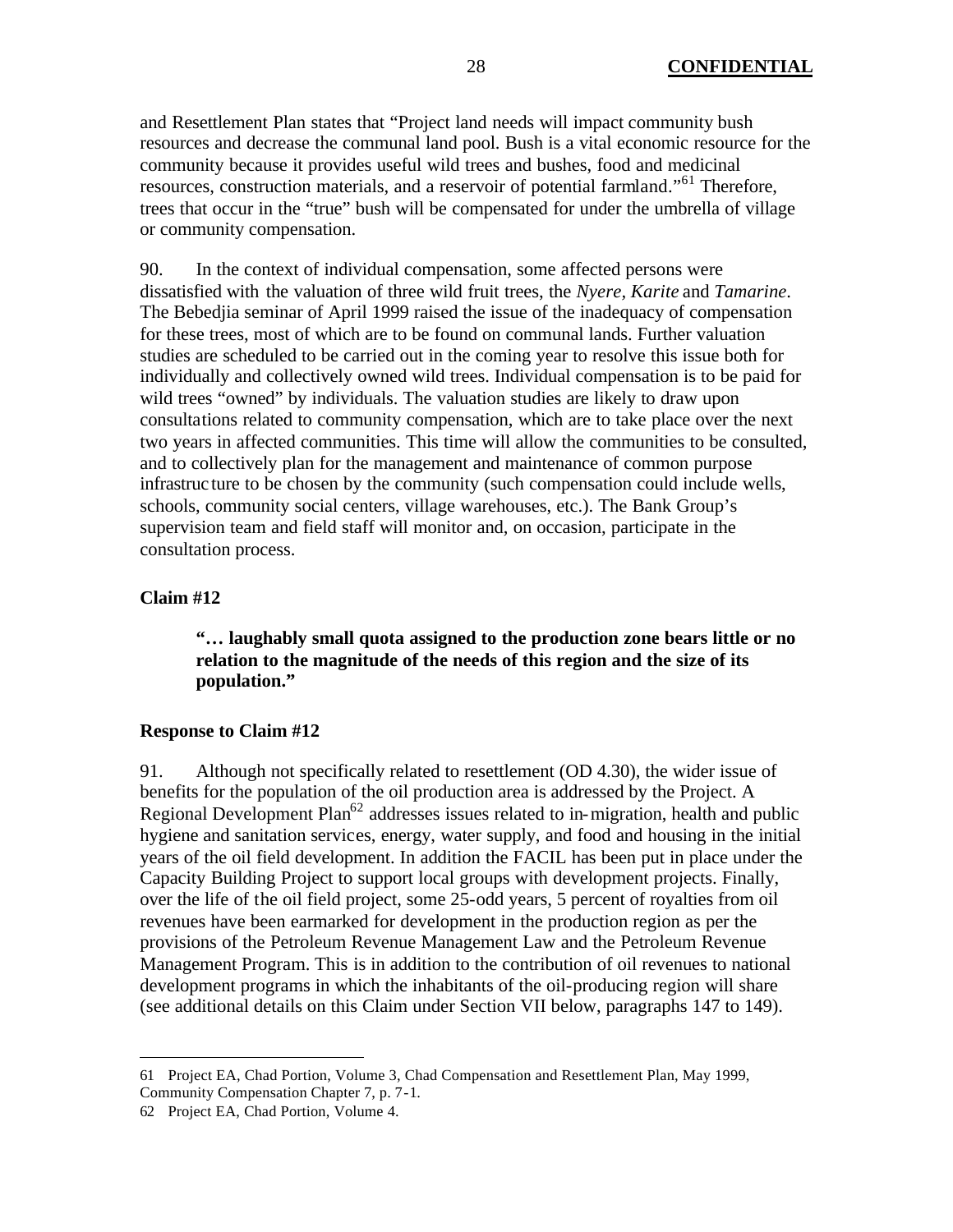# **Claim/Question #13**

# **"Are the 80,000 – 100,000 people inhabiting this district (Sub-Prefecture of Bebedjia and its environs) to be displaced or not? And where are they to be resettled?"**

# **Response to Claim #13**

92. The vast majority of residents in and around the oil field areas will not be displaced and will not need to be resettled, given the large surface of the oil field, its low population density and the high degree of flexibility in siting well pads. Surveys of the oil fields indicate that resettlement could affect up to 80 households in the Cantons of Kome, Miandoum and Bero, less than 500 people or less than 2 percent of the total population of these Cantons, which was estimated at  $29,100$  people in  $1993$ .<sup>63</sup> In response to Bank Group advice, the Consortium has made budgetary allocations to resettle a high case scenario of 150 households. In addition, those who are affected by temporary disturbance to their cropland will be compensated as per the Compensation and Resettlement Plan and will be able to resume normal farming activities after one cropping season.

93. Typically, precise locations of production wells are not known at the onset of oil field development. In the case of this Project, the plan calls for the drilling of 300-odd wells over a period of about three years. Early production results provide better definition of the producing subsurface reservoirs. Modifications are made, not only to the number of wells, but also to their locations as field development progresses. EEPCI expects to begin exploration and development activity in November 2001. The timing of resettlement and land compensation will be synchronized with the oil field development plan, in full compliance with the provisions of the Compensation and Resettlement Plan. Among other things, the Plan is designed to accommodate the farming cycle and economic strategies of affected households. Details of the land acquisition procedure are given in response to Claim #14 below.

94. Bank policy requires that involuntary resettlement be avoided or minimized where feasible, exploring all viable alternative project designs. This policy was adhered to in the preparation of the Compensation and Resettlement Plan. The oil field area is occupied by people practicing extensive rain-fed agriculture and living in scattered settlements. Surveys show that the siting of well pads and routing of associated access roads and flowlines can be carried out with minimal impacts on people's dwellings and fields. There is a high degree of flexibility in siting well pads because of ample available space and flexibility of modern drilling technology. There will be no resettlement needed in connection with the construction of the Export System (pipeline) in Chad.

95. At the time of writing, thirty-nine households have been affected by land acquisition for advanced oil field infrastructure (airstrip, operations base, etc.). Some twenty-six of these thirty-nine households, affected either by economic or physical

<sup>63</sup> Project EA, Volume 4, p. H-10.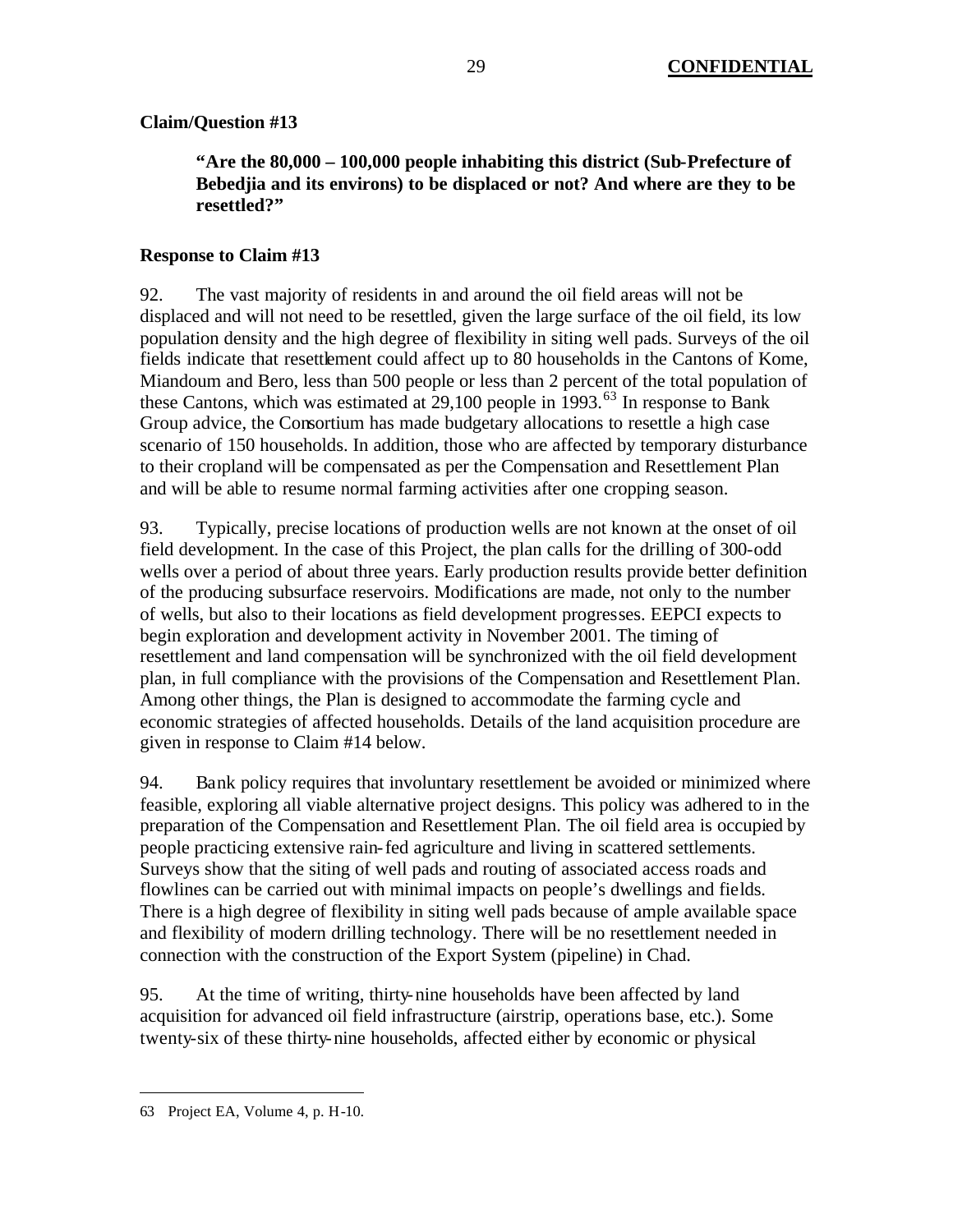displacement, have opted for resettlement.<sup>64</sup> The twenty-six households account for 185 persons, when all dependents are counted. These households have chosen to move back to their villages of origin at Dildo and Bero II. Most of them still have homes in these villages and had only relocated to their fieldhouses during the agricultural season. Nonetheless, since these fieldhouses will be lost to the Project, EEPCI will replace them with better quality structures, including corrugated iron roofing in the location of their choice. The delivery of replacement housing was contracted out to local NGOs. The replacement houses for the twenty-six households have been completed.

### **Claim #14**

**"Directives on compensation of persons adversely affected by pipeline routes have been treated as nothing more than an excuse for fraud (e.g. dealings in compensation lists, among them Mr. Gabriel Ndodjingar's in the Canton of Kome) etc. Directive OD 4.30 on problems of involuntary displacement and resettlement of people who are adversely affected by projects has not been complied with yet."** 

#### **Response to Claim #14**

96. The Project established a 12-step land acquisition procedure, which was rigorously followed to maximize transparency and avoid fraud:<sup>65</sup>

- Public consultation;
- Initial survey to identify land needs;
- Identification of land use:
- Identification of all resources affected and potential households to be resettled;
- Verification/ratification of proprietorship of impacted assets;
- Mutual agreement on the valuation of assets between EEPCI and beneficiary;
- Consultation with households eligible for resettlement to discuss the menu of options;
- Identification of possible resettlement sites with the beneficiaries;
- Consultation to review in-kind compensation with the beneficiaries;
- Cash compensation payments;

<sup>64</sup> The Phase I Resettlement Report, EEPCI, N'Djamena, May 2000, p. 5.

<sup>65</sup> Staff Report, July 14, 2000.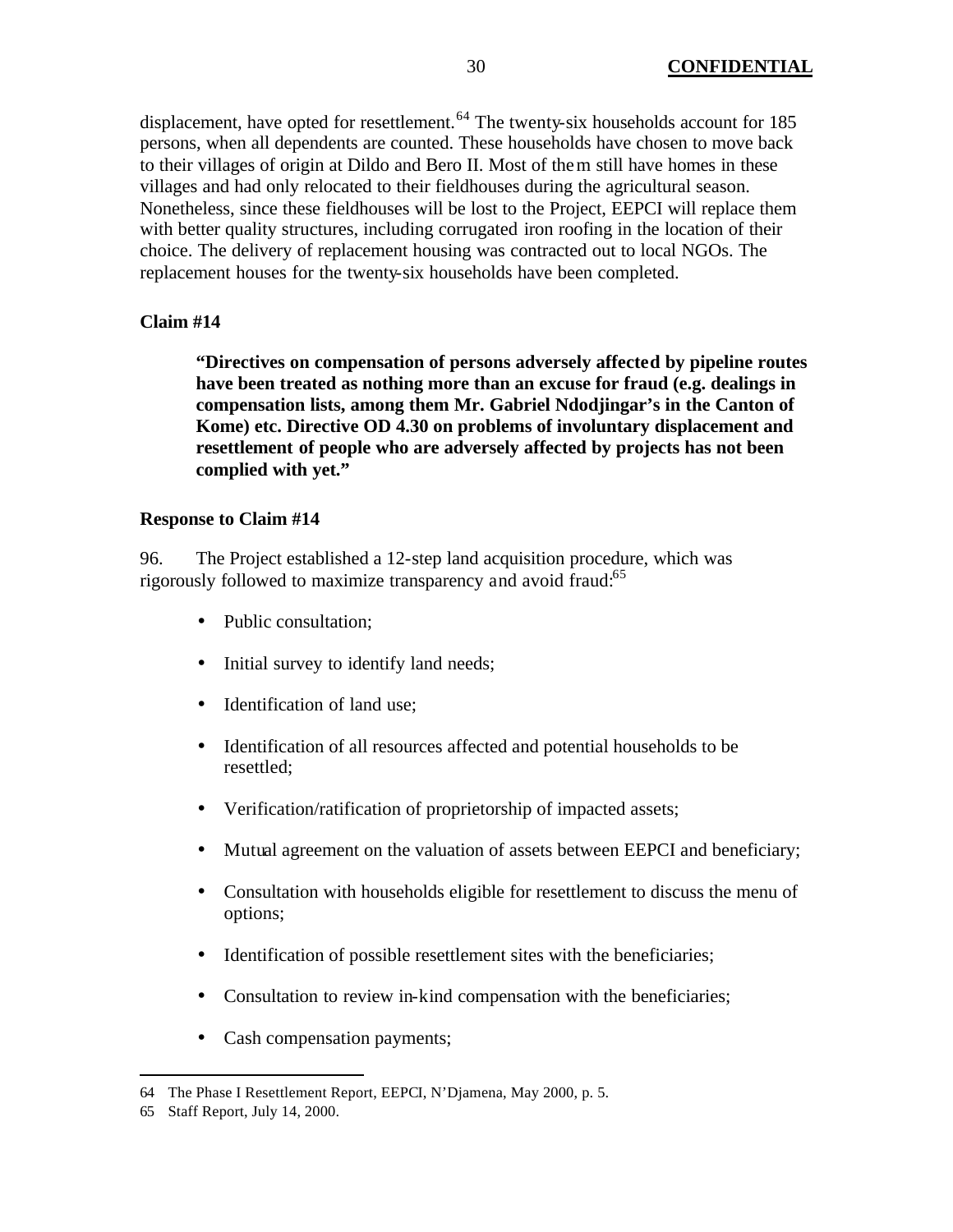- Post-payment survey of beneficiaries of cash compensation and explanation of grievance procedures; and
- In-kind compensation payments.

97. There are two categories of project affected people. The first category comprises those who are affected by land acquisition and require compensation, but cannot be considered as economically displaced and eligible for resettlement (Compensation Cases). The second category comprises those who will be physically or economically displaced by the Project. The latter are eligible for involuntary resettlement (Resettlement Cases; the current status of resettlement is discussed under Claim #13 above).

98. *Compensation Cases.* Compensation for land acquisition for the Export System in Chad has been completed; acquisition for infrastructure upgrades (mainly roads) is now underway. Phase I compensation for advanced infrastructure and pipeline right-of-way, in the Sub-Prefecture of Bebedjia, has only affected villages in the Cantons of Kome, Bero and Miandoum. The Phase I Compensation Report<sup>66</sup> shows that 618 land acquisitions, belonging to 588 project affected persons, have been compensated. These acquisitions account for a surface area of 828 hectares of land. Of the 828 hectares, 561 hectares (68 percent) was assessed to be unoccupied territory (*la brousse*) and will be the subject of group compensation. The group compensation concerns sixty-six villages affected by the Project. The breakdown of the Project impacts per village for Phase I is as follows: (i) ten villages impacted by production installations; (ii) seven villages by infrastructure development; and (iii) fifty-five villages affected by the pipeline. Although this gives a total figure of seventy-two villages, some of the villages are affected by more than a single activity, hence the total number of sixty-six villages. All compensated individuals were notified, consulted, and their compensation choices (cash or in-kind) were documented. Receipts were signed for all compensation paid and a grievance process was in place for affected people to voice their concerns. This process will continue in a consultative manner and will be thoroughly documented as compensation proceeds.

99. The list of all villages where cash or in-kind compensation was paid is presented in Annex F. A total of 248 million CFAF (approximately US\$350,000) has been paid out as compensation, 22 percent (54 million CFAF, or approximately US\$78,000) of which was paid in-kind. The 472 articles distributed as part of in-kind compensation are: 160 ploughs, 64 carts, 178 bicycles, 51 rickshaws, 14 sewing machines, 4 portable mills and 1 shelling machine. Even where cash compensation was paid out, a post-payment survey of 120 beneficiaries shows that: 85 percent bought cattle for ploughing their fields or other material goods to facilitate agricultural production; another 10 percent invested their cash in commerce; 4 percent invested in transport; and 1 percent invested in animal husbandry.

100. To ensure that compensation was paid at replacement cost, a detailed market survey was undertaken from January 1996–April 1997. A follow-up validation study was carried out in 1998 by staff of the CIRAD-CA Research Institute and of Focus International, to verify the findings of the initial market survey carried out by EEPCI.

<sup>66</sup> Phase I, Compensation Report, Esso Chad, N'Djamena, June 1999, pp. 10-11.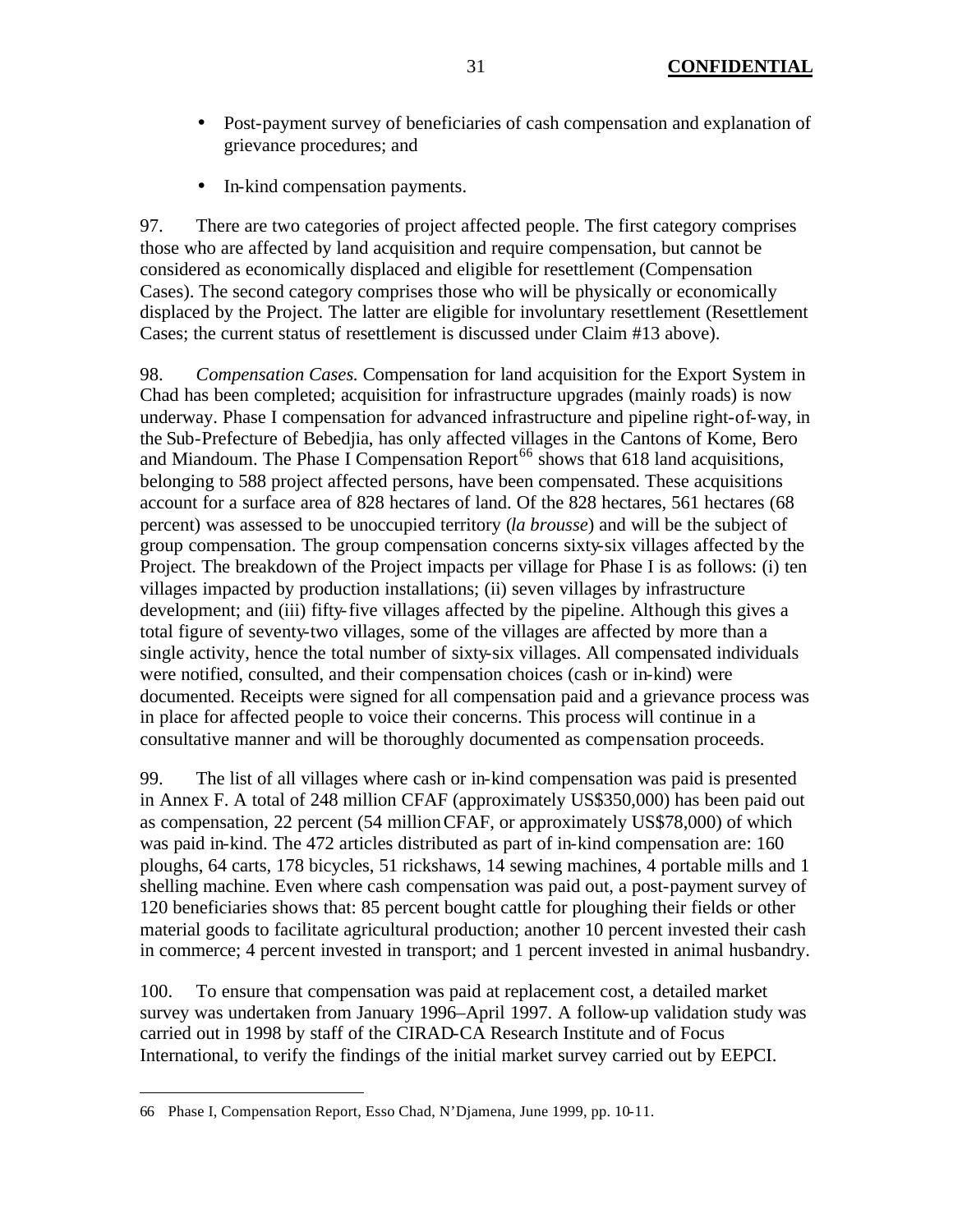Their findings concerning the valuation of mango trees and of the three wild fruit trees mentioned above were challenged by civil society at the Consultation Seminar held in Bebedjia during March 1999. As a result, supplemental valuation studies were undertaken for the valuation of mango trees. These studies found that the value of producing mango trees, depending on their age, was significantly higher than the value attributed to them in earlier studies. A discussion was engaged on the basis of these findings with affected populations and NGOs. As a result, the compensation was revised, valuing producing mango trees according to their age. A producing tree of over 6 years of age is being compensated at CFAF 500,000 (about US\$700). The same consultative procedure is anticipated to take place for the three wild fruit trees mentioned in the Request. The current status of resettlement is discussed under Claim #13 above.

101. As a result of significant input from Bank Group staff, the EMP contains a thorough and rigorous procedure for resettlement which is currently being implemented. Substantial effort has been and is being made to gather and integrate the views and opinions of affected people into the Compensation and Resettlement Plan; their inputs have also served to determine the siting of Project footprints. EEPCI maintains a cadre of qualified environmental, social and operational staff who work daily in contact with the affected local population. Compensation, resettlement in new housing, and issues related to restoration and improvement of income streams are key elements in their work. In addition, the Government is hiring environmental and social staff who will reside in the Project area and will monitor the EMP's implementation, including compensation and resettlement.

# *Claims pertaining to Operational Directive 4.20 – Indigenous Peoples*

### **Claim #15**

 $\overline{a}$ 

## **"OD 4.20 on Notification of native inhabitants and their representatives was never complied with."**

### **Response to Claim #15**

102. OD 4.20 applies to "social groups with a social and cultural identity distinct from the dominant society that makes them vulnerable to being disadvantaged in the development process... the objective at the center of this directive is to ensure that indigenous peoples do not suffer adverse effects during the development process... and that they receive culturally compatible social and economic benefits."<sup>67</sup>

103. OD 4.20 applies to groups of people who qualify as indigenous by virtue of possessing specific characteristics as set forth in paragraph 5 of OD 4.20. The population of the Project area shares the same sedentary agricultural economy. These agriculturalists interact economically with nomadic herders who move seasonally in and out of the Project area with their cattle. Management considered, in depth, the applicability of OD 4.20 on Indigenous Peoples to the Project. After careful analysis of the OD's

<sup>67</sup> Operational Directive 4.20, paras. 3 and 6.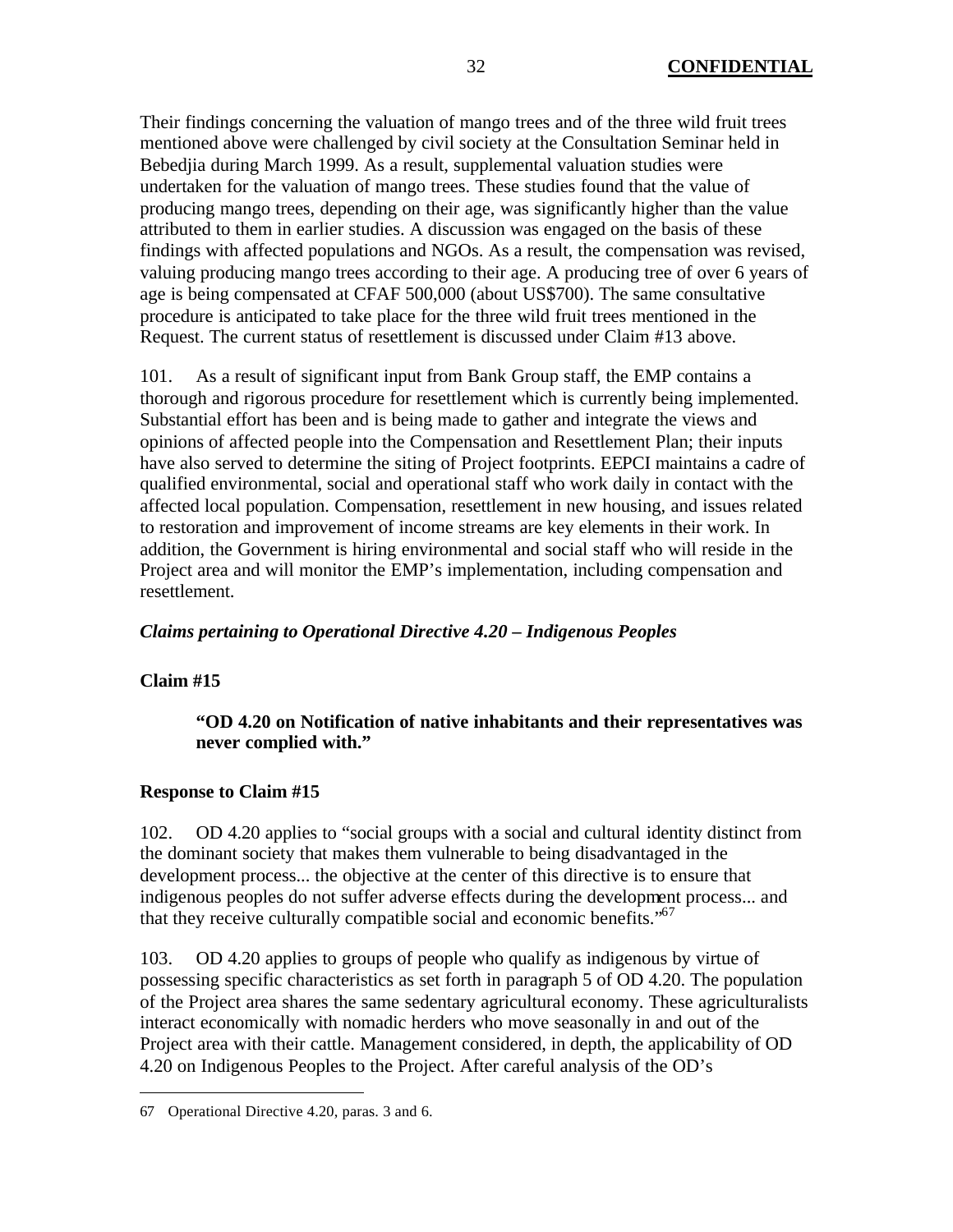requirements in relation to this Project, supported by field work conducted by social scientists with the requisite qualifications, expertise and Project-related experience, Management concluded that the ethnic groups who will be affected by the Project are not covered by the provisions of OD 4.20, and that therefore this OD does not apply. Nevertheless, consistent with good project planning practice, substantive steps were taken to review and mitigate potential impacts to ethnic communities. Effective instruments are available under the Project to provide social safeguards and development benefits to the region's population: the Compensation and Resettlement Plan, social sector investments and the Regional Development Plan.

104. Notification of the affected population was undertaken extensively, in the context of the consultation process, including in the Cantons of the Requestors. First, as part of the overall process for consultation mandated for the preparation of the Environmental Assessment. Second, as part of the information sharing and Project sensitization activities sponsored by EEPCI. Third, as part of the market surveys to update Government valuation data sheets. Fourth, as part of the seismic surveys and exploration drilling. Finally to establish entitlements and values for compensation and resettlement, at the individual and the group level. For a description of the consultation process, see Process of Public Consultation above. A precise log of public meetings and consultations by date, type and location is given in Volume 3, Table 4-1, pp. 1-12 of the EMP and is also provided in Annex G.

105. Since the outset, Bank Group staff have been fully aware of the critical importance of consultation in the planning and implementation of the Project. In 1998 and 1999 before Board Presentation, Bank Group social and environmental experts spent over 170 staff-days in country meeting with local people and working with EEPCI, TOTCO and their consultants, the Government of Chad and local stakeholders. Several specialized missions were undertaken which focused primarily on provision of information to potentially affected people and consultation as related to compensation, resettlement and community development issues. Since Board approval of the Project, Bank Group social and environmental staff spent ninety staff-days on supervision of Project implementation. In addition to regular staff supervision, the ECMG has been engaged to reinforce environmental and social compliance during implementation, with quarterly monitoring visits, and has spent fifty person-days in the field to date.

#### **Claim #16**

**"Directive OD 4.04 on the respect of native peoples, their nature, usages and customs, sacred sites, burial places, etc. has been completely ignored."**

#### **Response to Claim #16**

106. The EMP, especially the consultation process, Compensation and Resettlement Plan, and procedures for management of construction, pays particular attention to customs, sacred sites, and burial places of the affected population. This is discussed further in Claims #18 through #20 below.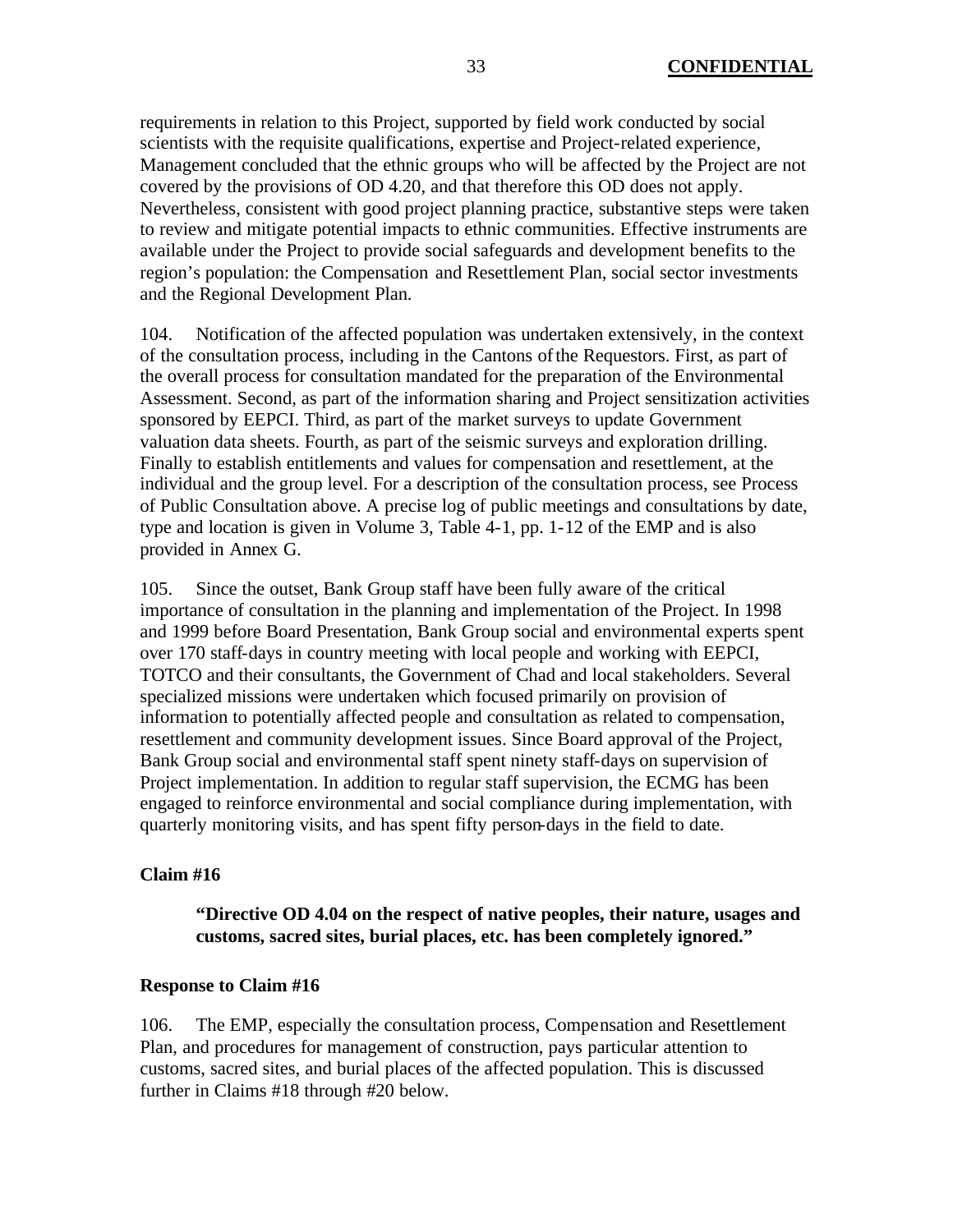107. The Requestors appear to have misinterpreted Operational Policy 4.04, mentioned in the claim, which refers to natural habitats. Natural habitats are defined as "land and water where (i) the ecosystems' biological communities are formed largely by native plant and animal species, and (ii) human activity has not essentially modified the area's primary ecological functions." This policy does not apply to lands that have been transformed by human activity such as farming and grazing.

#### **Claim #17**

**"Moreover, for some time now, the Chadian authorities, with the complicity of Consortium officials, have practiced a settlement policy (***de colonisation***) favoring cattle farmers (***éleveurs***), whom they arm so they can occupy indigenous lands."** 

#### **Response to Claim #17**

108. Bank Group environmental and social staff have spent at least ninety staff-days on site verification field trips since Project approval in June 2000. On no occasion during such visits was the issue of a Government-sponsored settlement policy, or collusion by the Consortium, ever raised by the communities.

#### *Claims pertaining to OPN 11.03 – Cultural Property*

109. The term "cultural property" includes sites having archaeological, paleontological, historical, religious, and unique natural values. Cultural property, therefore, encompasses both remains left by previous human inhabitants (e.g. middens, shrines, and battlegrounds) and unique natural environmental features such as canyons and waterfalls. The Bank normally declines to finance projects that will significantly damage non-replicable cultural property, and will assist only those projects that are sited or designed so as to prevent such damage.

#### **Claim #18**

**"OPN 11.03 (OD 4.50), which deals with cultural property, was not complied**  with."

#### **Response to Claim #18**

110. To ensure compliance with the cultural property policy (OPN 11.03, there is no OD 4.50), the Project EA paid particular attention to sacred sites, graves, and other elements of cultural property. A key principle of the policy is to avoid damage wherever possible, and only to undertake mitigating action or compensation where damage is inevitable. Where consultation with local people led to identification of sacred sites, graves, or zones of potential archaeological interest, the pipeline route was adjusted to avoid loss of cultural property; this applied particularly to graveyards and important initiation sites in southern Chad. A list of the modifications to the pipeline route made on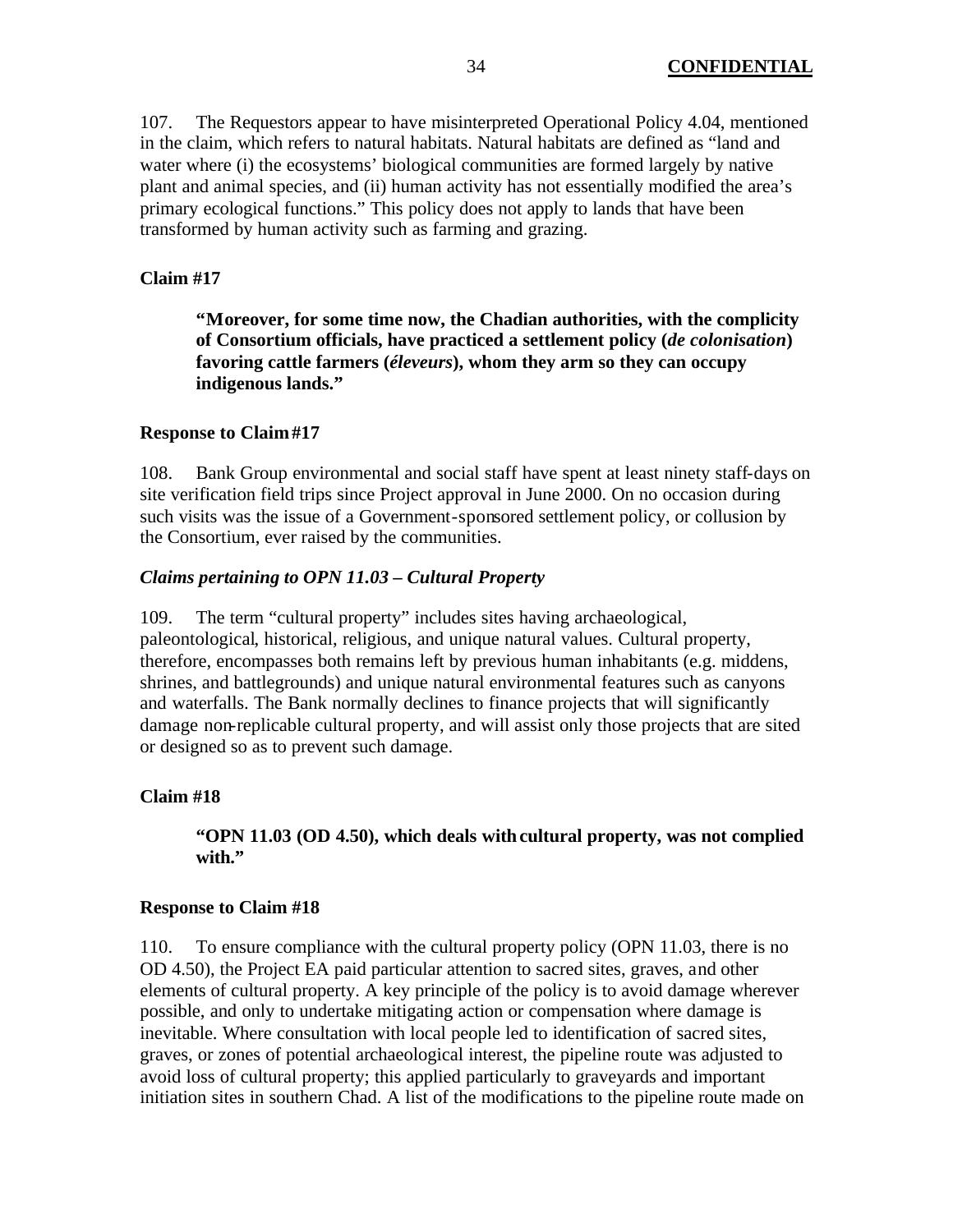the basis of socioeconomic findings until May 1999 can be found in Volume 3 of the Supporting Documents of the Project EA.<sup>68</sup> The EMP also contains detailed provisions for the management of chance archaeological finds that might be discovered during the construction of the pipeline. The Consortium hired an archaeologist to review existing literature and secondary sources to identify possible prehistoric sites along the right-ofway and to develop procedures for avoiding or, if necessary, mitigating and/or compensating for any damage eventually done to such sites in construction activity. A reconnaissance survey was carried out on the ground and identified zones of high potential to hold sites of archaeological significance. A Handbook on Archaeological Sites in the Chad Project Development Area was developed for Project environmental staff in the field.

111. The EMP stipulates that affected communities are consulted before any works take place. Precautions with regard to cultural property continue to be implemented through this system for consultation, for example in connection with staking the right-ofway for road improvements. For instance, during the Bank Group's Supervision Mission of February 2001, the issue of a road upgrade encroaching on a graveyard was raised. After on site verification, the mission found that the implementing contractor had adjusted the right-of-way plan to avoid the graveyard. However, EEPCI, whose responsibility it is to relay this information, had neglected to inform the affected community. This was corrected. Bank Group staff advised EEPCI to improve communication and organization and will continue to follow EEPCI's communication with affected populations.

#### **Claim #19**

 $\overline{a}$ 

**The property referred to in this directive (OPN 11.03) is not included in the categories eligible for compensation, although in the production region the property belongs to specific families who rent it, make it available free of charge to third parties who farm it or use it to pasture livestock.** 

#### **Response to Claim #19**

112. The Bank's policy on cultural property does not pertain to local land tenure systems or customary arrangements for land allocation. Issues relating to land acquisition under eminent domain principles have been discussed under Claim #14 above.

<sup>68</sup> Project EA, Chad Portion, Supporting Documents, Volume 3, pp. 5-1 and 5-2.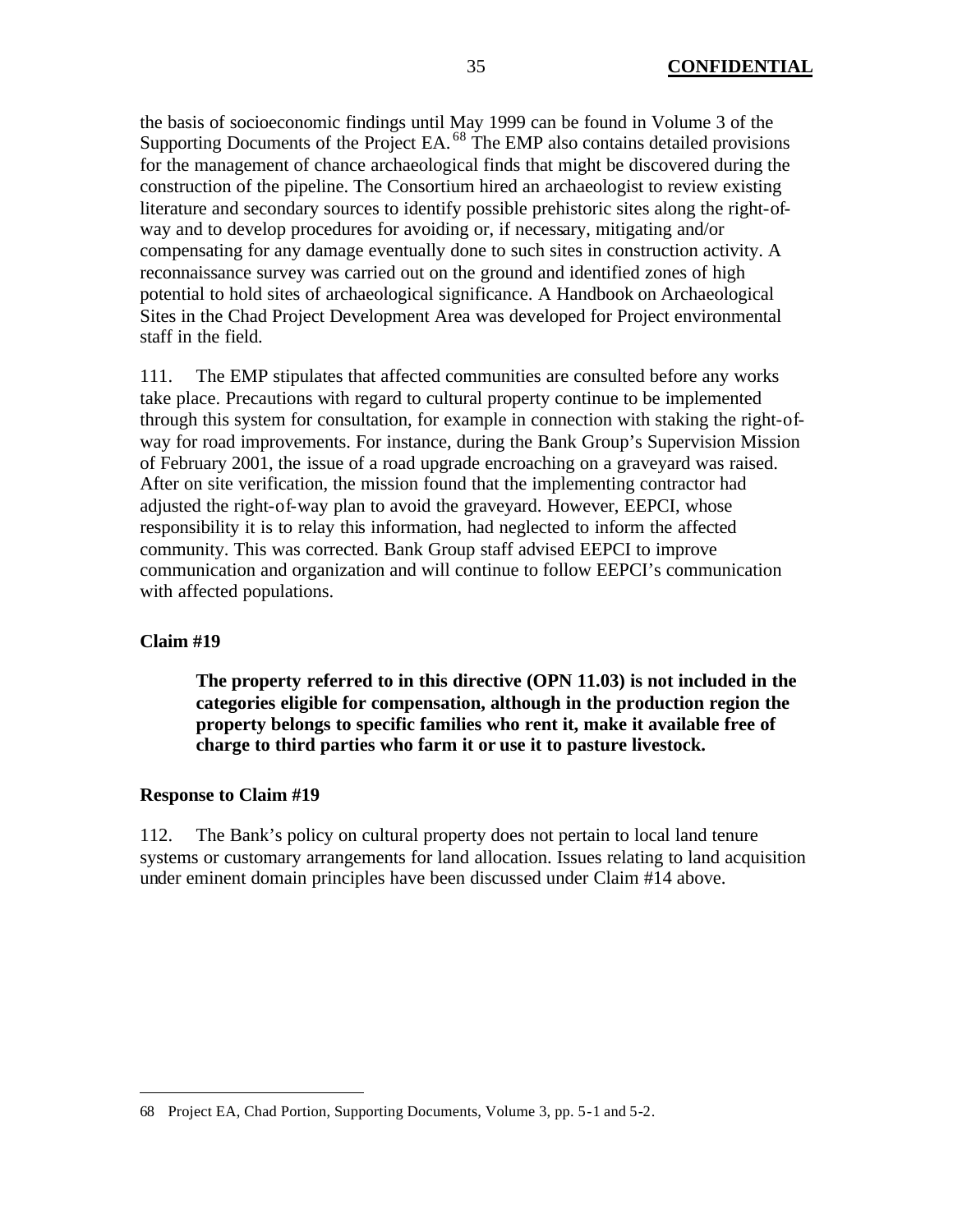### **Claim #20**

## **"lack of respect for our usages and customs, nature, etc."**

### **Response to Claim #20**

113. Considerable attention was paid to local customs by avoiding any impacts on graves, sacred sites, and initiation sites (see Claim #18). Furthermore, ACCORD, a local NGO, was hired to deliver replacement houses. ACCORD ensured that local sensitivities were taken into account in the design and that appropriate building materials were used in the construction of these structures. In fact, apart from the corrugated iron roofs, which are quite common in the locality, all building materials were sourced locally and local labor was employed. The key objective was to avoid gross disparities in housing quality (between resettlers and their neighbors) and to maintain social cohesion in the Project area.

## *Claims pertaining to BP 17.50 – Disclosure of Operational Information*

# **Claim #21**

**"OP 17.57 on disclosure of operational information has generated no more than a haphazard, uni-directional release of information, for the sole purpose of deceiving both the World Bank and international public opinion."**

### **Response to Claim #21**

114. Management assumes that this is a reference to BP 17.50. OP 17.57 does not exist. In addition to the consultation process described above (paragraphs 40 to 55), the Consortium implemented a countrywide and global disclosure strategy. As they became available in late 1997 and in May 1999, relevant Environmental Assessment documents and Environmental Management Plans were displayed in twenty-one locations in different parts of Chad, in particular in the Project area. These documents were presented in thirteen-volume sets comprising the Overview volume or Volume 1, the six volumes on Chad, and six volumes of supporting documentation. All documents were in French and placed in twenty-one public reading rooms. This technical documentation was not made available in local languages. However, the chief social scientist for EEPCI and her team are fluent in the predominant local language, which was used in village information campaigns and consultations concerning this documentation. Graphic materials appropriate for non-readers and people with low literacy were also used. CD-ROMs and sets of documentation were distributed to groups and NGOs for dissemination.

115. Documents were also disclosed to the public at large on the Consortium's web site and through the Bank's Infoshop and Project web site established in September 1997, and the public was invited to submit its comments to the Consortium and the Bank. In fact a very substantial volume of two-way correspondence (over 20,000 items in 1999 alone) was generated by these documents.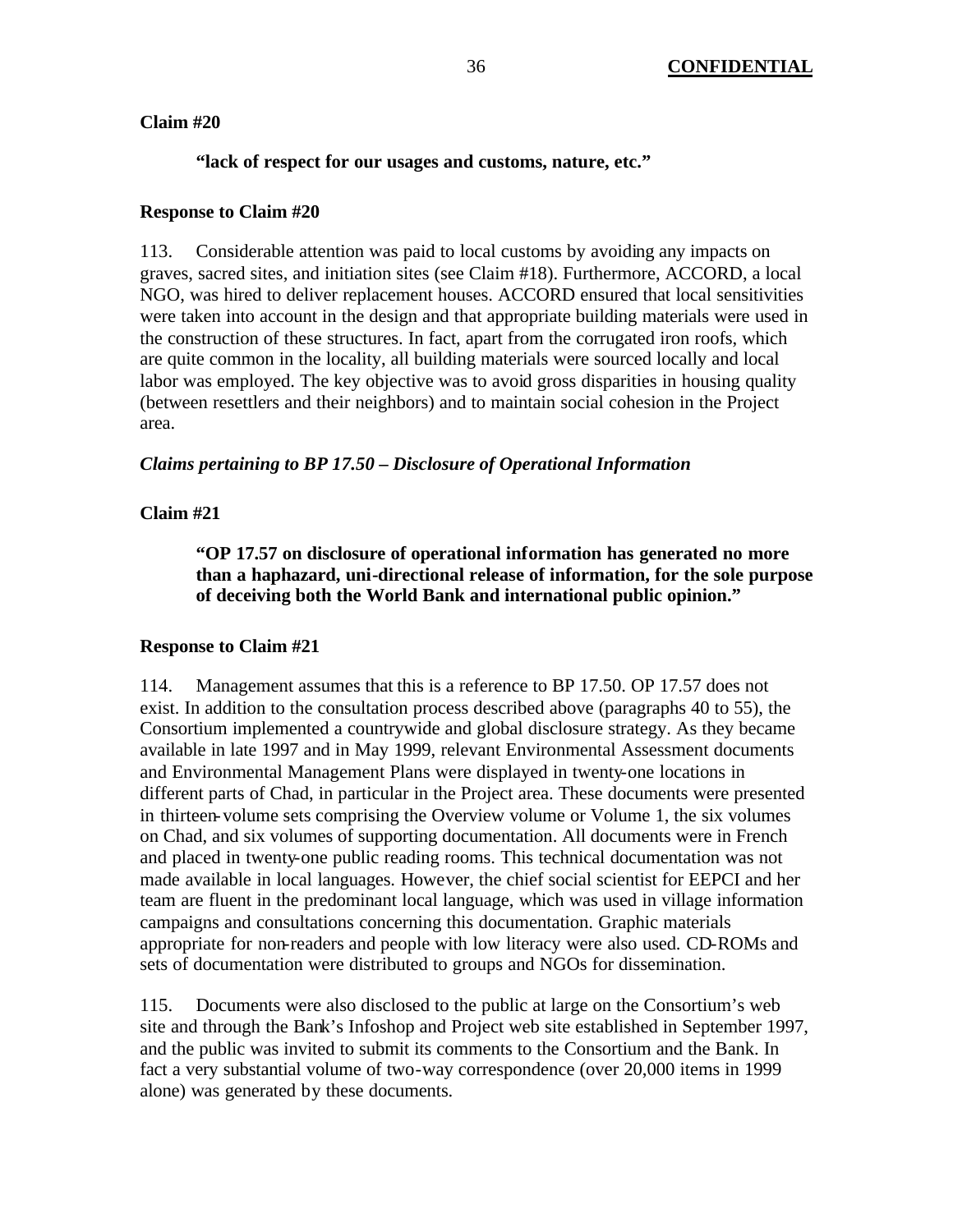#### **Claim #22**

**"Directive OP 17.57 on public consultation, has been honored only with a crude image (see film on Chad-Cameroon development project: View and Voice, of May 25, 1999, by Winner and Associates, Los Angeles). The requirement for participation by grass-roots NGOs in projects financed by the World Bank has not been met; the only NGOs consulted were, for the most part, either created for the purpose in hand or commanded no allegiance in the region. The obligation to take into account the observations of the people affected by the project when preparing and carrying out the environment impact assessment was never met, etc."** 

### **Response to Claim #22**

116. Management assumes that this is a reference to BP 17.50 on Disclosure of Operational Information as there is no OP 17.57. Also, guidelines on consultation are contained in OD 4.01 on Environmental Assessment. Consultation is an integral part of the Project's design and implementation process, as is described below. In fact, the broad consultation process for the Project was unprecedented in Chad and opened the way for increased civil society participation in public debates concerning broad policy issues such as Petroleum Revenue Management, governance, and social and environmental issues. This participation is today consolidated in the context of the PRSP process and in the formal representation of civil society in several official bodies, such as the Steering Committee for the ongoing PRSP and the PROCC.

117. During Project preparation, the broad range of interlocutors included many NGOs who were active in the region and had been for several years, predating Bank involvement in the Project. Among others, meetings were held with AFDI, ASDEC, ASSAILD, BELACD, CIRAD (a Research Institute based in Bebedjia), COLONG and World Vision, as well as some international NGOs present in the region at the time of Project preparation. A complete list of all meetings until 1999 is provided in Volume 3 of the Project EA. Although the emergence of NGOs around a big project is not uncommon, the above-mentioned local NGOs carry out development work and programs entirely unrelated to the Project in the producing region today, as they have done for years. The contribution of NGOs to discussion concerning the Project has been and continues to be important.

118. Consultations with affected populations, however, constituted the core of the direct consultation process. Repeated village consultations were carried out by social specialists from EEPCI and TOTCO, as described under the process of public consultation in paragraphs 40-55 above. During supervision missions, from 1998 onward, Bank Group staff held separate discussions with affected populations and participated in consultation activities with populations and NGOs. In addition a series of broad public seminars were held to seek inputs from local stakeholders. Local populations, local and national government staff, NGOs, religious groups, EEPCI and TOTCO personnel, Bank Group staff and other interested parties, including donor organizations, participated in these seminars in 1998 and 1999. It is planned that broad fora such as these will continue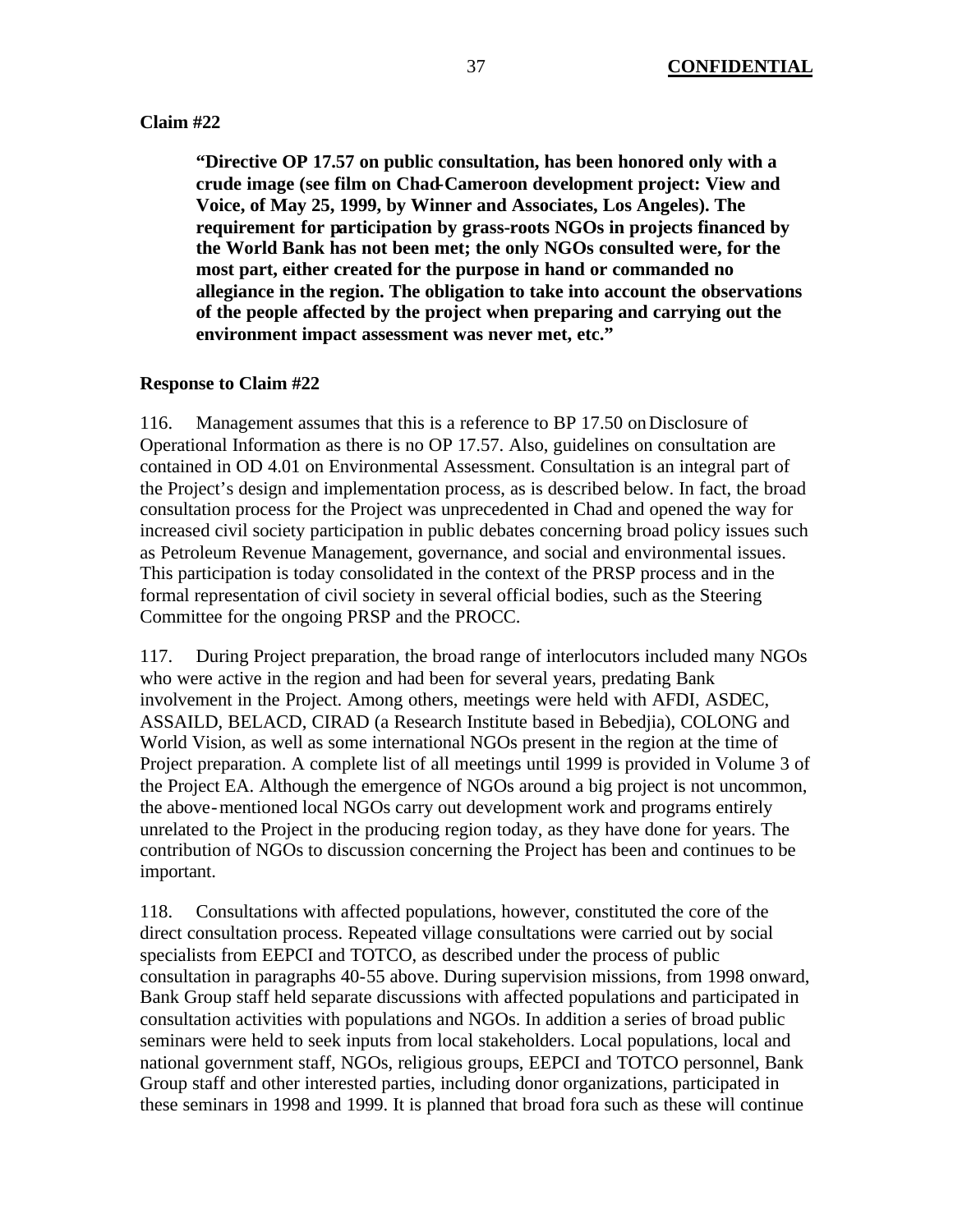to be organized by the Government's implementation team in collaboration with NGO umbrella organizations and the Bank to ensure that local concerns can be voiced, heard and addressed.

119. A public consultation and disclosure process was undertaken as part of the preparation of the 1997 Draft EA and the development of the 1999 EMP. The engagement with different stakeholders took on even broader and deeper dimensions than is usually undertaken for Category A projects funded by the Bank. This process gave rise to a wider debate on the development paradigm for Chad, including discussions around the adequate use of petroleum revenues.

### **CLAIMS RELATED TO OTHER BANK POLICIES**

# **Claim #23**

# **"Operational Policy 10.04 (dated September 1994) concerning Economic Evaluation of Investment Operations has not been complied with."**

120. The central tenet of this policy is to ensure that the economic analysis of a project is carried out which confirms that the project creates more net benefits to the economy than other mutually exclusive options for the use of the resources in question. The basic criterion for a project's acceptability involves the discounted expected present value of its benefits, net of costs. In that context, the evaluation examines the project's alternatives, its sustainability, its risks, and its externalities.

# **Response to Claim #23**

121. The criteria used include discounted present value of the Project's benefits, net of costs. The internal rate of return criterion has also been estimated. Annexes 4 and 14 of the PAD—the latter summarizes the Project EA and the EMP—discuss mutually exclusive alternatives both for the oil field development in Chad and for the transportation of the oil. Other economic benefits and costs have also been assessed. In addition, Bank staff carried out a sensitivity and risk analysis to check the robustness of the Project's economic evaluation to crude oil price fluctuations and levels of oil reserves, to confirm that incentives existed for the private sector to adequately execute and operate the Project (sustainability). The economic analysis confirmed that the economic returns to Chad would be significant. On the basis of oil reserves of 917 million barrels and a price of US\$15.25/bbl revenues for Chad would be US\$1.7 billion. The economic rate of return for Chad would be about 70 percent.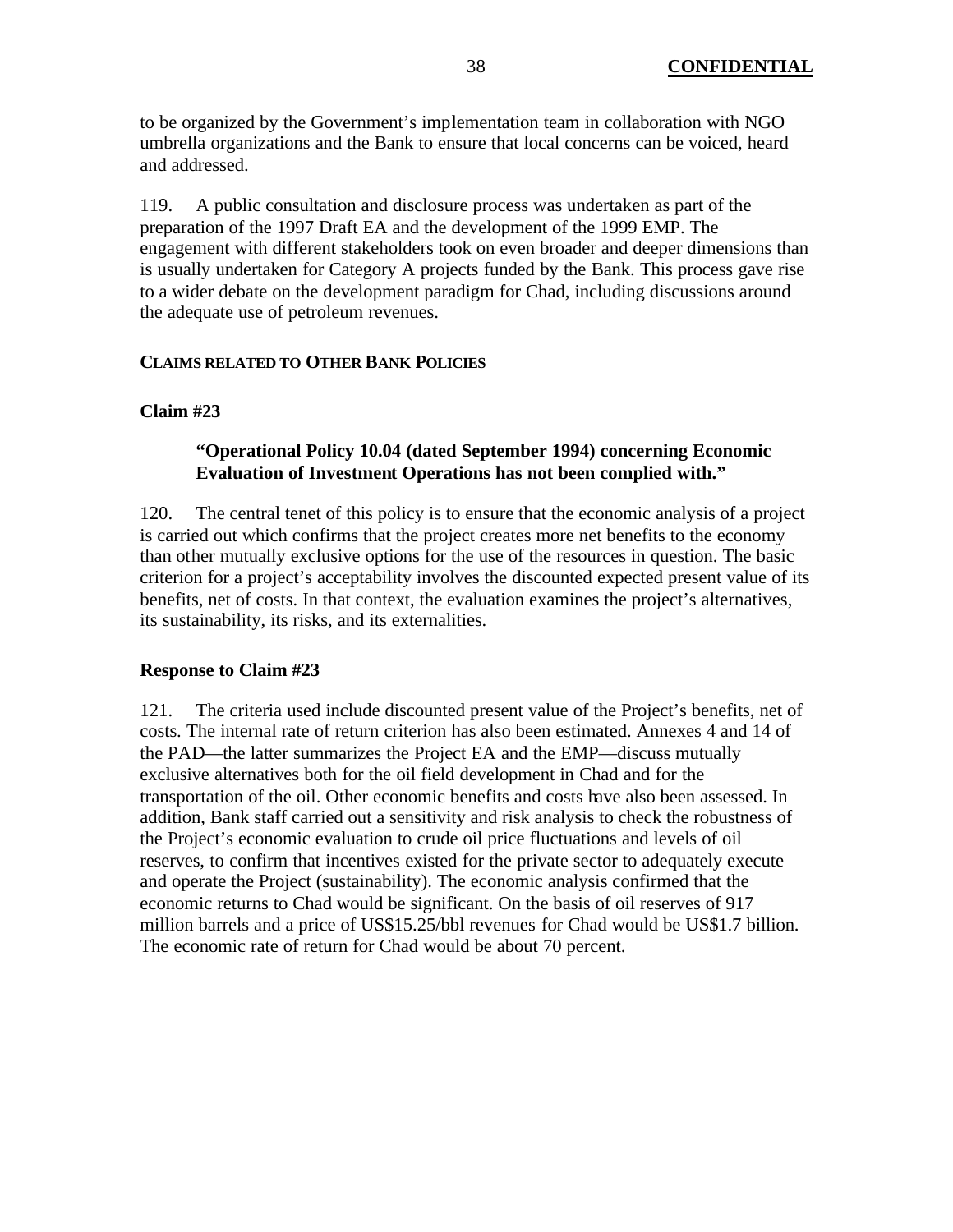# **Claim #24**

# **"Operational Directive 10.70 – Project Monitoring and Evaluation (dated November, 1989) has not been complied with."**

122. This directive relating to **monitoring** seeks a continuous assessment of project implementation in relation to agreed schedule, and of the use of inputs, infrastructure and services by project beneficiaries, so that continuous feedback on project implementation can be provided and actual or potential successes and problems can be identified. The directive regarding **evaluation** seeks a periodic assessment of the relevance, performance, efficiency and impact of the project in relation to stated objectives.

# **Response to Claim #24**

123. It is critical to note that the Project is being implemented by a private consortium who is directly investing approximately US\$3.5 billion. The Consortium has adopted a multi-tiered monitoring system and has every incentive to ensure that the Project is implemented on schedule. As of now, the Project is ahead of schedule and has not encountered any significant problems.

124. Continuous monitoring of critical aspects of Project implementation in particular with respect to environmental and social aspects is ensured by the following parties: the Consortium, the Bank Group, the Government, the ECMG, the IAG, civil society and the NGO community. Significant public disclosure is a key component in implementation, including Bank Group supervision. During the first four months of 2001 alone, the Bank Group along with the ECMG has spent 50 person-days in the field. From June 2000 to the present another 30 person-days were spent by Bank Group environmental and social specialists, and 100 person-days by Project management staff on field-based Project supervision. The Consortium's and the ECMG's first quarterly reports were disclosed on April 20, 2001. Bank Group staff will continue to ensure that Project information for public review is disclosed in a timely fashion.

125. The Government of Chad is implementing two accompanying projects, as mentioned above (see Project Background), which both support the Project's monitoring and evaluation. Under the Capacity Building Project US\$0.5 million is being spent to develop a Management Information System (MIS) for the Government's monitoring of the Pipeline Project.<sup>69</sup> The MIS is further elaborated upon in the Project Implementation Manual for the Capacity Building Project.

<sup>69</sup> Capacity Building Project, PAD, Annex 2, Part I, p. 63.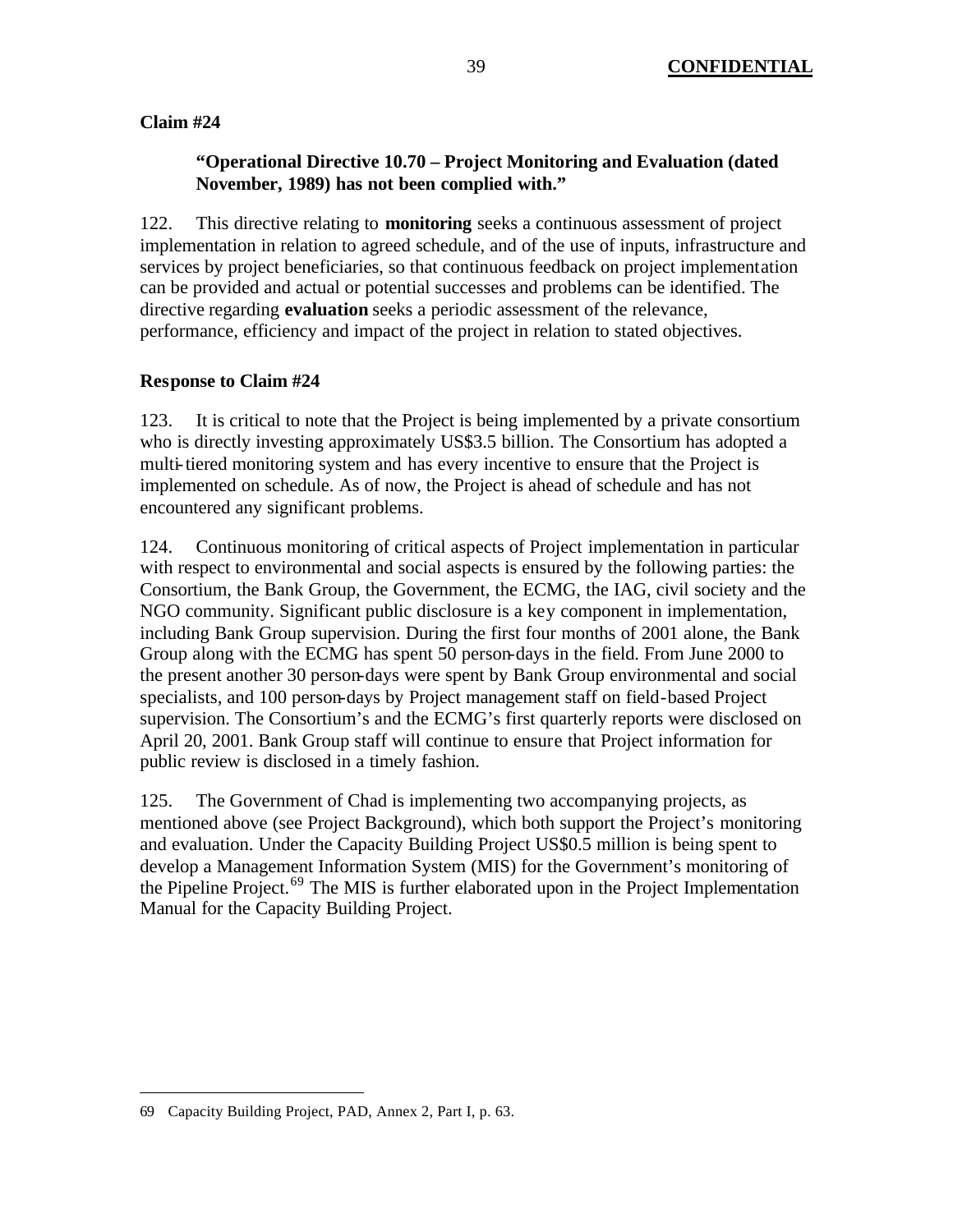### **Claim #25**

# **"Operational Directive 13.05 (dated March 1989) on Project Supervision has not been complied with."**

126. This operational directive indicates that, as project supervision is one of the Bank Group's most important activities: (i) supervision activities must receive adequate priority in the allocation of Bank staff and other resources commensurate with the nature, complexity, size of the project, the problems experienced and the Borrower's institutional capabilities and needs; and (ii) efficient project execution and resolution of implementation problems are the joint concern of the Bank and the Borrower.

## **Response to Claim #25**

127. *Allocation of Bank Staff and Other Resources.* The Project preparation process was undertaken by an interdisciplinary team of specialists from the Bank and IFC working under the direction of Senior Management. Prior to Board presentation an extensive internal review was conducted of the proposed project with the participation of specialists drawn Bank-wide to assure proper internal quality control. In addition, a special Board briefing was held on the Pipeline and related Projects and a large number of individual meetings took place with individual Executive Director offices. Meetings were also held with NGOs and religious leaders both in Chad and in other locations.

128. Supervision of the Project is complex and challenging. However, the Bank Group has allocated time and resources proportional to the Project's complexity. A team of specialized staff at Bank Group headquarters is responsible for supervision. The team is composed of specialized operational staff and includes staff expert in petroleum development, an energy economist, finance and investment specialists, environmental and social specialists, legal specialists, a community development specialist, a rural development specialist, operations specialists, an information management specialist, as well as a public financial management specialists and a macroeconomist. An integral part of this team are the two field staff based respectively in Chad and Cameroon who are responsible for the day to day supervision of the Project.

129. From its own resources, the Bank is allocating US\$1.5 million to US\$2 million/year to ensure adequate supervision. Such resources are allocated to cover staff costs including costs related to resident staff for the Project in Chad and in Cameroon and the work of the ECMG which touches upon the implementation of the Capacity Building Project. The Chad and the Cameroon Country Offices are also allocating an important part of their resources to the implementation of these projects by supporting the day to day supervision of the projects and animating the ongoing dialogue with civil society

130. Bank Group staff supervision missions take place quarterly in addition to biyearly missions, at least, for the Management of the Petroleum Economy Project. Supervision always closely associates the Government and the Consortium. Time spent by staff on Project supervision in the field since approval of the Project and the Capacity Building Project in June 2000, totals over 140 staff-days on environmental and social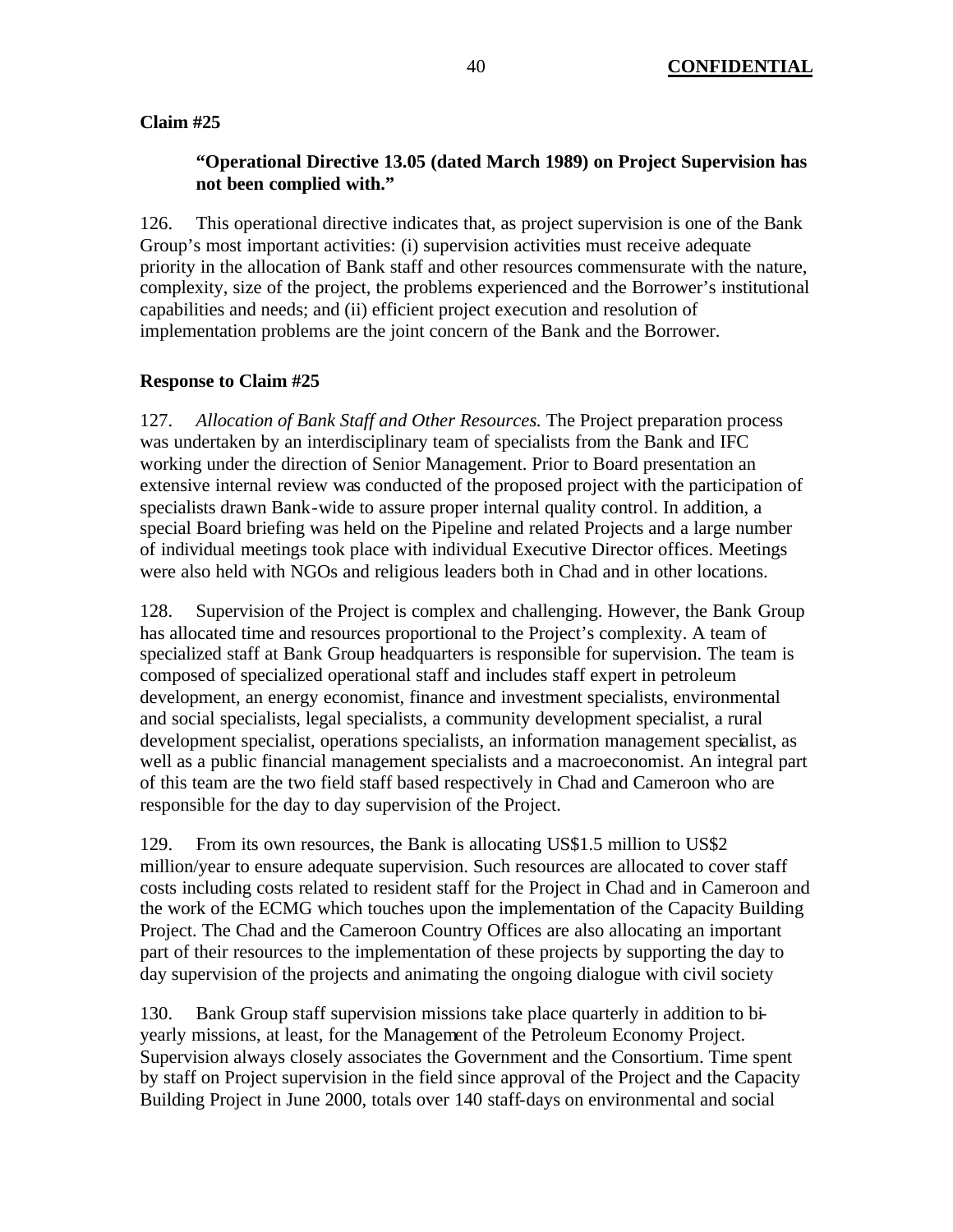matters alone, including time spent by the ECMG. During preparation of the Project in 1998 and 1999, over 170 staff-days were spent in the field on social and environmental work. An additional 150 staff-days sinc e Board presentation were spent on capacity building and accompanying measures, including revenue management.

131. *Levels of Project Supervision.* Implementation of the Project, with particular emphasis on the EMP, consists of seven layers:

- *First*, the operator, EEPCI, monitors compliance of the implementation of the EMP by its sub-contractors and its own compliance. Quarterly reports are furnished to the Bank Group and made available by the Bank Group to the public;
- *Second*, the Bank Group and the other lenders to the Project have engaged the ECMG to monitor implementation of the EMP. Its reports are made public;  $^{70}$
- *Third,* the Bank Group directly monitors implementation of the EMP by both the private sector operator and the Governments. This includes monitoring through periodic site visits by Bank Group staff and strengthening presence in the Country Offices. Bank Group staff have conducted two supervision missions since Project approval. Quarterly missions are planned, and the frequency is regularly reviewed depending on progress made in Project implementation and issues, if any, which are uncovered. The Bank Group continues to liaise with the stakeholders (including NGOs) to assess compliance;
- *Fourth*, the Government of Chad monitors implementation. The Capacity Building Project provides support to increase the Government's capacities in this area. In addition, the Government monitors its own compliance and reports to the Bank;
- *Fifth*, the Government of Chad is further assisted by an international advisory panel of environmental and social experts to advise it on issues arising during implementation of the EMP. Hiring of this panel by the Government is underway;
- *Sixth,* an International Advisory Group (IAG) advising the Bank and the two Governments on impacts on poverty reduction and on implementation of the Project has been set up. The Group conducted its first mission to Chad and Cameroon in April 2001 and is preparing its work program. Its reports will be made available to the public on the same day they are submitted to the President of the Bank Group; and
- *Seventh* is the input and assessment provided by civil society and specifically NGOs. To date, such inputs have been a significant source to identify areas

<sup>70</sup> The ECMG's first report is available on the Project's web site.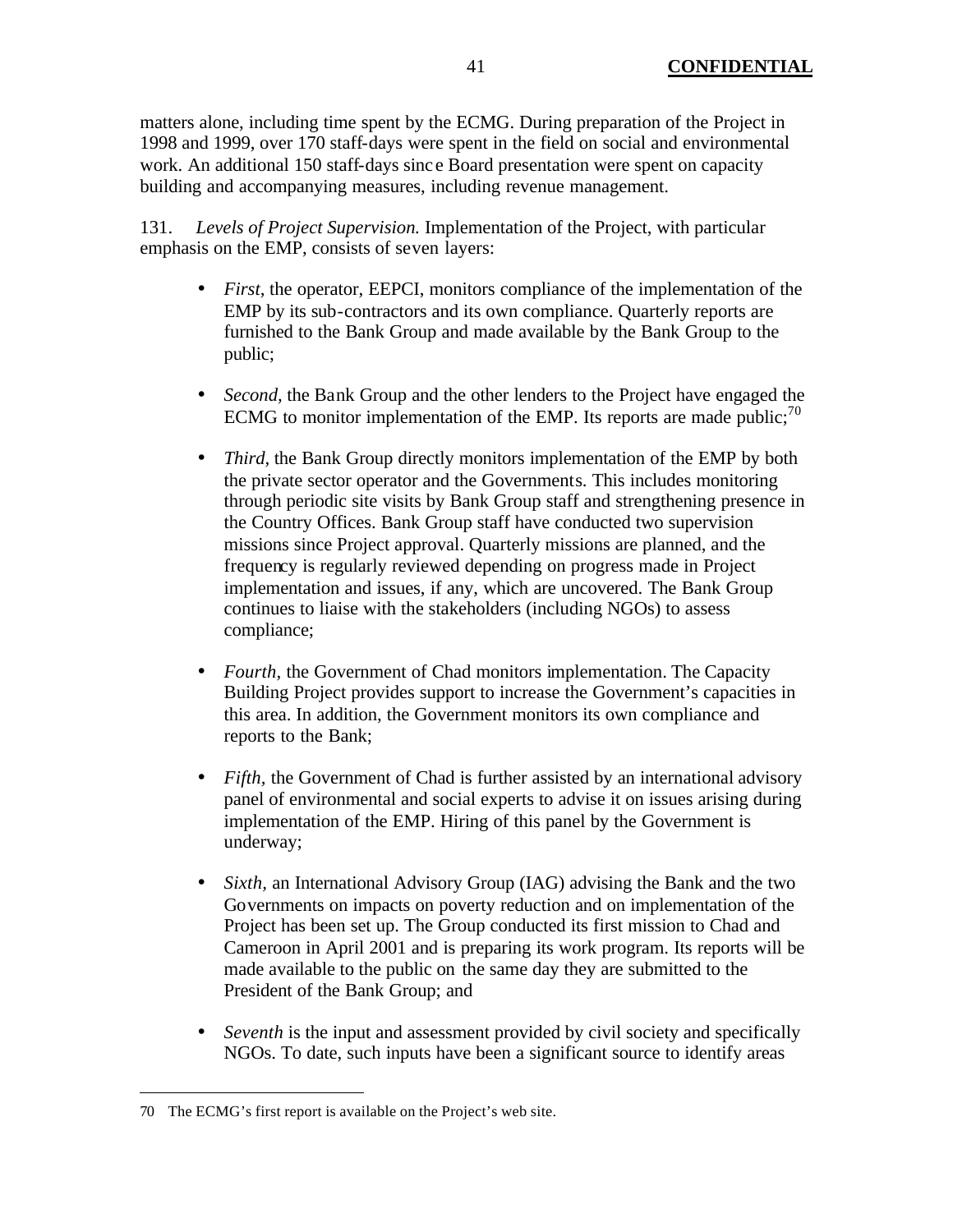for improvement in the design of the EMP and it is expected that civil society will continue to provide important input during implementation of the Project. For this reason, continued consultation with NGOs by Bank Group staff, the ECMG and the IAG are integral parts of Project implementation. In addition, various actions under the capacity building operations and elsewhere contribute to increasing the capacity of local NGOs to play this role.

# **VI. CLAIMS RELATED TO ADVERSE IMPACTS**

132. The Requestors allege that the Bank's failure to comply with the policies and procedures cited above has resulted and will result in direct and adverse impacts on them.

133. With regard to claims that **Bank failure to comply with its policies and procedures will cause pollution and degradation of the Requestors' environment**, Management believes that it has followed all the operational policies and directives aimed at protecting the Requestors' environment in the design, appraisal and implementation of the Project. Early Project implementation experience has shown no significant negative environmental impacts to date (see the first quarter ECMG report). Project design reflects a dynamic view of the environmental and social issues to be addressed during Project implementation and provides for mechanisms to ensure that the standards set out in the various Bank policies are applied: (i) to all planned future activities undertaken in the context of the Project; and (ii) to unforeseen activities required for Project implementation. In this context, Management is committed to make every effort to monitor and supervise on the ground developments and has allocated adequate staff time and resources to do so (for monitoring arrangements see Claims #24 and #25 above).

134. The Request states that: **"the slightest pollution of surface water sources will inevitably lead to pollution of water tables, rivers, marshes and watercourses down to Lake Chad. The same is true of the Sedigui, Bongor, Kyabe and Salamat oil deposits."** The technical characteristics of the field facilities and the potential for pollution of surface water are discussed above under Claims #3, #4, and #5, which also discuss the mitigation measures taken against oil spill risk. In the present paragraph, Management intends to address exclusively the claim that such pollution could result from activities in the "oil deposits of Sedigui, Bongor, Kyabe, and Salamat." Management submits that activities with regard to these oil deposits lie outside of the scope of any activities financed by the Bank in the context of the Pipeline Project and that the Bank can therefore not be held accountable for the application of its policies in the context of any activities related to these fields.

135. As reflected in the provisions of the Bank's Chad Loan Agreement,  $^{71}$  the Government of Chad has undertaken that "any oil developed outside the Doba Basin Oil Fields which is proposed to be transported through any part of the Transportation System in Chad [will be] developed in accordance with the principles set forth in the EMP with

<sup>71</sup> Chad Loan Agreement, Article IV, Section 4.10, p. 20.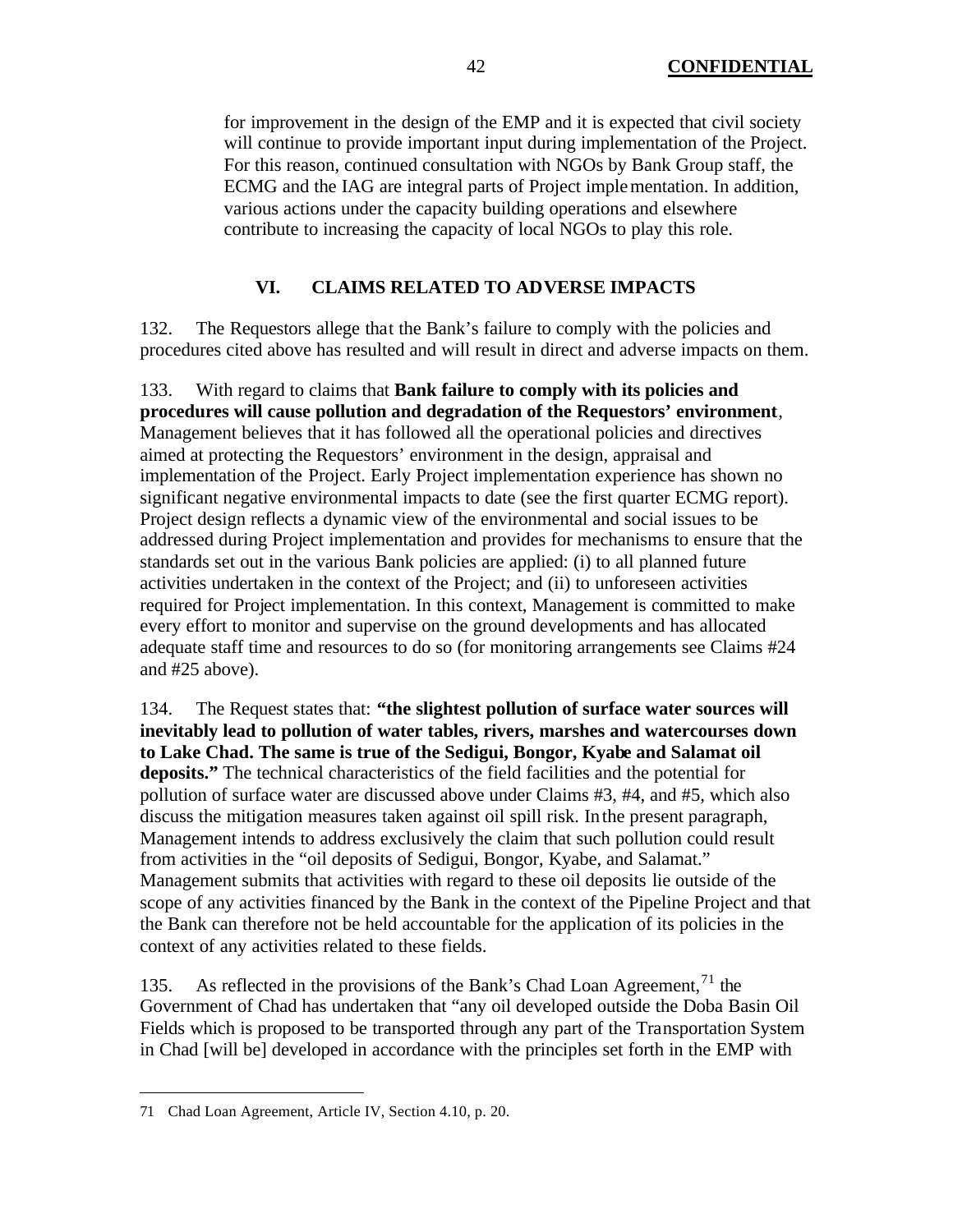respect to environmental analysis and protection, consultation, information disclosure, resettlement and compensation … as applied with respect to the oil developed in the Doba Basin Oil Fields."<sup>72</sup> At the moment, it is not planned that any oil other than that of the fields of Kome, Miandoum and Belobo, transit through the pipeline, nor will there be capacity to transport any additional oil for some time. Furthermore, in the context of the Capacity Building Project, the Bank is supporting regulatory reform and institutional development to enable the Government to enforce adequate environmental and social guidelines for the petroleum sector as a whole.

136. With regard to claims that the **Bank's failure to comply with its policies and procedures have led to expropriation without proper compensation**, Management believes that the necessary actions have been taken in the Compensation and Resettlement Plan of the Project  $EA^{73}$  to ensure that:

- (i) Chadian law with regard to expropriation has been respected;
- (ii) The compensation design and implementation is in compliance with applicable Bank policies and procedures;
- (iii) Any future compensation is designed to take place in a manner commensurate with the standards set in OD 4.30 for compensation; and
- (iv) An adequate consultation and grievance process is in place to address issues arising during implementation.

Management is aware of the dynamic nature of the compensation process and of the need to ensure that adjustments can be made where they are called for if local populations raise concerns. Any individual can register a complaint or a concern about compensation or damages with the EEPCI/TOTCO designa ted representative for resettlement and compensation, and with the local village chief, who will attempt to settle the matter together to the satisfaction of all concerned. Grievances are receivable for compensation up to the end of the next full agricultural cycle after the plaintiff surrenders assets. The designated representative will record each complaint and its resolution and will periodically evaluate the pattern of complaints to see if changes need to be made to the Compensation and Resettlement Plan. The Bank Group will also monitor implementation of this Plan as part of Project supervision.

137. With regard to claims that the **Bank has failed to respect native people, their nature, usages and customs,** although it has found that OD 4.20 is not applicable to the affected people in the Project area, the Bank Group has endeavored to ensure that the customs of local people are respected, as well as their sacred groves and grave sites, by making certain that their views and concerns have been fully identified and taken into account in the design of the Project. Through supervision and consultation, Management will monitor the process by which customary practices and sacred places of the population are identified and respected during the implementation of the Project. Local

<sup>72</sup> Chad Loan Agreement, Article IV, Section 4.10, p. 20.

<sup>73</sup> Project EA, Chad Portion, Volume 3.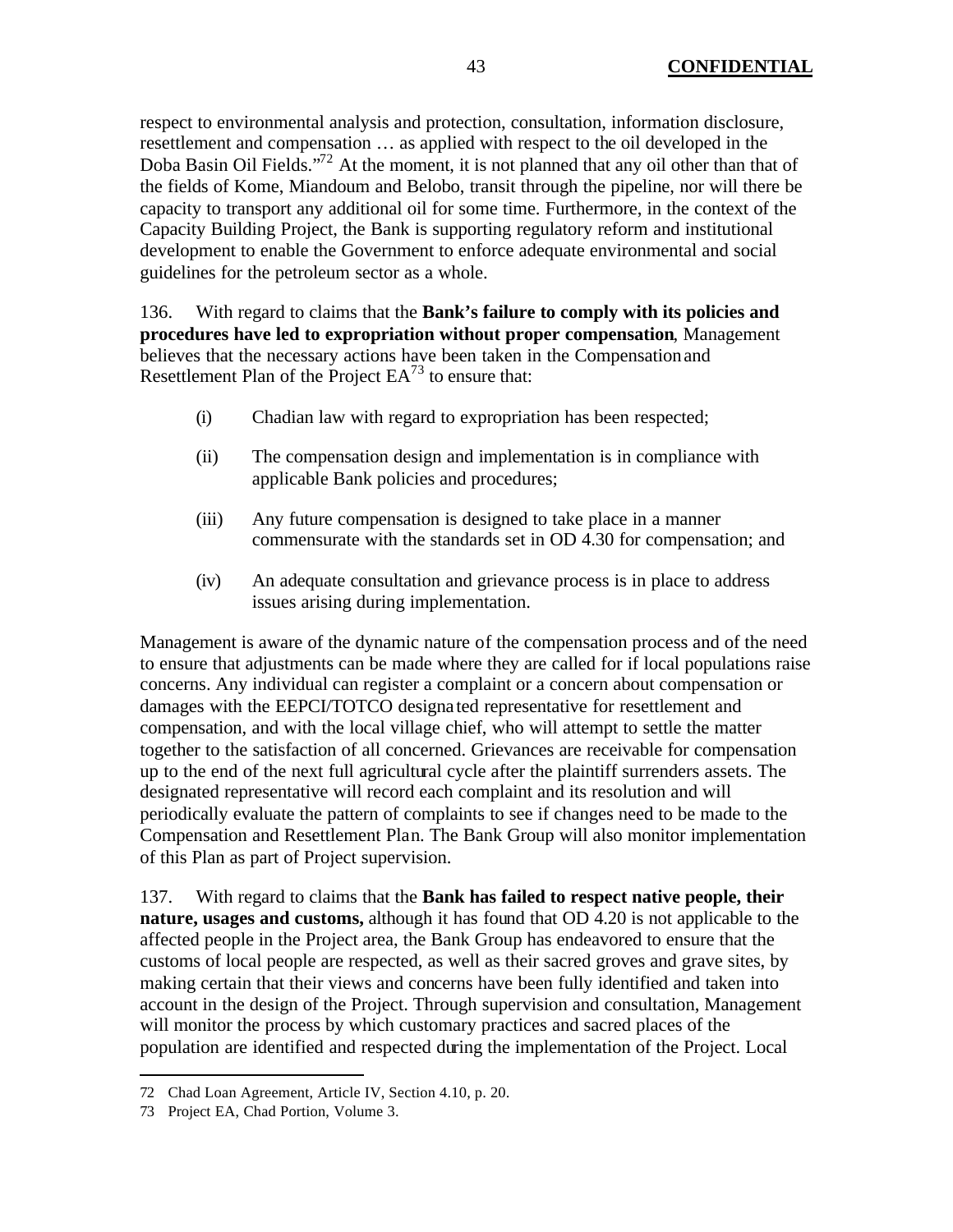populations will continue to be consulted during Project implementation and Bank Group supervision missions will ascertain whether Project design needs adjustment to meet specific local concerns. Should inhabitants have grievances, they can be brought forward through a grievance procedure for damages (where the aggrieved is not a party to compensation and resettlement) or through a grievance procedure for Compensation and Resettlement as set out in the Project EA. These processes will allow for their views to continue to be sought and taken into account during Project implementation. The Project EMP protects the natural environment and provides for mitigation of any significant negative impact on it.

138. With regard to claims concerning governance, the Request states: **" Directives on proper (good) governance have been put aside indefinitely, as evidenced by the IGET International affair, trafficking in counterfeit currency, drugs, and dummy invoices; misappropriation of foreign aid, including that provided by Taiwan; purchase of weapons with money obtained from oil production in Chad."**

139. Improving governance is one of the key objectives of the Bank's Assistance Strategy to Chad and instances of poor governance are of great concern to the Bank. The Bank has therefore been proactive in pursuing this objective: (i) at the level of its Country Assistance Strategy, by promoting the implementation of a variety of measures to improve transparency and accountability in public financial management; and (ii) at the Pipeline Project level, by introducing a Petroleum Revenue Management Program in the Pipeline Project design and by supporting the building of public financial management capacity through the Petroleum Economy Project.

140. The provisions of OD 4.15 aim to ensure that Country Assistance Strategies and projects are poverty oriented and that their outputs benefit the poor. The Country Assistance Strategy for Chad aims to implement many of the elements cited in OD 4.15. Also, the projects cited in this Request are aimed specifically and explicitly at poverty reduction, based on sound analytical work and technical expertise; have strong supervision plans (Capacity Building Project); and pay attention to beneficiary outcomes (EMP and Capacity Building Project) and poverty impact (Petroleum Economy Project).

141. In the context of their broader dialogue with the IMF and Bank, the Government of Chad is implementing a comprehensive set of governance measures including: (i) implementation of a Governance Strategy and action plan; (ii) functional expenditure tracking system for primary education and basic health expenditures; (iii) implementation of a simplified and computerized expenditure circuit; (iv) adoption of a new public procurement code and its application decrees; (v) regular publication of a bulletin on public procurement; (vi) yearly adoption of the Financial Settlement Law; and (vii) nomination of commercial court judges in the five largest cities. A first draft of the Governance Strategy and action plan has been produced through a participatory process, involving a broad spectrum of representatives of civil society.

142. With regard to the statement: **"We consider that our rights and interests have been or are likely to be harmed as a result of the Bank's action. This causes or is likely to cause the following types of damage, among others: ….bad governance,**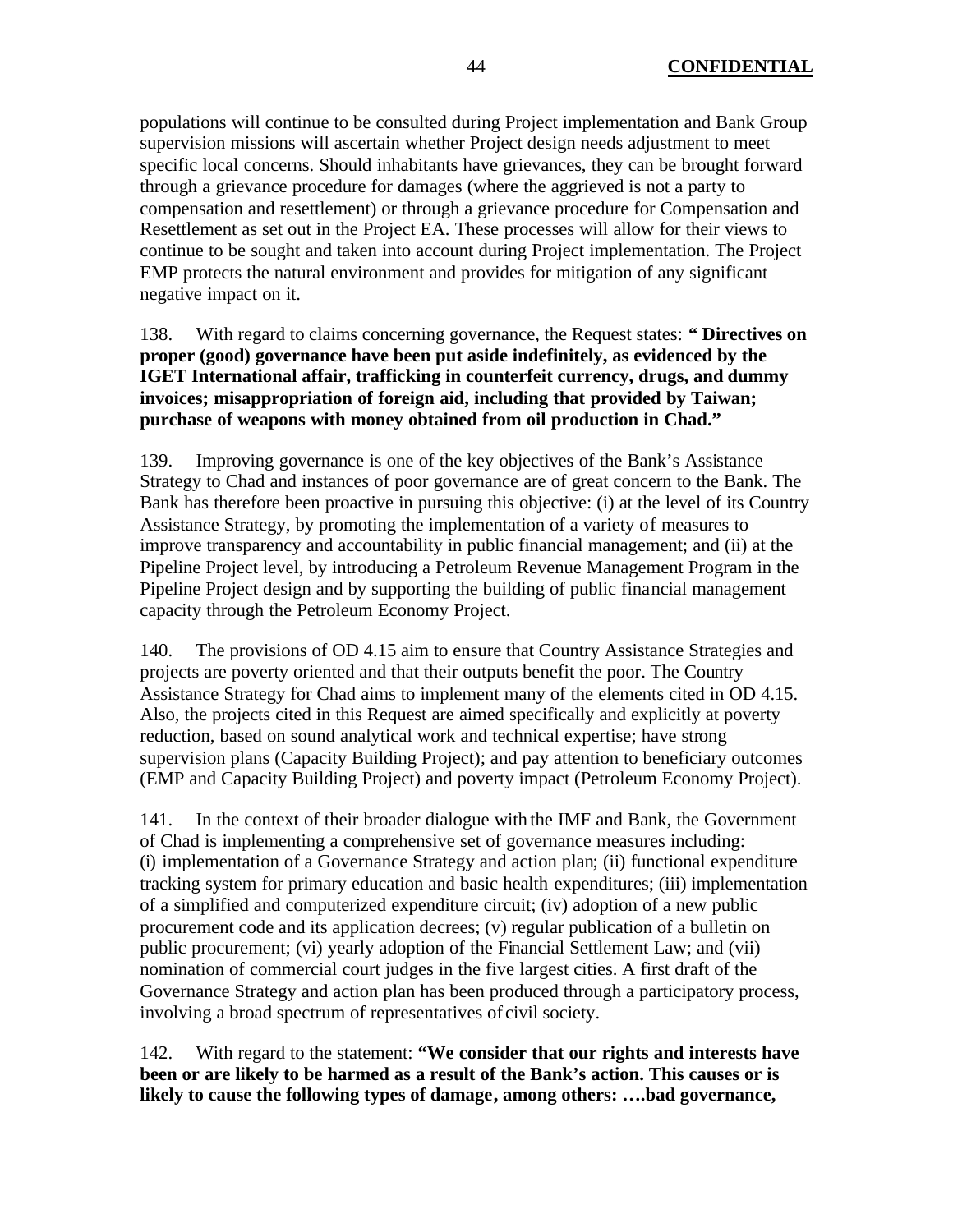### **reflected in the recent misappropriation of a premium of US\$25 million (CFAF 19 billion) and its use for the purchase of weapons with which to massacre us."**

143. Although the US\$25 million signing bonus received in April 2000 from the two Consortium members, Petronas and Chevron, was not covered by any agreements with the Bank Group, the President of Chad announced publicly in June 2000 that the resources would be used in the spirit of the Petroleum Revenue Management Law. A similar commitment was made by the Government in its letter of intent under its program with the IMF. The Petroleum Revenue Management Law calls for all oil revenues to be reflected in the budget and for the bulk of such resources to be allocated to priority sectors for poverty reduction under supervision of the PROCC composed of Government and civil society representatives. At the end of September 2000, however, the Bank learned that some US\$15 million (60 percent) of the bonus funds were spent. According to the Government, expenditures included some US\$4.5 million for military purposes, US\$3.7 million on water and electricity subsidies, US\$3.6 million on road maintenance, and the remaining US\$3.2 million on other activities (including construction for the Ministry of Foreign Affairs and a mental health center). Moreover, these resources were spent outside established budget procedures, and before the PROCC, foreseen by the Petroleum Revenue Management Law, had been established (see Annex C).

144. The Requestors allege that the use of a US\$25 million oil bonus for the purchase of weapons with which to harm the Requestors resulted from the Bank's action. This is certainly not the case. The funds in question are and were not subject to any agreement between the Bank Group and the Government of Chad in the context of the Project. These agreements pertain exclusively to "royalties," "dividends" and "taxes" as defined in the Chad Loan Agreement.<sup>74</sup> Of the US\$25 million in question, sixty percent were spent. According to the Government US\$4.5 million were used for defense expenditures. Despite the fact that no contractual agreement covered the use of these funds, the Bank, together with the IMF, took decisive action to ensure that unspent funds would be used for poverty reduction in a transparent manner and that spent funds would be audited and the results of the audit made public. It was decided to delay the presentation of Chad's case for debt relief under the HIPC Initiative until the Government had complied with these measures (see below).

145. The Bank, together with the IMF, expressed its strong dissatisfaction with the practice of extra-budgetary spending generally and, in particular, with the manner in which bonus funds were spent. Jointly, the Bank and the Fund decided that presentation of the HIPC Decision Point Document to their respective Boards should be postponed and requested that *a priori* measures be taken before proceeding any further with the HIPC process. These measures were: (i) freezing the remainder of the bonus until the PROCC was put in place and committing to spending the rest of the bonus on priority sectors; (ii) issuing a public report on the spending of the oil bonus to the Chadian Parliament and to the PROCC, including a commitment to conduct an audit on the use of the bonus; (iii) fully disclosing to the Bank and the IMF all existing Government accounts and committing to providing monthly information on their balances; and (iv)

<sup>74</sup> Chad Loan Agreement, Schedule 5, article 1 (a)-(c), p. 40.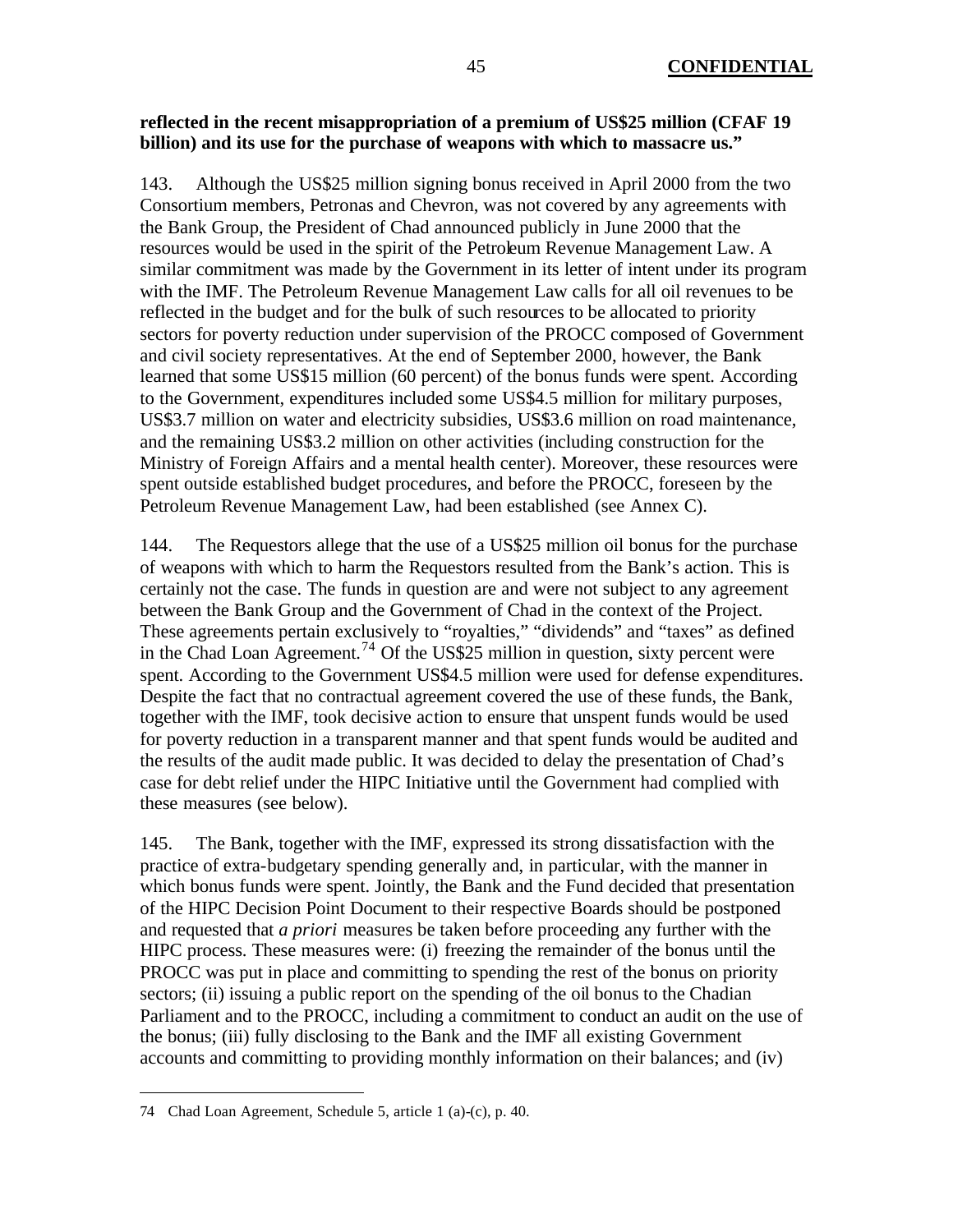committing not to approve and execute any Government spending outside existing budgetary procedures.

146. The Government agreed to these measures in December 2000 and had implemented them all by early April 2001. The PROCC has been established and is in the process of adopting its by-laws.<sup>75</sup> The bonus issue was debated in Parliament in the context of a vote of no-confidence requested by an opposition party. The Government has frozen the remainder of the bonus and agreed to an audit of spent bonus funds to be carried out before September 2001. It has disclosed a comprehensive list of Government accounts to the Bank and the Fund and committed to not approving and executing any Government spending outside existing budgetary procedures. Compliance with all requested measures and sufficient progress in improving macroeconomic performance has led to the scheduling of a review of the IMF's PRGF program and of the presentation of the HIPC Decision Point Document to the Bank and Fund Executive Boards in mid-May 2001.

147. The Requestors state that: **"The laughably small quota assigned to the production zone bears little or no relation to the magnitude of the needs of this region and the size of its population."** Management understands that "small quota" refers to the percentage of oil revenues foreseen, in the Petroleum Revenue Management Law and Petroleum Revenue Management Program, to be directly managed by the producing region. <sup>76</sup> The Requestors find that this percentage is not proportional to the region's population, nor is it sufficient to cover the region's needs.

148. The percentage referred to by the Requestors only represents a small portion of the value of the expenditures which will benefit the people of the producing region. It is additional to: (i) the share of revenues that will serve to finance expenditures for priority sectors in the producing area through Chad's regular budget; and (ii) the rapid intervention measures and community-based investments financed in the region under the Capacity Building Project. No Bank policies or procedures exist which set standards for the direct attribution of revenues to producing regions in the context of projects supporting natural resource exploitation. However, as international experience has shown the importance of ensuring that palpable benefits accrue to people in the producing area and of sharing revenues with the producing area, the Government of Chad has allocated an additional share of approximately 5 percent of royalties to the producing area to be managed locally as is stated in the Petroleum Revenue Management Program<sup>77</sup> and the Petroleum Revenue Management Law.

149. With regard to human rights, the Request expresses the Requestors' concern over human rights in Chad in general and over the loss of lands by force to herders who are allegedly being armed by the Government in complicity with the Consortium.

<sup>75</sup> The nine members of the PROCC are the Director of the Treasury, the Director of the Central Bank, a member of the Supreme Court, two representatives of Parliament (including one from an opposition party), and four civil society members representing the trade unions, the human rights organizations, the faith community, and the umbrella organization of women's NGOs.

<sup>76</sup> See Petroleum Revenue Management Program, Annex D.

<sup>77</sup> Chad Loan Agreement for the Project, Schedule nr. 5.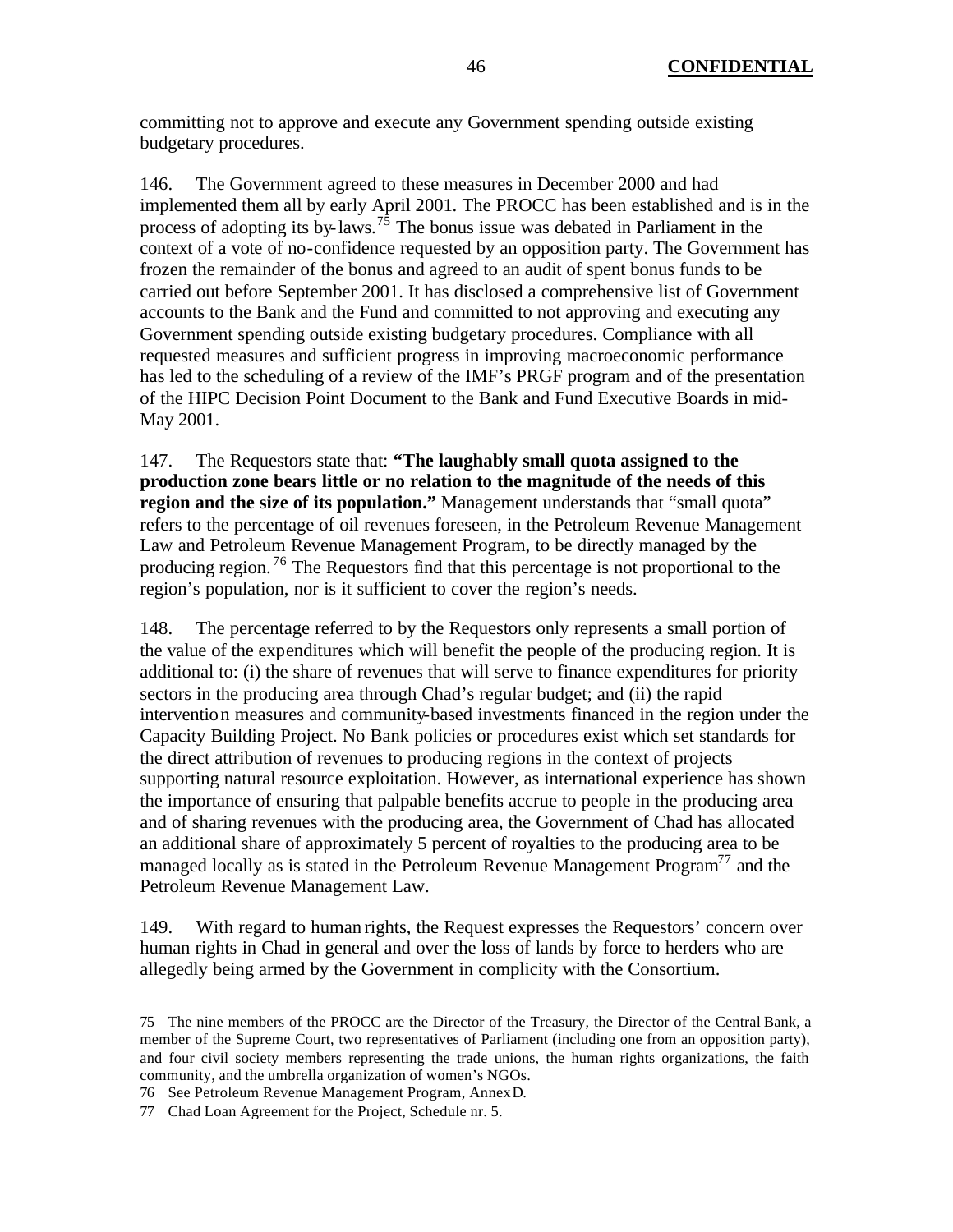# 150. The Request states that: **"Directives on respect for human rights have been ignored since 1990, the year when Mr. Idriss Deby took power in Chad (see the CD-ROM with evidence of the massive violations of human rights in the production area)."** Management notes that no CD-ROM was provided with the documentation.

151. The Bank is concerned about violations of human rights in Chad as elsewhere while respecting the Bank's Articles of Agreement which require the Bank to focus on economic considerations and not on political or other non-economic influences as the basis for its decisions. In evaluating the economic aspects of any project, human rights issues may be relevant to the Bank's work if they may have a significant direct economic effect on the project. Having carefully considered all aspects of this issue, Management's conclusion is that the Project can achieve its developmental objectives. The Project in many aspects has been instrumental in creating a space for dialogue for certain groups of Chadian citizens to exercise their rights. An important consultation process has been taking place during the preparation of the Project to: (i) share Project information with affected communities; (ii) determine Project land needs, establish entitlements and agree on a valuation system with affected peoples; (iii) agree on mitigation of adverse effects; and (iv) elaborate a Regional Development Plan for the Project area.

152. Also the Bank actively supports the work of two mixed bodies (consisting of Government and civil society representatives, including human rights organizations): the PRSP Steering Committee and the PROCC. Human rights organizations have formal seats on these bodies and vocally participate in both fora. As members of the PRSP Steering Committee, they have had the opportunity to raise human rights issues in the context of work on the Governance Strategy that is being prepared by the Government. A representative of human rights organizations occupies one of the nine seats on the PROCC,<sup>78</sup> which is responsible for approving and authorizing expenditures from oil revenues and for overseeing the use of remaining funds from the US\$25 million oil bonus.

153. By supporting the Poverty Reduction Strategy process and the improvement of public financial management, including of oil revenues, and through other instruments, the Bank supports open dialogue between Government and civil society with regard to all matters of public interest. The Bank also keeps informed of the initiatives of other donors such as the UN High Commission for Human Rights and UNDP who run a joint Technical Assistance Program for Human Rights in Chad. Within the context of its mandate, the Bank is open to collaboration with these specialized agencies of the United Nations.

154. The Request also states that: **"For some time now, the Chadian authorities, with the complicity of Consortium officials, have practiced a settlement (***de colonisation***) policy favoring cattle farmers (***éleveurs***), whom they arm so they can occupy indigenous lands."**

<sup>78</sup> The nine members of the PROCC are the Director of the Treasury, the Director of the Central Bank, a member of the Supreme Court, two representatives of Parliament (including one from an opposition party), and four civil society members representing the trade unions, the human rights organizations, the faith community, and the umbrella organization of women's NGOs.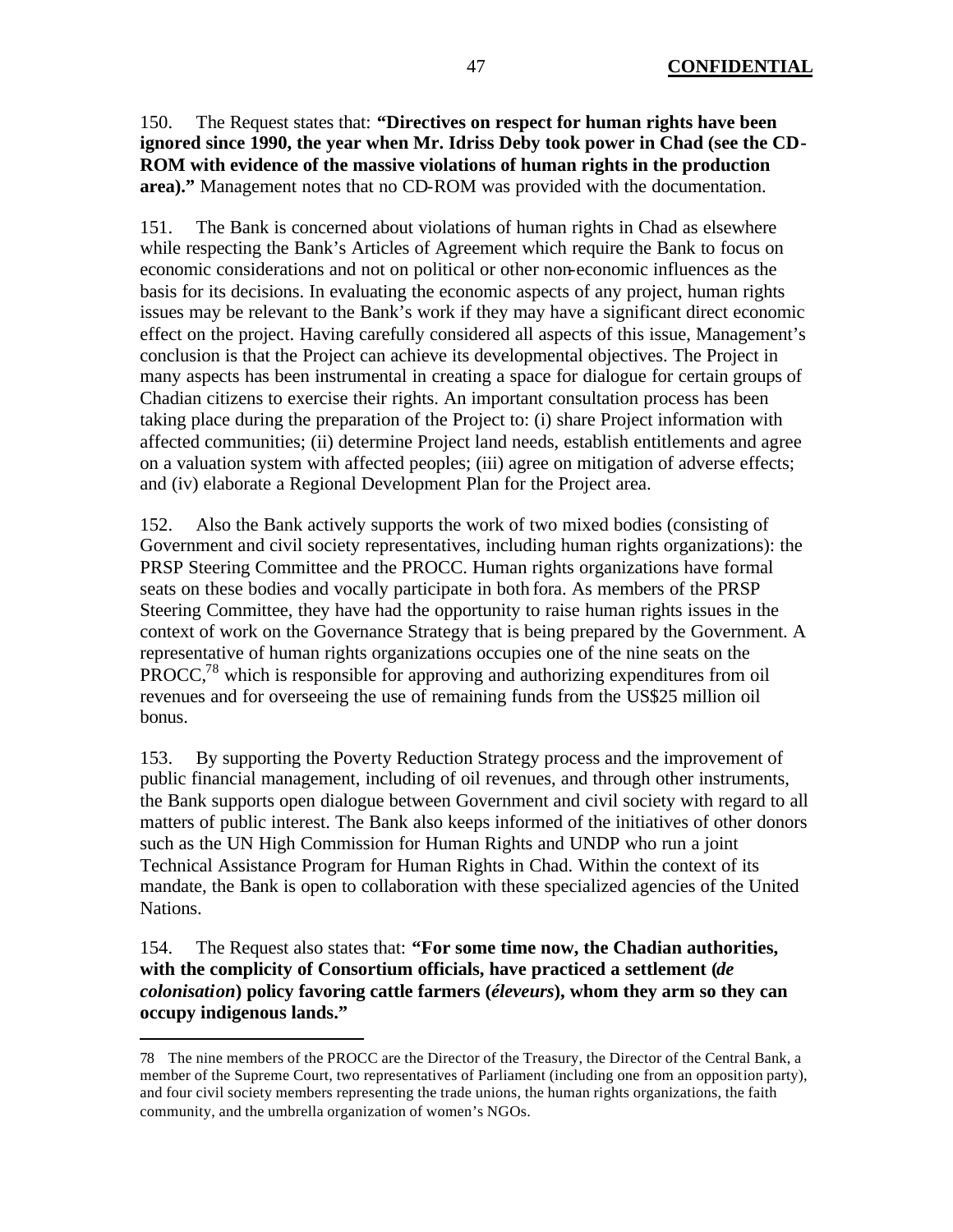155. Bank Group staff encourage individuals and organizations in Chad to keep the institution informed of human rights developments, while pointing to the limits of the Bank's mandate as set out above. However, staff have received no evidence of or information concerning a Government policy to settle herders on the land of local people as is referred to by the Requestors. Should specific information be available and provided to Management, it would, as is its practice in such cases, take up the matter with senior members of Government.

#### **VII. BANK'S RESPONSIVENESS TO REQUESTORS**

156. The Requestors state that the Bank has not been responsive to their concerns.

157. Over the past few years, one of the chief concerns of the Bank Group has been to provide accurate and timely information to the public concerning this Project to populations in the field as well as to the public at large. A very large volume of correspondence has been exchanged with a range of interlocutors and interested parties. Mr. Yorongar, who has brought this Request on behalf of people of the Project area, has written repeatedly to the Bank's President, Vice-Presidents and Directors concerning this Project. A list of correspondence between Mr. Yorongar and the Bank is provided in Annex H. Senior Bank Management has also met him in person, and listened and responded to his concerns on several occasions. Many of the claims raised in the Request were raised in the context of Mr. Yorongar's previous correspondence. One occasion where a question of adequate compensation arose is cited and documented by the Requestors in the Request. In this case, information on the compensation process was provided to Mr. Yorongar promptly and accurately and included proof of the choice of compensation by the individual in question and copies of his signed receipt of compensation. Project staff, Country Office staff and several Country Directors have addressed Mr. Yorongar's requests for information and for clarification many times in person, in writing and by telephone. In the context of these contacts, staff and Management have provided clear information concerning the Project, offered to provide any additional materials requested, listened to concerns, and taken action where needed to pursue any unresolved concerns within the scope of the Bank's mandate.

158. Affected persons in the Project area, specifically in the Cantons inhabited by the Requestors, have brought their observations to bear on the Project in the context of the consultative process which has included consultations with the populations of their Cantons. Particularly in the Cantons of Kome, Bero and Miandoum, consultations with the local population have been frequent. Bank Group staff, including Senior Management, have met personally with villagers in these and other localities in the Project area and along the pipeline route, listened to their concerns and answered their questions. Where appropriate, Bank Group staff have taken action to communicate concerns of the local population to EEPCI and COTCO as well as to the Government of Chad at the highest levels to ensure that these concerns were appropriately taken into account. These processes are extensively described above.